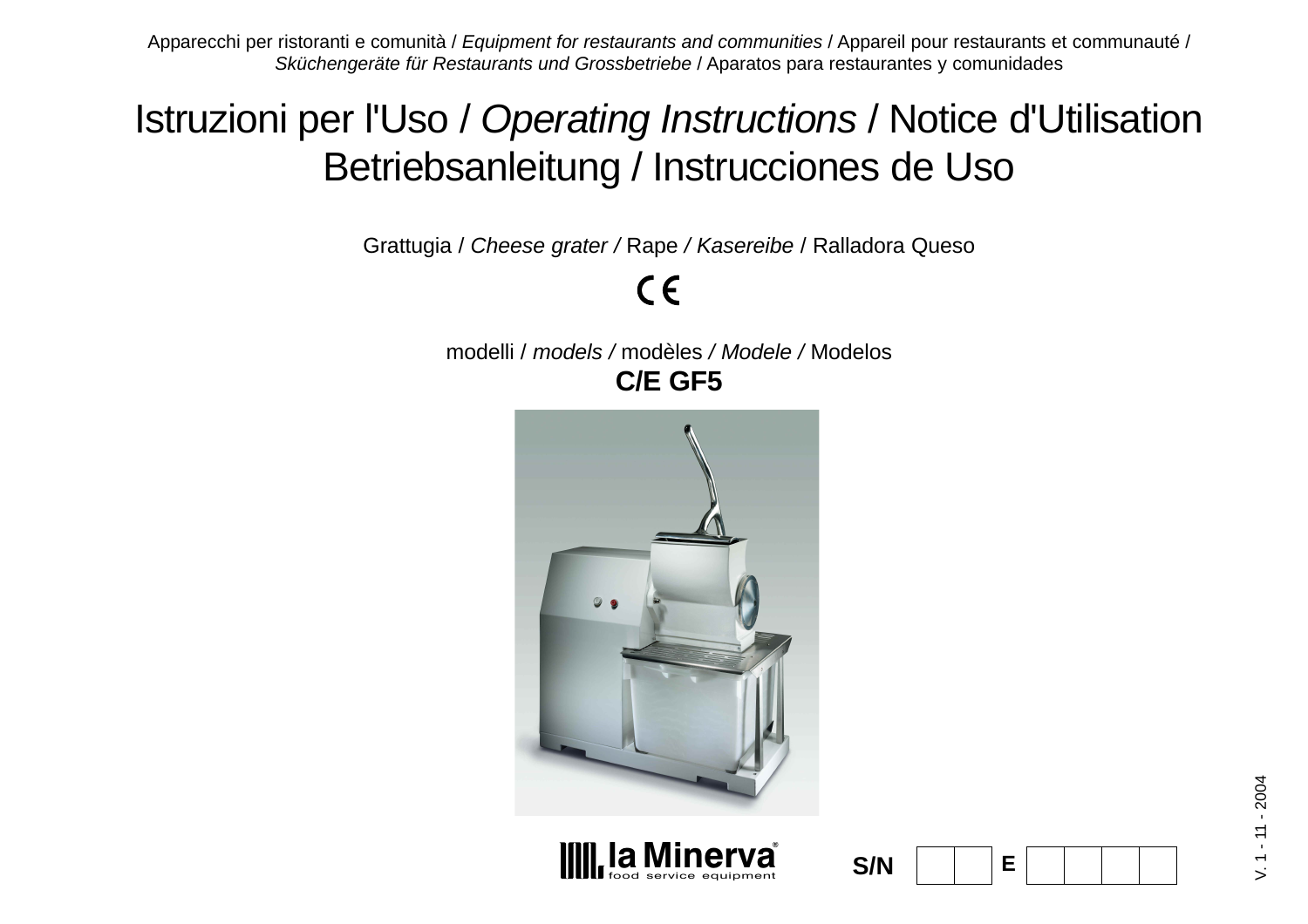COMPLIMENTI! / CONGRATULATIONS! / FELICITATIONS! / KOMPLIMENT ! / FELICITACIONES!

AVETE SCELTO UNA MACCHINA / YOU HAVE CHOSEN A / VOUS AVEZ CHOISI UNE MACHINE / IHRE WAHL FIEL AUF EINE MASCHINE VON / HAN ELEGIDO UNA MAQUINA



DAL 1945 L'AZIENDA OFFRE I PIÙ ELEVATI STANDARDS DI QUALITÀ, I MIGLIORI MATERIALI, LE LAVORAZIONI PIÙ ACCURATE, GLI APPARECCHI PIÙ AFFIDABILI E LA MASSIMA RESA DEL PRODOTTO ALIMENTARE TRATTATO.

SINCE 1945 THE MANUFACTURERS HAVE BEEN OFFERING THE HIGHEST QUALITY STANDARDS, THE BEST MATERIALS, THE MOST ACCURATE MACHINING, THE MOST TRUSTWORTHY APPARATUSES AND MAXIMUM YIELD FOR THE FOOD PRODUCT BEING PROCESSED.

DEPUIS 1945, NOTRE ENTREPRISE OFFRE LES STANDARDS DE QUALITE LES PLUS ELEVES, LES MATERIAUX LES MEILLEURS, LES METHODES DE FABRICATION LES PLUS PERFECTIONNEES, LES APPAREILS LES PLUS FIABLES ET LE MEILLEUR RENDEMENT DU PRODUIT ALIMENTAIRE TRAITE.

SEIT 1945 BIETET DAS UNTERNEHMEN HÖCHSTEN QUALITÄTSSTANDARD, BESTE MATERIALIEN, SORGFÄLTIGSTE AUSARBEITUNG, ZUVERLÄSSIGSTE GERÄTE UND MAXIMALE ERGIEBIGKEIT DER VERARBEITETEN LEBENSMITTEL.

DESDE 1945 LA EMPRESA OFRECE LOS MAS ELEVADOS ESTANDARES DE CALIDAD, LOS MEJORES MATERIALES, LAS ELABORACIONES MAS CUIDADOSAS, LOS APARATOS MAS FIABLES Y EL MAXIMO RENDIMIENTO DEL PRODUCTO ALIMENTICIO TRATADO.

**la Minerva**<br>Iod service equipment PRODUCE / *PRODUCES* / PRODUIT / *PRODUZIERT* / PRODUCE :

#### **-APPARECCHI PER RISTORANTI E COMUNITÀ / EQUIPMENT FOR RESTAURANTS AND COMMUNITIES / APPAREILS POUR RESTAURANTS ET COMMUNAUTÉ / SKÜCHENGERÄTE FÜR RESTAURANTS UND GROSSBETRIEBE / APARATOS PARA RESTAURANTES Y COMUNIDADES:**

(MACINACAFFÈ, GRATTUGIAFORMA, TRITACARNE-GRATTUGIAFORMA, PELAPATATE, TAGLIAVERDURE, TAGLIAMOZZARELLA) / (COFFEE-GRINDERS, CHEESE GRATERS, MEAT MINCER-CHEESE GRATERS, POTATO PEELERS, VEGETABLE CUTTERS, MOZZARELLA CUTTERS) / (MOULINS À CAFÉ, RÂPES À FROMAGE, HACHOIR-RÂPES À FROMAGES, ÉPLUCHEURS, COUPE-LEGUMES, COUPE-MOZZARELLA) / (KAFFEEMÜHLE, KÄSEREIBEN, FLEISCHWOLF-KÄSEREIBEN, KARTOFFELSCHÄLER, GEMÜSESCHNEIDER, MOZZARELLA SCHNEIDER) / (MOLINOS DE CAFE, RALLADORAS DE QUESO, PICADORAS DE CARNE/RALLADORAS DE QUESO, PELADORAS DE PATATAS, CORTADORAS DE VERDURA, CORTADORAS DE MOZZARELLA).

#### **-APPARECCHI PER BAR / BAR'S APPLIANCES / APPAREILS POUR BAR ET CAFÉS / GERÄTE FÜR KNEIPEN / APARATOS PARA BARES:**

(TRITAGHIACCIO, GRUPPI MULTIPLI BAR, SPREMIAGRUMI, MACINACAFFÈ DOSATORI, FORNETTI, PIASTRE GRILL, FRAPPÈ E FRULLATI MULTIPLI) / ICE GRINDERS, BAR MULTI-PURPOSE UNITS, CITRUS PRESSES, DOSING-COFFEE GRINDERS. TOASTERS, GRIDDLES, BLENDERS, MIXERS) / (BROYEURS À GLACE, GROUPES MULTIPLES, PRESSE-AGRUMES, MOULINS À CAFÉ-DOSEURS, FOURS, PLAQUES GRILL, MIXEURS ET FRAPPÉ MULTIPLES) / (EISZERKLEINERER, MEHRZWECK-GERÄTE, ZITRUSPRESSEN, KAFFEMÜHLE MIT PORTIONIERER, SALAMANDER, GRILLPLATTEN, MILCHSHAKEGERÄTE, RÜHRGERÄTE) / (TRITURADORAS DE HIELO, GRUPOS MULTIPLES, EXPRIMIDORES DE CITRICOS, MOLINOS DE CAFE-DOSIFICADOR, HORNOS, PLACAS GRILL, BATIDORAS).

#### **- APPARECCHI PER LA LAVORAZIONE DELLA CARNE / MEAT PROCESSING EQUIPMENT / APPAREILS POUR LE TRAITEMENT DE LA VIANDE / FLEISCHVERARBEITUNG / ELABORACION DE LA CARNE:**

(TRITACARNE, TRITACARNE REFRIGERATI, TRITACARNE CON ALIMENTATORE, HAMBURGATRICI AUTOMATICHE, SEGAOSSI, INSACCATRICI, CUTTER, MACCHINE PER IL CONFEZIONAMENTO SOTTOVUOTO) / (MEAT MINCERS, REFRIGERATED MEAT MINCERS, SELF-FEEDING MINCING MACHINES, AUTOMATIC HAMBURGER SHAPERS, BONE SAWS, MANUAL SAUSAGE FILLERS, CUTTERS, VACUUM PACKING MACHINES) / (HACHOIRS, HACHOIRS RÉFRIGÉRÉS, HACHOIRS AVEC ALIMENTATEUR, RECONSTITUEURS AUTOMATIQUES, SCIE À OS, POUSSOIRS, CUTTERS, MACHINES POUR EMBALLAGE SOUS VIDE) / (FLEISCHWÖLFE, GEKÜHLTER FLEISCHWÖLFE, WOLFAUTOMAT, KNOCHEN BANDSÄGE, WURSTFÜLLER, CUTTERS, VAKUUM-VERPACKUNGSMASCHINEN) / (PICADORAS DE CARNE, PICADORAS DE CARNE REFRIGERADAS, PICADORAS DE CARNE CON ALIMENTADOR, MAQUINAS AUTOMATICA PARA HAMBURGESAS, CORTADORAS DE HUESOS, EMBUTIDORAS MANUALES, CUTTERS, ENVASADORAS EN VACIO).

#### **- AFFETTATRICI / SLICERS / TRANCHEURS / SCHNEIDEMASCHINEN / CORTADORAS:**

(AFFETTACARNE, AFFETTASALUMI, AFFETTATRICI A GRAVITÀ) / (MEAT SLICERS, HAM SLICERS) / (TRANCHE-VIANDE, TRANCHE-JAMBON, TRANCHEURS À GRAVITÉ) / (FLEISCHSCHNEIDEMASCHINEN, WURSTSCHNEIDEMASCHINEN) / (CORTADORAS DE CARNE, CORTADORAS DE FIAMBRES, CORTADORAS A GRAVEDAD).

Documento riservato ai termini di legge con divieto di riproduzione o di trasmissione a terzi senza esplicita autorizzazione della ditta la Minerva®. Le macchine possono subire aggiornamenti e quindi presentare particolari per i testi contenuti in queste istruzioni. / This is a confidential document in compliance with the law and it is FORBIDDEN to reproduce or transmit it to third parties without the explicit Authorization from la Minerva®. details that are different from those illustrated; however, this does not necessarily cause any prejudice to the text contained in this "INSTRUCTIONS MANUAL". / Document réservé aux termes de la loi. Toute reproduction ou Société la Minerva®. Les machines peuvent faire l'objet de mises à jour et présenter par conséquent des détails différents des détails décrits, sans que cette NOTICE D'UTILISATION cesse pour autant d'être valable. / Vertra oder die Übergabe an Dritte ohne ausdrückliche Einwilligung der Firma la Minerva®. Die Maschinen können Änderungen erfahren und mit anderen Teilen ausgerüstet sein als hier dargestellt, ohne dass dadurch der Inhalt dieser reservado de conformidad con la ley, estando prohibida su reproducción o transmisión a terceros sin autorización previa de la Firma la Minerva® Las máquinas pueden actualizarse y por lo tanto presentar piezas distintas res contenidos en estas instrucciones.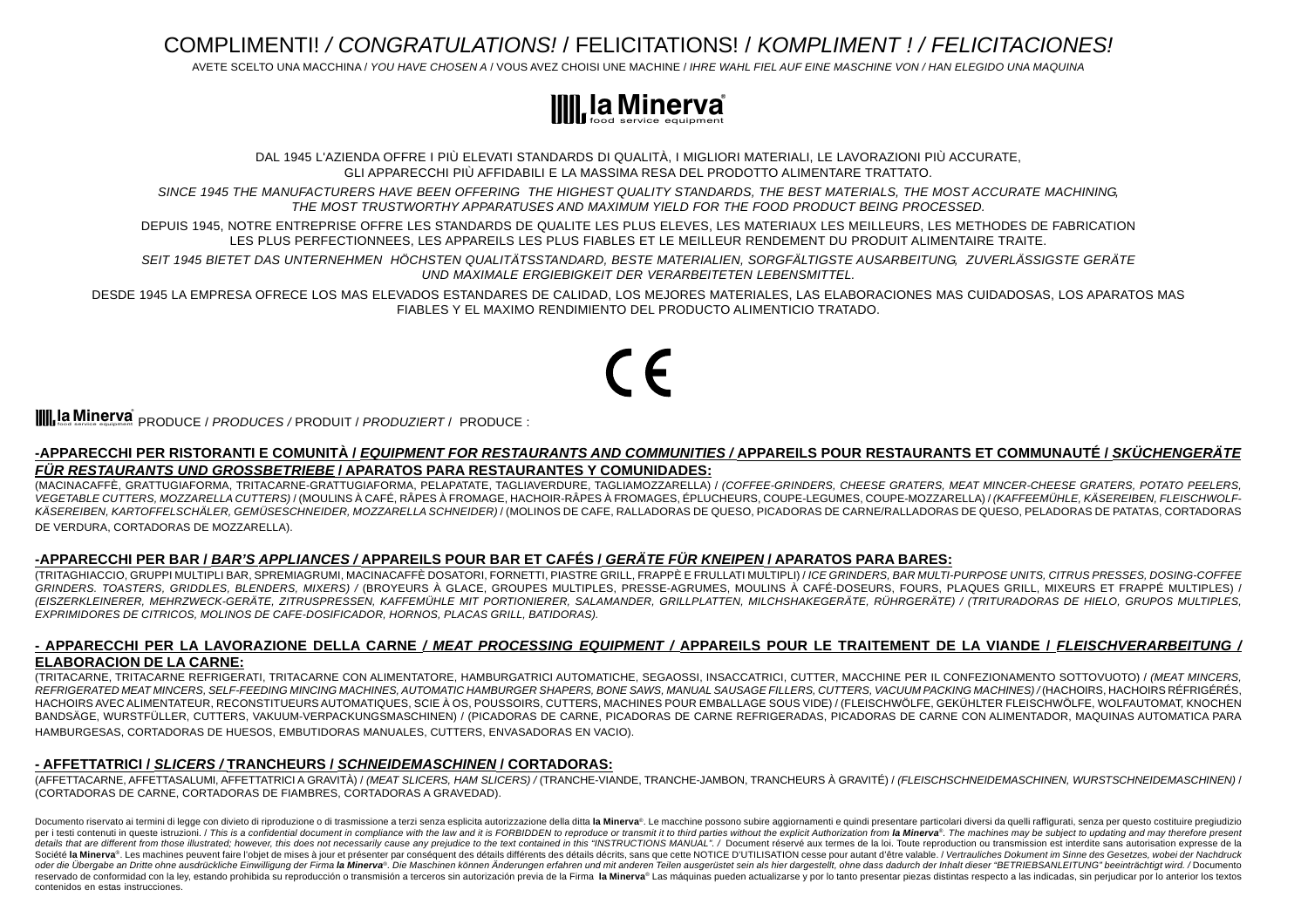|                                     |                                    |                                      | CE                                    | Ш                                        |
|-------------------------------------|------------------------------------|--------------------------------------|---------------------------------------|------------------------------------------|
| Indice                              | Index                              | Sommaire                             | Inhalt                                | Indice                                   |
| Dichiarazione di conformità         | Machine certificate                | Declaration de conformité            | Konformitätserlärung                  | Declaración de conformidad4              |
| Certificato di Garanzia             | <b>Warranty Certificate </b>       | Certificat de Garantie               | Garantieschein                        | Certificado de garantía  5-8             |
| Copia da spedire                    |                                    | Copie à Renvoyer                     | Kopie zum Senden                      | Copia a enviar  5-6                      |
| Copia per l'utente                  |                                    | Copie pour l'Utilis                  | Kopie für den Kunden                  | Copia para el usuario  7-8               |
| Avvertenze Generali                 | General Directions                 | Avertissements Généraux              | Allgemeine Hinweise                   | Advertencias Generales  9                |
| Sicurezza dell'operatore            | Operator Safety                    | Sécurité de l'opérateur              | Sicherheit des Bedieners              | eguridad del operador10                  |
| Inconvenienti meccanici elettrici   | Mechanical and electrical troubles | Inconvénients mécaniques-électriques | Mechanische und elektrische Störungen | Inconvenientes mecánicos y eléctricos.10 |
| Segnali di Attenzione               | Warning Signals                    |                                      | Hinweiszeichen                        | Señales de Atención  11                  |
| Caratteristiche tecniche            | Technical Features                 | Caractéristiques Techniques          | Technische Merkmale                   | Características Técnicas 12              |
|                                     | Recommended use                    | Utilisation prévue                   | Einsatzbereich                        | Utilisación prevista  12                 |
|                                     |                                    |                                      |                                       |                                          |
|                                     | Operating ranges                   |                                      | Raumtemperaturen                      | Valores ambientales  13                  |
| Assistenza tecnica                  | After-sales service                | Température et humidité ambiantes    | Kundendienst                          | Servicio posventa  13                    |
| Trasporto/Installazione/Demolizione | Trasport/Installation/Demolition   | Transport Installation Démolition    | <b>Transport Installation Abbruch</b> | Transporte, Instalación, Demolición. 14  |
| Imballaggio e trasporto             | Packaging and Transport            | Emballage et transport               | Verpackung und Transport              | Embalaje y transporte . 14               |
| Immagazzinamento                    |                                    |                                      |                                       | Almacenamiento 14                        |
|                                     |                                    |                                      |                                       | Recepción  14                            |
|                                     |                                    |                                      | Innerbetrieblicher Transport          | Desplazamiento 15                        |
|                                     |                                    |                                      |                                       |                                          |
| Pulizia iniziale                    |                                    | Nettoyage initial                    | Grundreinigung                        | Limpieza inicial  16                     |
|                                     |                                    |                                      |                                       |                                          |
|                                     |                                    | Mise en service                      | Inbetriebnahme                        |                                          |
|                                     |                                    |                                      |                                       |                                          |
| Uso della macchina                  | Use of the machine                 | Utilisation de la Machine            | Betrieb der Maschine                  | <b>Uso de la Máquina  19-22</b>          |
|                                     |                                    |                                      |                                       |                                          |
| Pulizia e manutenzione              | Cleaning and maintenance           | Nettoyage et Entretien               | Reinigung und Wartung                 | Limpieza y Mantenimiento  20             |
|                                     |                                    |                                      |                                       |                                          |
| Controlli periodici                 | Regular controls                   | Contrôles périodiques                | Periodische Kontrollen                | Controles periódicos 20                  |
| Scheda tecnica                      | Technical Card                     | Fiche Technique                      |                                       | Fichas Técnicas 21                       |
| Schemi elettrici                    | Wiring diagrams                    | Schémas Electriques                  | Schaltpläne                           | Esquemas Eléctricos  22                  |
|                                     |                                    | Pièces Détachées                     |                                       | Recambios 23                             |
|                                     |                                    |                                      |                                       |                                          |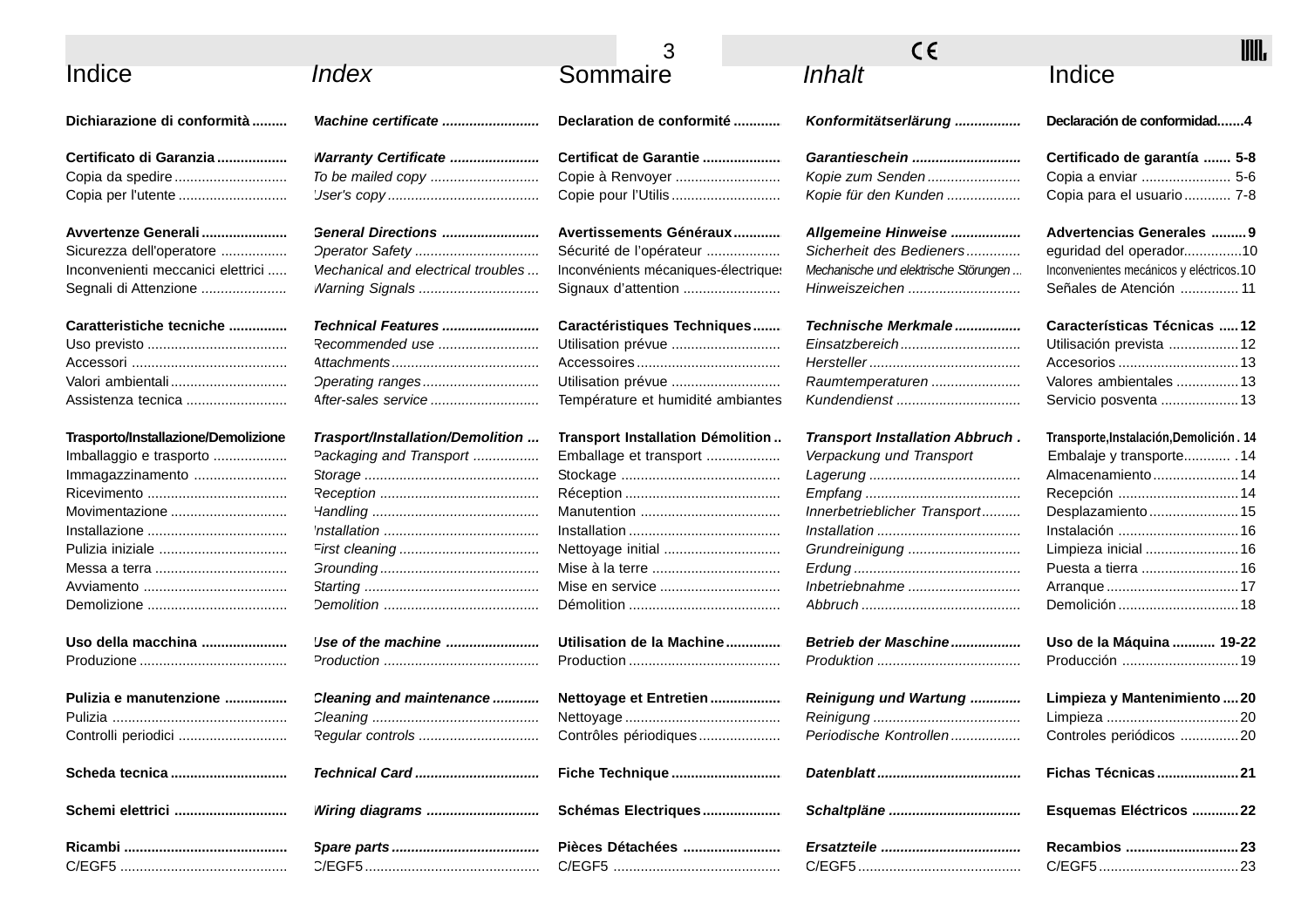$\epsilon$ 

- IIIII.

4

### **DICHIARAZIONE DI CONFORMITÀ PER LE MACCHINE / MACHINE CERTIFICATE OF COMPLIANCE / DECLARATION DE CONFORMITE POUR LES MACHINES / KONFORMITÄTSERLÄRUNG FÜR DIE MASCHINEN / DECLARACIÓN DE CONFORMIDAD**

| DESCRIZIONE DELLA MACCHINA <i>I MACHINE DESCRIPTION I</i> DESCRIPTION DE LA MACHINE <i>I MASCHINENBESCHREIBUNG /</i> DESCRIPCÍON DE LA MÁQUINA: |                                                                                                                                                                                                                                                                                                                                                                                                                                                                                                              |
|-------------------------------------------------------------------------------------------------------------------------------------------------|--------------------------------------------------------------------------------------------------------------------------------------------------------------------------------------------------------------------------------------------------------------------------------------------------------------------------------------------------------------------------------------------------------------------------------------------------------------------------------------------------------------|
| MARCA / MAKE / MARQUE / <i>MARKE</i> / MARCA :                                                                                                  | la Minerva di Chiodini Mario s.r.l.                                                                                                                                                                                                                                                                                                                                                                                                                                                                          |
| TIPO / MODEL / TYPE / TYPE / TIPO :                                                                                                             | C/E GF5                                                                                                                                                                                                                                                                                                                                                                                                                                                                                                      |
| ALIMENTAZIONE ELETTRICA / POWER SUPPY / ALIMENTATION ELECTRRIQUE / VERSORGUNG / ALIMENTACION ELECTRICA                                          | Hz                                                                                                                                                                                                                                                                                                                                                                                                                                                                                                           |
| : NUMERO DI SERIE / <i>SERIAL NUMBER</i> / NUMERO DE SERIE / <i>SERIENNUMMER</i> / NÚMERO DE SERIE (S/N)                                        | Е                                                                                                                                                                                                                                                                                                                                                                                                                                                                                                            |
| ANNO DI FABBRICAZIONE / YEAR OF PRODUCTION / ANNEE DE PRODUCTION / BAUJAHR / AÑO DE FABRICACIÓN :                                               |                                                                                                                                                                                                                                                                                                                                                                                                                                                                                                              |
| DESTINAZIONE D'USO / <i>INTENDED USE</i> /UTILISATION / <i>EINSATZBEREICH</i> / USO AL QUE EST Á DESTINADA :                                    | COME DA CAP. USO PREVISTO - AVVERTENZE DI SICUREZZA GENERALI / SEE CHAPTER ON INTENDED USE - GENERAL<br>SAFETY I VOIR CHAP. UTILISATION PREVUE - AVERTISSEMENTGENERAUX DE SECURITE / SIHE KAPITEL VORGESEHENER<br><b>GEBRAUCH / ALLGEMEINE SICHERHEITSHINWEISE /</b> SEGÚN INDICACIONES DEL CAP. USO PREVISTO ADVERTENCIAS<br><b>GENERALES SOBRE SEGURIDAD</b>                                                                                                                                               |
|                                                                                                                                                 | VALORIAMBIENTALI <i>I OPERATING RANGES/CO</i> NDITIONSAMBIENTES/ <i>UMGEBUNGSWERTE/</i> VALORESAMBIENTALES: COME DA CAP. <b>VALORI AMBIENTALI - AVVERTENZE DI SICUREZZA GENERALI. <i>I SEE CHAPTER ON <b>OPERATING RANGES</b></i></b><br><b>GENERAL SAFETY WARNINGS / VOIR CHAP, CONDITIONS AMBIENTES - AVERTISSEMENT GENERAUX DE SECURITE / SIHE</b><br>KAPITEL UMGEBUNGSWERTE - ALLGEMEINE SICHERHEITSHINWEISE / SEGUN INDICACIONES DEL CAP. VALORES<br>AMBIENTALES ADVERTENCIAS GENERALES SOBRE SEGURIDAD |

#### **DIRETTIVE DI RIFERIMENTO E SUCCESSIVI AGGIORNAMENTI / REFERENCE DIRECTIVES AND SUBSEQUENT UPDATES / DIRECTIVES DE REFERENCES ET MODIFICATIONS ULTERIEURES / GELTENDE RICHTLINIEN UND SPÄTERE ÄNDERUNGEN / DIRECTIVAS DE REFERENCIA Y SUCESIVAS ACTUALIZACIONES:**

- MACCHINE 98/37/CE (89/392/CE E SUCCESSIVE MODIFICAZIONI) / MACHINERY 98/37/EC / MACHINES 98/37/CE / MASCHINENRICHTLINIE 98/37/CE / MÁQUINAS 98/37/CE
- COMPATIBILITÀ ELETTROMAGNETICA 89/336/CEE / ELECTROMAGNETIC COMPABILITY 89/336/EEC / COMPATIBILITE ELECTROMAGNETIQUE 89/336/CEE / ELEKTROMAGNETISCHE VERTRÄGLICHKEIT 89/336/CEE / COMPATIBILIDAD AD ELECTROMAGNÉTICA CEE 89/336.
- BASSA TENSIONE 73/23/CEE / LOW TENSION 73/23/EEC / BASSE TENSION 73/23/CEE / NIEDERSPANNUNG 73/23/CEE / BAJA TENSIÓN 73/23 CEE.
- MATERIALI A CONTATTO CON PRODOTTI ALIMENTARI 89/109/CEE / MATERIALS IN CONTACT WITH FOODSTUFFS 89/109/EEC / MATERIAUX EN CONTACT AVEC PRODUITS ALIMENTAIRES 89/109/CEE / MIT LEBENSMITTEL IN BERÜHRUNG GELANGENDE MATERIALEN 89/109/CEE / MATERIALES EN CONTACTO CON PRODUCTOS ALIMENTICIOS CEE 89/109.
- MIGLIORAMENTO DELLA SICUREZZA E DELLA SALUTE DEI LAVORATORI SUL LUOGO DI LAVORO (89/391/CEE 89/654/CEE 89/655/CEE 89/656/CEE 90/269/CEE 90/270/CEE 90/394/CEE 90/679/CEE) / IMPROVING WORKERS SAFETYAND HYGIENE IN THE WORK PLACE (89/391/EEC - 89/654/EEC - 89/655/EEC - 89/656/EEC - 90/269/EEC - 90/270/EEC - 90/394/EEC - 90/679/EEC) / AMELIORATION DE LA SECURITE ET DE LA SANTE DU PERSONNEL SUR LE LIEU DE TRAVAIL (89/391/CEE - 89/654/CEE - 89/655/CEE - 89/656/CEE - 90/269/CEE - 90/270/CEE - 90/394/CEE - 90/679/CEE) / VERBESSERUNG DER SICHERHEIT UND SCHUTZ DER UND GESUNDHEIT DER ANGESTELLTEN AM ARBEITSPLATZ (89/391/CEE - 89/654/CEE - 89/655/CEE - 89/656/CEE - 90/269/CEE - 90/270/CEE - 90/394/CEE - 90/679/CEE) / MEJORA DE LAS CONDICIONES DE SEGURIDAD Y DE SALUD DE LOS TRABAJADORES EN LOS LUGARES DE TRABAJO (CEE 89/391 - CEE 89/654 - CEE 89/655 - CEE 89/656 - CEE 90/269 - CEE 90/270 - CEE 90/394 - CEE90/679).
- HACCP (93/43/CEE e 96/3/CEE) / HACCP (93/43/EEC and 96/3/EEC) / HACCP (93/43/CEE et 96/3/CEE) / HACCP (93/43/EWG und 96/3/EWG) / HACCP (93/43/CEE y 96/3/CEE)

TENUTO CONTO DI QUANTO ESPOSTO NELLE "ISTRUZIONI PER L'USO", DICHIARO SOTTO LA MIA ESCLUSIVA RESPONSABILITÀ CHE LA MACCHINA SOPRA IDENTIFICATA COME OGGETTO DELLA PRESENTE DICHIARAZIONE È CONFORME ALLE PRESCRIZIONI DELLE§ DIRETTIVE CE SOPRAELENCATE / IN CONSIDERATION OF THE CONTENTS OF THE "INSTRUCTIONS FOR USE", I DECLARE UNDER MY OWN SOLE RESPONSABILITY THAT THE MACHINE IDENTIFIED ABOVE AS THE OBJECT OF THE CERTIFICATE COMPLIES WITH THE REQUIREMENTS OF THE ABOVE QUOTED CE DIRECTIVES/SUR LA BASE DES INSTRUCTIONS D'UTILISATION, JE SOUSSIGNE "NOTICE D'UTILISATION". DECLARE SOUS MON ENTIERE RESPONSABILITE QUE LA MACHINE SPECIFIEE CI-DESSUS FALSANT L'OBJET DE PRESENTE DECLARATION EST CONFORME AUX PRESCRIPTIONS DES DIRECTIVES SUSMENTIONNEES / AUFGRUND DER IN DER BETRIEBSANLEITUNG ENTHALTENEN ANGABEN ERKLÄRE ICH AUF EIGENE VERANTWORTUNG, DAß DIE VORGENANNTE MASCHINE ALS GEGENSTAND DER VORLIEGENDEN KONFORMITÄTSERKLÄRUNG MIT DEN VORSCHRIFTEN IN DEN AUFGEFÜHRTEN RICHTLINIEN KONFORM IST / CONSIDERANDO LO EXPUESTO EN LAS "INSTRUCCIONES PARA EL USO", DECLARO BAJO MI EXCLUSIV A RESPONSABILIDAD QUE LA MÁQUINAANTES IDENTIFICADA COMO OBJETO DE LA PRESENTE DECLARACIÓN SE AJUSTA A LO DISPUESTO POR LAS NORMAS DE LA DIRECTIVAS PRECEDENTEMENTE SEÑALADAS.

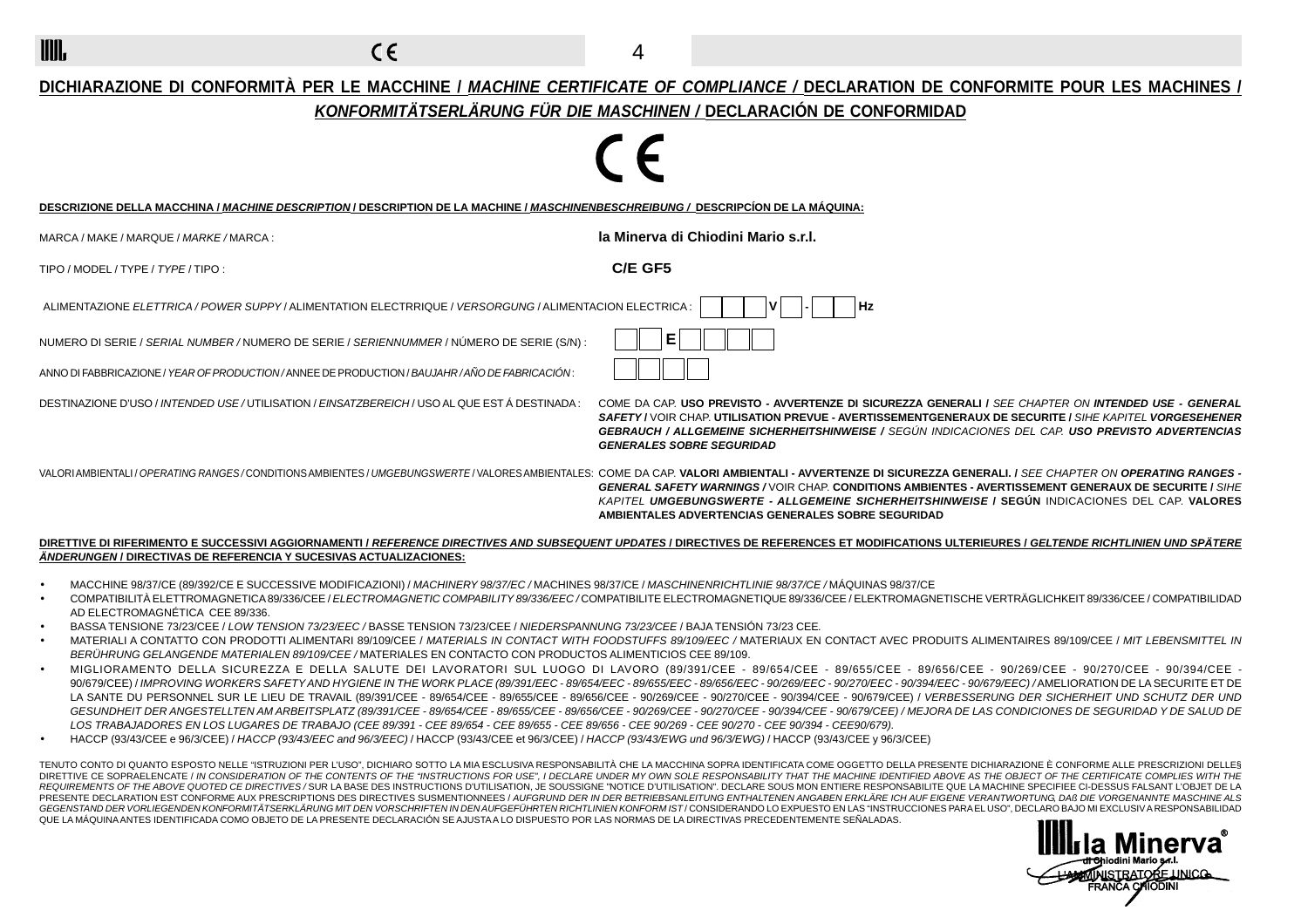| <b>Acquirente</b> Acquirente Acquirente Acquirente Acquirente Acquirente Acquirente Acquirente Acquirente Acquirente Acquirente Acquirente Acquirente Acquirente Acquirente Acquirente Acquirente Acquirente Acquirente Acquirente |                                                                                                                                                                                                                                                                                                                                                                                                                                                                                                                                                                                                                                   |
|------------------------------------------------------------------------------------------------------------------------------------------------------------------------------------------------------------------------------------|-----------------------------------------------------------------------------------------------------------------------------------------------------------------------------------------------------------------------------------------------------------------------------------------------------------------------------------------------------------------------------------------------------------------------------------------------------------------------------------------------------------------------------------------------------------------------------------------------------------------------------------|
| Sede $_{-}$<br>$\overline{\overline{\text{CITTA}}}$<br>CAP                                                                                                                                                                         | PROVINCIA                                                                                                                                                                                                                                                                                                                                                                                                                                                                                                                                                                                                                         |
|                                                                                                                                                                                                                                    |                                                                                                                                                                                                                                                                                                                                                                                                                                                                                                                                                                                                                                   |
| Documento d'Acquisto:                                                                                                                                                                                                              |                                                                                                                                                                                                                                                                                                                                                                                                                                                                                                                                                                                                                                   |
|                                                                                                                                                                                                                                    | Fattura N° en el control de la control de la control de la control de la control de la control de la control de l                                                                                                                                                                                                                                                                                                                                                                                                                                                                                                                 |
| Scontrino Fiscale N°                                                                                                                                                                                                               | del anno 1999 anno 1999 anno 1999 anno 1999 anno 1999 anno 1999 anno 1999 anno 1999 anno 1999 anno 1999 anno 1                                                                                                                                                                                                                                                                                                                                                                                                                                                                                                                    |
| Garanzia e di accettarle senza riserve.                                                                                                                                                                                            | Il sopracitato Acquirente dichiara di aver preso conoscenza della condizioni di                                                                                                                                                                                                                                                                                                                                                                                                                                                                                                                                                   |
| Data ______                                                                                                                                                                                                                        |                                                                                                                                                                                                                                                                                                                                                                                                                                                                                                                                                                                                                                   |
| <b>RIVENDITORE</b><br>Timbro e Firma                                                                                                                                                                                               | <b>ACQUIRENTE</b><br>Timbro e Firma del Legale Rappresentante                                                                                                                                                                                                                                                                                                                                                                                                                                                                                                                                                                     |
| <b>CONDIZIONI DI GARANZIA</b>                                                                                                                                                                                                      |                                                                                                                                                                                                                                                                                                                                                                                                                                                                                                                                                                                                                                   |
|                                                                                                                                                                                                                                    | La Garanzia è valida solo se vengono rispettate le seguenti condizioni :                                                                                                                                                                                                                                                                                                                                                                                                                                                                                                                                                          |
|                                                                                                                                                                                                                                    | A - L'installazione e l'avviamento devono essere esequiti dal Servizio Assistenza Tecni-<br>ca del Rivenditore Autorizzato da la Minerva® di Chiodini Mario s.r.l.                                                                                                                                                                                                                                                                                                                                                                                                                                                                |
|                                                                                                                                                                                                                                    | B - L'uso della Macchina deve rientrare fra quelli previsti nelle ISTRUZIONI PER L'USO.                                                                                                                                                                                                                                                                                                                                                                                                                                                                                                                                           |
| eventuali.                                                                                                                                                                                                                         | C - Nessun indennizzo potrà esserci richiesto per "danno emergente e lucro cessante"                                                                                                                                                                                                                                                                                                                                                                                                                                                                                                                                              |
| La Garanzia decade :                                                                                                                                                                                                               |                                                                                                                                                                                                                                                                                                                                                                                                                                                                                                                                                                                                                                   |
| 1 - Per mancato rispetto dei punti A - B.<br>conforme a CENELEC HD 53.1.S2).<br>3 - Se la macchina viene :<br>Pag. 13).<br>5 - Se la macchina viene manomessa da personale non Autorizzato.<br>Mario s.r.l.                        | 2 - Se la macchina è sottoposta ad un funzionamento con variazioni di Tensione non<br>comprese fra il 95% ed il 105% del valore Nominale (Norma CEI 2-3 Luglio 1988<br>- sottoposta a pulizia con getti d'acqua, vapore od acqua nebulizzata<br>- sistemata in ambienti refrigerati (celle, vetrine e simili) - (Vedere valori ambientali a<br>4 - Se la macchina subisce danni derivanti da cause esterne (cadute, urti ecc.).<br>6 - Se sulla macchina non vengono montati Ricambi originali la Minerva® di Chiodini                                                                                                            |
| <b>ESTENSIONE DI GARANZIA</b>                                                                                                                                                                                                      |                                                                                                                                                                                                                                                                                                                                                                                                                                                                                                                                                                                                                                   |
|                                                                                                                                                                                                                                    | A - La Garanzia ha durata di 12 (dodici) mesi dalla data DOCUMENTO D'ACQUISTO.<br>B - La Garanzia è subordinata al ricevimento da parte de la Minerva <sup>®</sup> di Chiodini Mario<br>s.r.l., del certificato di Garanzia compilato in ogni sua parte, con particolare riguardo<br>per le informazioni relative al modello di macchina ed al numero di matricola.<br>C - La Garanzia dà diritto alla sostituzione gratuita dei componenti meccanici ricono-<br>sciuti difettosi all'esame eseguito da la Minerva® di Chiodini Mario s.r.l.; le spese di<br>trasporto per la consegna e la riconsegna sono a carico del cliente. |
|                                                                                                                                                                                                                                    | D - Sono esclusi dalla Garanzia i componenti di normale usura ed i componenti elettrici.                                                                                                                                                                                                                                                                                                                                                                                                                                                                                                                                          |
|                                                                                                                                                                                                                                    | E - Le riparazioni eseguite nel periodo di Garanzia non determinano nè prolungamento                                                                                                                                                                                                                                                                                                                                                                                                                                                                                                                                              |

|                                                                                                                                                                                                                                               | Machine Mod. _________________________________Serial no. _______________________       |
|-----------------------------------------------------------------------------------------------------------------------------------------------------------------------------------------------------------------------------------------------|----------------------------------------------------------------------------------------|
| <b>Purchaser Contract Contract Contract Contract Contract Contract Contract Contract Contract Contract Contract Contract Contract Contract Contract Contract Contract Contract Contract Contract Contract Contract Contract Co</b>            |                                                                                        |
| Registered office                                                                                                                                                                                                                             |                                                                                        |
| POSTAL CODE                                                                                                                                                                                                                                   | <b>TOWN/CITY</b>                                                                       |
|                                                                                                                                                                                                                                               |                                                                                        |
| <b>Purchase Document:</b>                                                                                                                                                                                                                     |                                                                                        |
|                                                                                                                                                                                                                                               |                                                                                        |
|                                                                                                                                                                                                                                               |                                                                                        |
| The above Purchaser declares he/she has examined the conditions of Warranty<br>and accepts them without any reserves.                                                                                                                         |                                                                                        |
| Date ___________                                                                                                                                                                                                                              |                                                                                        |
| <b>THE SELLER</b>                                                                                                                                                                                                                             | <b>THE PURCHASER</b>                                                                   |
| stamp and signature                                                                                                                                                                                                                           | stamp and signature<br>of the legal representative                                     |
| <b>CONDITIONS OF WARRANTY</b><br>The Warranty is valid subject to the following conditions :<br>A - Installation and start-up shall be carried out by the Authorized Seller for la Minerva®<br>di Chiodini Mario s.r.l.'s Assistance Service. |                                                                                        |
| <b>B</b> - The use to which the machine is put shall be included among those provided for in<br>the INSTRUCTIONS MANUAL.<br>$C$ - No claim may be forwarded for any "consequential damage or loss of profit".                                 |                                                                                        |
| The Warranty shall cease to be valid if:                                                                                                                                                                                                      |                                                                                        |
| 1 - Points A - B are not complied with<br>2 - The machine is submitted to operations having a change in Power not within the<br>with CENELEC HD 53.1.S2).<br>3 - The machine is :                                                             | range 95% and 105% of the Rated value (CEI Standard of 2-3 July 1988 in conformity     |
|                                                                                                                                                                                                                                               |                                                                                        |
| - submitted to cleaning by means of jets of water, steam or atomized water;<br>on page 13).                                                                                                                                                   |                                                                                        |
| 4 - The machine is damaged due to external causes (falling, blows, etc.).                                                                                                                                                                     | - placed in refrigerated environments (cells, windows, etc.) (See environmental values |
| 5 - The machine is tampered with by non-Authorized personnel.<br>6 - Original la Minerva® di Chiodini Mario s.r.l. spare parts are not assembled on the<br>machine.                                                                           |                                                                                        |
| <b>EXTENSION OF WARRANTY</b>                                                                                                                                                                                                                  |                                                                                        |
| A - The Warranty has a duration of 12 (twelve) months as from the date on the PURCHASE<br><b>DOCUMENT.</b>                                                                                                                                    |                                                                                        |

#### that have been found to be faulty at the control carried out by **la Minerva® di Chiodini Mario s.r.l.**; costs for freight for the delivery and re-delivery shall be to the custo The Warranty does not cover parts subject to normal wear and electrical compol

Repairs carried out during the Warranty period do not cause the latter to be either engthened or renewed.

# $|{\sf CERTIFICATO}$  DI GARANZIA $|{\sf CERTIFICATE}$  of warranty  $|{\sf CERTIFICAT DE}$  GARANTIE

(Da imbustare e spedire a la Minerva® di Chiodini Mario s.r.l.) (To be mailed to la Minerva® di Chiodini Mario s.r.l.) (à renvoyer sous enveloppe à la Minerva® di Chiodini Mario s.r.l.)

| Adresse                                                                     |                                     |                                                                                                                                                                                                                                                                                                                                                    |                                                                                                                 |
|-----------------------------------------------------------------------------|-------------------------------------|----------------------------------------------------------------------------------------------------------------------------------------------------------------------------------------------------------------------------------------------------------------------------------------------------------------------------------------------------|-----------------------------------------------------------------------------------------------------------------|
|                                                                             | CODE POSTAL VILLE                   |                                                                                                                                                                                                                                                                                                                                                    | DTP.                                                                                                            |
| Rue                                                                         |                                     |                                                                                                                                                                                                                                                                                                                                                    |                                                                                                                 |
| Document d'achat:                                                           |                                     |                                                                                                                                                                                                                                                                                                                                                    |                                                                                                                 |
| Facture N°                                                                  |                                     |                                                                                                                                                                                                                                                                                                                                                    |                                                                                                                 |
| Ticket de caisse N°                                                         |                                     |                                                                                                                                                                                                                                                                                                                                                    | du a constitution de la constitution de la constitution de la constitution de la constitution de la constitutio |
| j'accepte sans réserve.                                                     |                                     | Je soussigné, déclare avoir pris connaissance des conditions de Garantie, que                                                                                                                                                                                                                                                                      |                                                                                                                 |
| Date _______                                                                |                                     |                                                                                                                                                                                                                                                                                                                                                    |                                                                                                                 |
|                                                                             | LE REVENDEUR<br>Cachet et signature | L'ACQUEREUR<br>Cachet et signature du représentant légal                                                                                                                                                                                                                                                                                           |                                                                                                                 |
| <b>CONDITIONS DE GARANTIE</b>                                               |                                     |                                                                                                                                                                                                                                                                                                                                                    |                                                                                                                 |
|                                                                             |                                     | La validité de la Garantie est subordonnée au respect des conditions suivantes :                                                                                                                                                                                                                                                                   |                                                                                                                 |
|                                                                             |                                     | A - L'installation et la mise en service doivent être effectuées par le service technique du<br>revendeur agréé de la Minerva® di Chiodini Mario s.r.l.                                                                                                                                                                                            |                                                                                                                 |
| D'UTILISATION.                                                              |                                     | <b>B</b> - L'utilisation de la machine doit correspondre aux utilisations prévues dans la NOTICE                                                                                                                                                                                                                                                   |                                                                                                                 |
|                                                                             | éprouvés ou manque à gagner".       | C - Aucun dédommagement ne pourra être exigé au titre d'éventuels "préjudices matériels                                                                                                                                                                                                                                                            |                                                                                                                 |
| La Garantie ne s'appliquera pas :                                           |                                     |                                                                                                                                                                                                                                                                                                                                                    |                                                                                                                 |
| 1 - En cas de non respect des conditions A et B.<br>3 - Si la machine est : | conforme à CENELEC HD 53.1.S2).     | 2 - Si la machine est soumise à un fonctionnement comportant des variations de tension<br>non comprises entre 95% et 105% de la valeur nominale (Norme CEI 2-3 juillet 1988,                                                                                                                                                                       |                                                                                                                 |
|                                                                             | valeurs ambiantes pag.13).          | - soumise à des nettoyages au jet d'eau, à la vapeur ou à l'eau nébulisée;<br>- installée dans des locaux réfrigérés (chambres froides, vitrines ou similaires) (voir                                                                                                                                                                              |                                                                                                                 |
|                                                                             |                                     | 4 - Si la machine subit des dommages dérivant de causes extérieures (chutes, chocs etc.).<br>5 - Si la machine fait l'objet d'interventions par du personnel non agréé.<br>6 - Si sur la machine sont montées des pièces détachées autres que les pièces détachées<br>originales de la Société la Minerva® di Chiodini Mario s.r.l.                |                                                                                                                 |
| <b>EXTENSION DE LA GARANTIE</b>                                             |                                     |                                                                                                                                                                                                                                                                                                                                                    |                                                                                                                 |
|                                                                             |                                     | A - La Garantie est valable 12 (douze mois) à compter de la date du DOCUMENT                                                                                                                                                                                                                                                                       |                                                                                                                 |
| D'ACHAT.                                                                    |                                     | B - La Garantie est subordonnée à la réception par la Société la Minerva® di Chiodini<br>Mario s.r.l., du certificat de garantie dûment rempli, en particulier en ce qui concerne                                                                                                                                                                  |                                                                                                                 |
|                                                                             |                                     | les informations ayant trait au modèle de la machine et à son numéro de série.<br>C - La Garantie ouvre droit au remplacement gratuit des pièces mécaniques reconnues<br>défectueuses après examen par la Société la Minerva® di Chiodini Mario s.r.l.; les<br>frais de transport pour l'expédition et la réexpédition sont à la charge du client. |                                                                                                                 |
| électriques.                                                                |                                     | D - Ne sont pas compris dans la Garantie les pièces d'usure normale et les composants                                                                                                                                                                                                                                                              |                                                                                                                 |

**E** - Les réparations effectuées pendant la période de garantie n'entraînent ni prolongement

ni renouvellement de ladite période.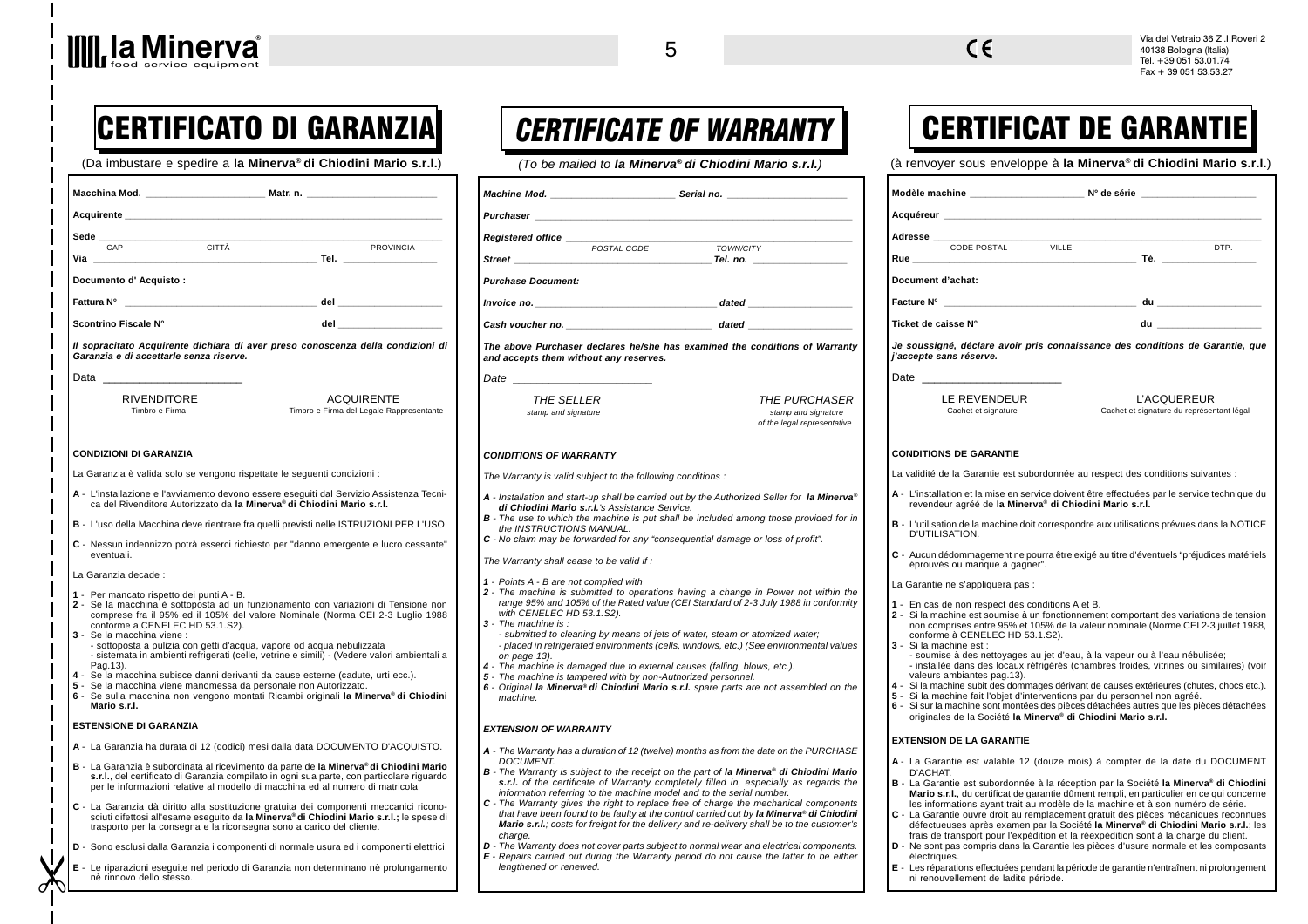CERTIFICADO DE GARANTIA



Via del Vetraio 36 Z .I.Roveri 2 40138 Bologna (Italia) Tel. +39 051 53.01.74 Fax + 39 051 53.53.27

**X** 

# **GARANTIESCHEIN**

(In einem Briefumschlag an **la Minerva® di Chiodini Mario s.r.l. senden)** (poner en un sobre y enviar a la Minerva® di Chiodini Mario s.r.l.)

| Maschine Mod. <b>Example 20 Seriennummer</b>                                                                                                                                                                                                                                                                                                                                                                                                                                                                                                                                                                                                                                                                                                                                                                                                                                                                                                                                                                                                                                                                                                                                                                                                                                             |                                                                                                                                                                                                                                                                                                                                                                                                                                                                                                                                                                                                                                                                                                                                                                                                                                                                                                                                                                                                                                                                                                                                                                                                                                       |
|------------------------------------------------------------------------------------------------------------------------------------------------------------------------------------------------------------------------------------------------------------------------------------------------------------------------------------------------------------------------------------------------------------------------------------------------------------------------------------------------------------------------------------------------------------------------------------------------------------------------------------------------------------------------------------------------------------------------------------------------------------------------------------------------------------------------------------------------------------------------------------------------------------------------------------------------------------------------------------------------------------------------------------------------------------------------------------------------------------------------------------------------------------------------------------------------------------------------------------------------------------------------------------------|---------------------------------------------------------------------------------------------------------------------------------------------------------------------------------------------------------------------------------------------------------------------------------------------------------------------------------------------------------------------------------------------------------------------------------------------------------------------------------------------------------------------------------------------------------------------------------------------------------------------------------------------------------------------------------------------------------------------------------------------------------------------------------------------------------------------------------------------------------------------------------------------------------------------------------------------------------------------------------------------------------------------------------------------------------------------------------------------------------------------------------------------------------------------------------------------------------------------------------------|
| Käufer                                                                                                                                                                                                                                                                                                                                                                                                                                                                                                                                                                                                                                                                                                                                                                                                                                                                                                                                                                                                                                                                                                                                                                                                                                                                                   | <b>Comprador Comprador Comprador</b>                                                                                                                                                                                                                                                                                                                                                                                                                                                                                                                                                                                                                                                                                                                                                                                                                                                                                                                                                                                                                                                                                                                                                                                                  |
| Wohnsitz_                                                                                                                                                                                                                                                                                                                                                                                                                                                                                                                                                                                                                                                                                                                                                                                                                                                                                                                                                                                                                                                                                                                                                                                                                                                                                | Sede and the state of the state of the state of the state of the state of the state of the state of the state of the state of the state of the state of the state of the state of the state of the state of the state of the s                                                                                                                                                                                                                                                                                                                                                                                                                                                                                                                                                                                                                                                                                                                                                                                                                                                                                                                                                                                                        |
| ORT<br><b>PLZ</b><br>$\tau$ and $\tau$ and $\tau$ and $\tau$ and $\tau$ and $\tau$ and $\tau$ and $\tau$ and $\tau$ and $\tau$ and $\tau$ and $\tau$ and $\tau$ and $\tau$ and $\tau$ and $\tau$ and $\tau$ and $\tau$ and $\tau$ and $\tau$ and $\tau$ and $\tau$ and $\tau$ and $\tau$ and $\tau$<br>Strasse                                                                                                                                                                                                                                                                                                                                                                                                                                                                                                                                                                                                                                                                                                                                                                                                                                                                                                                                                                           | Calle <b>Calle Calle Calle Calle Calle Calle Calle Calle Calle Calle Calle Calle Calle Calle Calle Calle Calle Calle Calle Calle Calle Calle Calle Calle Calle Calle Calle</b>                                                                                                                                                                                                                                                                                                                                                                                                                                                                                                                                                                                                                                                                                                                                                                                                                                                                                                                                                                                                                                                        |
| Verkaufsbeleg:                                                                                                                                                                                                                                                                                                                                                                                                                                                                                                                                                                                                                                                                                                                                                                                                                                                                                                                                                                                                                                                                                                                                                                                                                                                                           | Documento de compra:                                                                                                                                                                                                                                                                                                                                                                                                                                                                                                                                                                                                                                                                                                                                                                                                                                                                                                                                                                                                                                                                                                                                                                                                                  |
|                                                                                                                                                                                                                                                                                                                                                                                                                                                                                                                                                                                                                                                                                                                                                                                                                                                                                                                                                                                                                                                                                                                                                                                                                                                                                          |                                                                                                                                                                                                                                                                                                                                                                                                                                                                                                                                                                                                                                                                                                                                                                                                                                                                                                                                                                                                                                                                                                                                                                                                                                       |
|                                                                                                                                                                                                                                                                                                                                                                                                                                                                                                                                                                                                                                                                                                                                                                                                                                                                                                                                                                                                                                                                                                                                                                                                                                                                                          |                                                                                                                                                                                                                                                                                                                                                                                                                                                                                                                                                                                                                                                                                                                                                                                                                                                                                                                                                                                                                                                                                                                                                                                                                                       |
| Käufer erklärt hiermit, von den Garantiebedingungen Kenntnis genommen zu haben<br>und diese vorbehaltlos anzuerkennen.                                                                                                                                                                                                                                                                                                                                                                                                                                                                                                                                                                                                                                                                                                                                                                                                                                                                                                                                                                                                                                                                                                                                                                   | El Comprador arriba citado declara tener conocimiento de las condiciones de<br>Garantía y aceptarlo sin reservas.                                                                                                                                                                                                                                                                                                                                                                                                                                                                                                                                                                                                                                                                                                                                                                                                                                                                                                                                                                                                                                                                                                                     |
| Datum ___<br>HAÄNDLER<br>KÄUFER<br>Stempel und Unterschrift<br>Stempel und Unterschrift des Bevollmchtigten                                                                                                                                                                                                                                                                                                                                                                                                                                                                                                                                                                                                                                                                                                                                                                                                                                                                                                                                                                                                                                                                                                                                                                              | Fecha <b>Francisco Communist Structure</b><br><b>VENDEDOR</b><br><b>COMPRADOR</b><br>Sello y firma<br>Sello y firma del representante legal                                                                                                                                                                                                                                                                                                                                                                                                                                                                                                                                                                                                                                                                                                                                                                                                                                                                                                                                                                                                                                                                                           |
| <b>GARANTIEBEDINGUNGEN</b><br>Die Garantie ist nur gültig, wenn die nachfolgenden Bedingungen erfüllt werden :<br>A - Installation und Inbetriebnahme müssen vom Kundendienst des autorisierten Händlers<br>von la Minerva® di Chiodini Mario s.r.l. durchgeführt werden.<br>B - Die Maschine darf nur für die von der BETRIEBSANLEITUNG vorgesehenen Zwecke<br>eingesetzt werden.<br>C - Für eventuellen "auftretenden Schaden und entgangenen Gewinn" kann keine<br>Entschädigung verlangt werden.<br>Die Garantie verwirkt :<br>1 - Bei Nichteinhaltung der Punkte A-B.<br>2 - Wenn die Maschine mit grösseren Spannungsschwankungen als die zwischen 95%<br>und 105% des Nennwertes liegenden betrieben wird (CEI-Norm 2-3 Juli 1988 gemäss<br>CENELEC HD 53.1.S2).<br>3 - Wenn die Maschine :<br>- mit Wasserstrahl, Dampf oder Wassernebel gereinigt wird,<br>- in gekühlten Räumen installiert wird (Kühlzellen, Auslagen u.ä.) - (Siehe<br>Raumtemperaturen auf Seite 13).<br>4 - Wenn die Maschine durch äussere Umstände (Herunterfallen, Schläge usw.)<br>beschädigt wird.<br>5 - Wenn von nicht zuständigem Personal an der Maschine herumgebastelt wird.<br>6 - Wenn in der Maschine nicht Originalersatzteile von la Minerva® di Chiodini Mario<br>s.r.l. montiert werden. | <b>CONDICIONES DE GARANTÍA</b><br>La Garantía tiene validez sólo si se respetan las siguientes condiciones :<br>A - La instalación y el arranque deben llevarse a cabo por el Servicio de Posventa del<br>Vendedor Autorizado por la Minerva® di Chiodini Mario s.r.l.<br>B - El uso de la máquina debe estar dentro de los previstos en las INSTRUCCIONES DE<br>USO.<br>C - Ninguna indemnización puede ser pedida por "causa perjudicial que impida el trabajo"<br>eventual.<br>La Garantía decae :<br>1 - Por incumplimiento de los puntos A - B.<br>2 - Si la máquina se somete a un funcionamiento con variaciones de Tensión no incluidas<br>entre 95% y 105% del valor Nominal (Norma CEI 2-3 de Julio de 1988 conforme a<br>CENELEC HD 53.1.S2).<br>3 - Si la máquina se :<br>- somete a limpieza con chorros de aqua, vapor o aqua nebulizada<br>- coloca en locales refrigerados (celdas, vitrinas y parecidos) - (Ver valores<br>ambientales Pág. 13).<br>4 - Si la máquina sufre daños procedentes de causas externas (caídas, choques etc.).<br>5 - Si personal no Autorizado maneja abusivamente la máquina.<br>6 - Si no se montan Recambios originales la Minerva® di Chiodini Mario s.r.l.<br>AMPLIACIÓN DE GARANTÍA |
| <b>GARANTIEUMFANG</b><br>A - Die Garantie hat eine Dauer von 12 (zwölf) Monaten ab dem Datum des<br><b>VERKAUFSBELEGES.</b><br>B - Die Garantie hängt davon ab, dass la Minerva® di Chiodini Mario s.r.l., den in allen<br>seinen Teilen, insbesondere in bezug auf das Modell und die Seriennummer,<br>ausgefüllten Garantieschein erhält.<br>C - Die Garantie gibt das Anrecht auf den kostenlosen Ersatz von mechanischen<br>Bestandteilen, die nach einer Prüfung durch la Minerva® di Chiodini Mario s.r.l.; als<br>fehlerhaft beurteilt werden. Die Transportkosten hin und zurück gehen zu Lasten des<br>Kunden.<br>D - Von der Garantie sind die Verschleissteile sowie die elektrischen Komponenten<br>ausgeschlossen.<br>E - Während der Garantiezeit ausgeführte Instandstellungen bewirken keine Verlängerung<br>oder Erneuerung der Garantie.                                                                                                                                                                                                                                                                                                                                                                                                                               | A - La Garantía tiene una duración de 12 (doce) meses desde la fecha del<br>DOCUMENTO DE COMPRA.<br>B - La Garantía está subordinada a la recepción por parte de la Minerva® di Chiodini<br>Mario s.r.l., del certificado de Garantía rellenado en todas sus partes, con especial<br>atención a las informaciones relativas al modelo de la máquina y número de matrícula.<br>C - La Garantía otorga el derecho a la sustitución gratuita de los componentes mecánicos<br>reconocidos como defectuosos durante la prueba realizada por la Minerva <sup>®</sup> di<br>Chiodini Mario s.r.l.; los gastos de transporte para la entrega y el nuevo suministro<br>corren a cargo del Cliente.<br>D - Están excluidos de la Garantía los componentes de desgaste normal y los<br>componentes eléctricos.<br>E - Las reparaciones realizadas en el período de Garantía no determinan ni prolongación<br>ni renovación del mismo.                                                                                                                                                                                                                                                                                                            |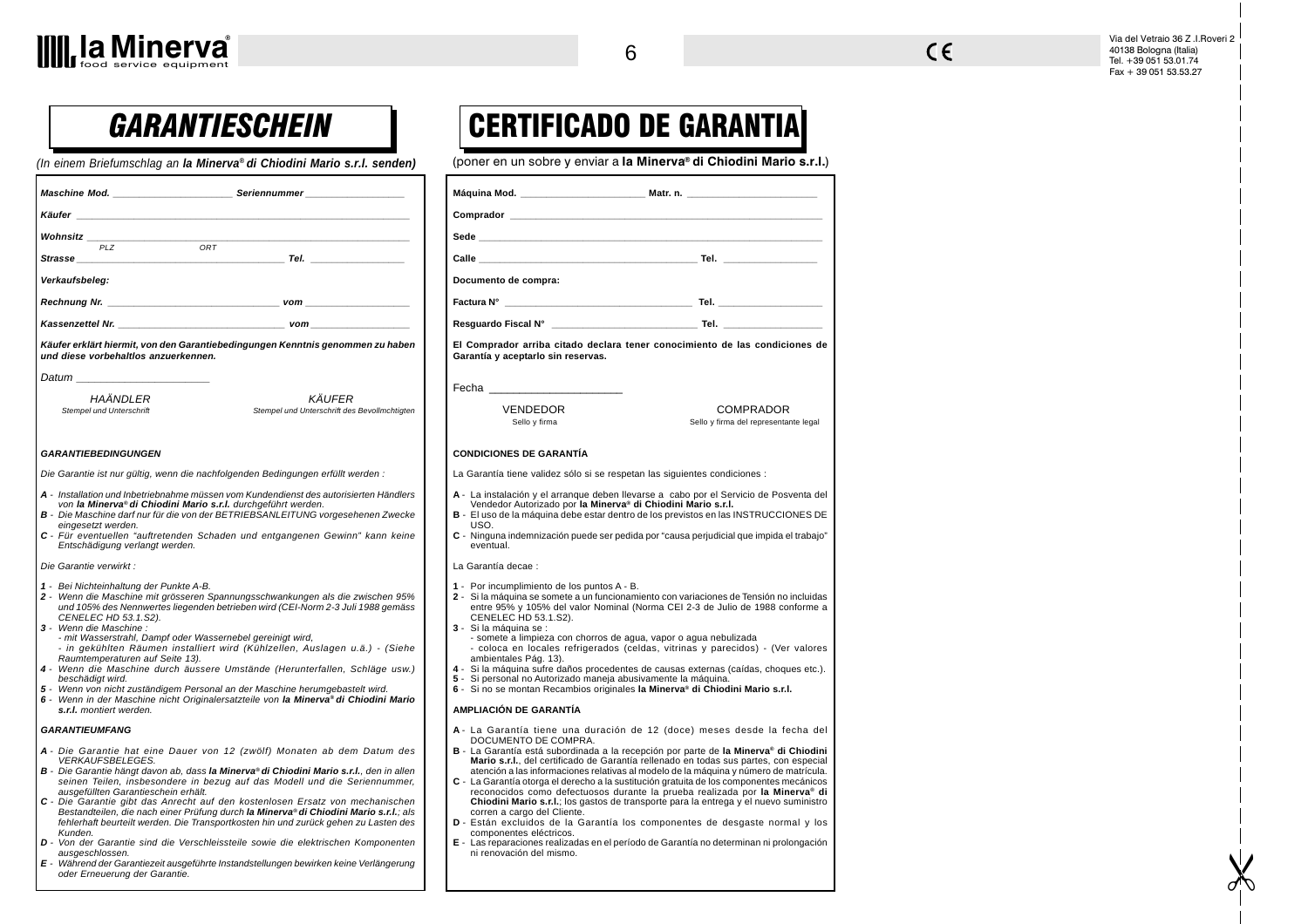Via del Vetraio 36 Z .I.Roveri 2 40138 Bologna (Italia) Tel. +39 051 53.01.74 Fax + 39 051 53.53.27

# CERTIFICATO DI GARANZIA

| Sede                                                                                                                                                                                                                                                                                   |                                                                                    |
|----------------------------------------------------------------------------------------------------------------------------------------------------------------------------------------------------------------------------------------------------------------------------------------|------------------------------------------------------------------------------------|
| Via Tel.                                                                                                                                                                                                                                                                               |                                                                                    |
| Documento d'Acquisto:                                                                                                                                                                                                                                                                  |                                                                                    |
|                                                                                                                                                                                                                                                                                        | <b>INGIA</b>                                                                       |
| Scontrino Fiscale N°                                                                                                                                                                                                                                                                   | del                                                                                |
| Il sopracitato Acquirente dichiara di aver preso conosce za del<br>Garanzia e di accettarle senza riserve.                                                                                                                                                                             | condizioni di                                                                      |
| Data <b>Data</b> and the second of the second second the second second second the second second second second second second second second second second second second second second second second second second second second secon                                                    |                                                                                    |
| <b>RIVENDITORE</b><br>Timbro e Firma                                                                                                                                                                                                                                                   | JIRENTE<br>e Firma del Legale Rappresentante                                       |
|                                                                                                                                                                                                                                                                                        |                                                                                    |
| <b>CONDIZIONI DI GARANZIA</b>                                                                                                                                                                                                                                                          |                                                                                    |
| La Garanzia è valida solo se vengono rispente                                                                                                                                                                                                                                          | Sequenti condizioni :                                                              |
| A - L'installazione e l'avviamento de <b>Alexander State de Servizio Assistenza Tecni</b> ca del Rivenditore Autorizzato de la <b>Riva<sup>®</sup> di Chiodini Mario s.r.l.</b>                                                                                                        |                                                                                    |
| B - L'uso della Macchina deve ri ntrore in                                                                                                                                                                                                                                             | Muelli previsti nelle ISTRUZIONI PER L'USO.                                        |
| C - Nessun indennizzo potrà<br>eventuali.                                                                                                                                                                                                                                              | chiesto per "danno emergente e lucro cessante"                                     |
| La Garanzia decade :                                                                                                                                                                                                                                                                   |                                                                                    |
| 1 - Per mancato rispeta computati A - B.<br>2 - Se la macchina è sa oppista ad un funzionamento con variazioni di Tensione non comprese fra il second 1958<br>ELL HD 53.1.S2).<br>conforme a<br>3 - Se la maco<br>sozziene :<br>a vizia con getti d'acqua, vapore od acqua nebulizzata |                                                                                    |
| - sottopode<br>- sister ata in ambienti refrigerati (celle, vetrine e simili) - (Vedere valori ambientali a<br>Pag.1.                                                                                                                                                                  |                                                                                    |
| la subisce danni derivanti da cause esterne (cadute, urti ecc.).<br>$4 - Se$<br>m.<br>la marchina viene manomessa da personale non Autorizzato.<br>5 - S<br>6 - S<br>sulla                                                                                                             | pacchina non vengono montati Ricambi originali la Minerva <sup>®</sup> di Chiodini |
| <b>ESTENSIONE DI GARANZIA</b>                                                                                                                                                                                                                                                          |                                                                                    |
| A - La Garanzia ha durata di 12 (dodici) mesi dalla data DOCUMENTO D'ACQUISTO.                                                                                                                                                                                                         |                                                                                    |
| B - La Garanzia è subordinata al ricevimento da parte de la Minerva <sup>®</sup> di Chiodini Mario<br>s.r.l., del certificato di Garanzia compilato in ogni sua parte, con particolare riguardo<br>per le informazioni relative al modello di macchina ed al numero di matricola.      |                                                                                    |
| C - La Garanzia dà diritto alla sostituzione gratuita dei componenti meccanici ricono-<br>sciuti difettosi all'esame eseguito da la Minerva® di Chiodini Mario s.r.l.; le spese di<br>trasporto per la consegna e la riconsegna sono a carico del cliente.                             |                                                                                    |
| D - Sono esclusi dalla Garanzia i componenti di normale usura ed i componenti elettrici.                                                                                                                                                                                               |                                                                                    |

**E** - Le riparazioni eseguite nel periodo di Garanzia non determinano nè prolungamento nè rinnovo dello stesso.

# CERTIFICATE OF WARRANTY

|                                                                                                                                                                                                                                     | Machine Mod. <b>A compare the Contract Serial no.</b> Serial no.                                                                                                                                                                            |
|-------------------------------------------------------------------------------------------------------------------------------------------------------------------------------------------------------------------------------------|---------------------------------------------------------------------------------------------------------------------------------------------------------------------------------------------------------------------------------------------|
| <b>Purchaser Exercise 2008</b>                                                                                                                                                                                                      |                                                                                                                                                                                                                                             |
| Registered office _____                                                                                                                                                                                                             |                                                                                                                                                                                                                                             |
| <i><b>Street</b></i>                                                                                                                                                                                                                | POSTAL CODE<br>TOWN/CITY                                                                                                                                                                                                                    |
| <b>Purchase Document:</b>                                                                                                                                                                                                           |                                                                                                                                                                                                                                             |
| Invoice no. ________                                                                                                                                                                                                                | dated                                                                                                                                                                                                                                       |
|                                                                                                                                                                                                                                     |                                                                                                                                                                                                                                             |
|                                                                                                                                                                                                                                     | Cash voucher no. _________________________________ dated _______________________                                                                                                                                                            |
| and accepts them without any reserves.                                                                                                                                                                                              | The above Purchaser declares he/she has examined the conditions of Warranty                                                                                                                                                                 |
| <i>Date</i> the contract of the contract of the contract of the contract of the contract of the contract of the contract of the contract of the contract of the contract of the contract of the contract of the contract of the con |                                                                                                                                                                                                                                             |
|                                                                                                                                                                                                                                     | THE PURCHASER                                                                                                                                                                                                                               |
| THE SELLER<br>stamp and signature                                                                                                                                                                                                   | stamp and signature                                                                                                                                                                                                                         |
|                                                                                                                                                                                                                                     | of the legal representative                                                                                                                                                                                                                 |
| <b>CONDITIONS OF WARRANTY</b>                                                                                                                                                                                                       |                                                                                                                                                                                                                                             |
|                                                                                                                                                                                                                                     |                                                                                                                                                                                                                                             |
| The Warranty is valid subject to the following song ons:                                                                                                                                                                            |                                                                                                                                                                                                                                             |
|                                                                                                                                                                                                                                     | A - Installation and start-up shall be a med out by the Authorized Seller for la Minerva <sup>®</sup><br>di Chiodini Mario s.r.l.'s Assistant service.<br>B - The use to which the machine work of the included among those provided for in |
|                                                                                                                                                                                                                                     |                                                                                                                                                                                                                                             |
|                                                                                                                                                                                                                                     | the INSTRUCTIONS MANUAL COMPARED TO THE INSTRUCTIONS OF FINITE C - No claim may be forwarded                                                                                                                                                |
| The Warranty shall cease to be alid                                                                                                                                                                                                 |                                                                                                                                                                                                                                             |
|                                                                                                                                                                                                                                     |                                                                                                                                                                                                                                             |
|                                                                                                                                                                                                                                     |                                                                                                                                                                                                                                             |
|                                                                                                                                                                                                                                     | 1 - Points A - B are not one wouldn't with<br>2 - The machine is sylth decay operations having a change in Power not within the<br>range 95% and 105 one of Pated value (CEI Standard of 2-3 July 1988 in conformity<br>with CENELEO 2      |
| 3 - The machine is .                                                                                                                                                                                                                |                                                                                                                                                                                                                                             |
|                                                                                                                                                                                                                                     | - submitted to cleaning by means of jets of water, steam or atomized water;                                                                                                                                                                 |
| on page 13).                                                                                                                                                                                                                        | - placed in refrigerated environments (cells, windows, etc.) (See environmental values                                                                                                                                                      |
|                                                                                                                                                                                                                                     | 4 - The machine is damaged due to external causes (falling, blows, etc.).                                                                                                                                                                   |
| 5 - The machine is tampered with by non-Authorized personnel.                                                                                                                                                                       | 6 - Original la Minerva® di Chiodini Mario s.r.l. spare parts are not assembled on the                                                                                                                                                      |
| machine.                                                                                                                                                                                                                            |                                                                                                                                                                                                                                             |
| EXTENSION OF WARRANTY                                                                                                                                                                                                               |                                                                                                                                                                                                                                             |
|                                                                                                                                                                                                                                     | A - The Warranty has a duration of 12 (twelve) months as from the date on the PURCHASE                                                                                                                                                      |
| <b>DOCUMENT.</b>                                                                                                                                                                                                                    | <b>B</b> - The Warranty is subject to the receipt on the part of la Minerva <sup>®</sup> di Chiodini Mario                                                                                                                                  |
|                                                                                                                                                                                                                                     | s.r.l. of the certificate of Warranty completely filled in, especially as regards the                                                                                                                                                       |
|                                                                                                                                                                                                                                     | information referring to the machine model and to the serial number.<br>C - The Warranty gives the right to replace free of charge the mechanical components                                                                                |
|                                                                                                                                                                                                                                     | that have been found to be faulty at the control carried out by la Minerva® di Chiodini                                                                                                                                                     |
| charge.                                                                                                                                                                                                                             | Mario s.r.l.; costs for freight for the delivery and re-delivery shall be to the customer's                                                                                                                                                 |

charge. **D** - The Warranty does not cover parts subject to normal wear and electrical components.  $E$  - Repairs carried out during the Warranty period do not cause the latte lengthened or renewed.

# CERTIFICAT DE GARANTIE

|                                                   | $\blacksquare$ Modèle machine $\blacksquare$ $\blacksquare$ $\blacksquare$ $\blacksquare$ $\blacksquare$ $\blacksquare$ $\blacksquare$ $\blacksquare$ $\blacksquare$ $\blacksquare$ $\blacksquare$ $\blacksquare$ $\blacksquare$ $\blacksquare$ $\blacksquare$ $\blacksquare$ $\blacksquare$ $\blacksquare$ $\blacksquare$ $\blacksquare$ $\blacksquare$ $\blacksquare$ $\blacksquare$ $\blacksquare$ $\blacksquare$ $\blacksquare$ $\blacksquare$ $\blacksquare$ $\blacks$ |                                     |
|---------------------------------------------------|-----------------------------------------------------------------------------------------------------------------------------------------------------------------------------------------------------------------------------------------------------------------------------------------------------------------------------------------------------------------------------------------------------------------------------------------------------------------------------|-------------------------------------|
|                                                   |                                                                                                                                                                                                                                                                                                                                                                                                                                                                             |                                     |
|                                                   | Adresse __                                                                                                                                                                                                                                                                                                                                                                                                                                                                  |                                     |
|                                                   | CODE POSTAL VILLE<br>Rue                                                                                                                                                                                                                                                                                                                                                                                                                                                    |                                     |
|                                                   | Document d'achat:                                                                                                                                                                                                                                                                                                                                                                                                                                                           |                                     |
|                                                   |                                                                                                                                                                                                                                                                                                                                                                                                                                                                             |                                     |
|                                                   | Ticket de caisse N°<br>du                                                                                                                                                                                                                                                                                                                                                                                                                                                   |                                     |
| of Warranty                                       | Je soussigné, déclare avoir pris connaissance des conditions de Garantie, que<br><i>l'accepte sans réserve.</i>                                                                                                                                                                                                                                                                                                                                                             |                                     |
|                                                   | Date _______                                                                                                                                                                                                                                                                                                                                                                                                                                                                |                                     |
| <i>'RCHASER</i><br>nd signature<br>representative | LE REVENDEUR<br>Cachet et signature<br>Cacket et sign                                                                                                                                                                                                                                                                                                                                                                                                                       | UEREUR<br>úre du représentant légal |
|                                                   | <b>CONDITIONS DE GARANTIE</b>                                                                                                                                                                                                                                                                                                                                                                                                                                               |                                     |
|                                                   | La validité de la Garantie est subordonnée de respect des conditions suivantes :                                                                                                                                                                                                                                                                                                                                                                                            |                                     |
| r <b>la Minerva®</b>                              | A - L'installation et la mise en service doivent être effectuées par le service technique du<br>revendeur agréé de la Minerva® di consument de la minerva                                                                                                                                                                                                                                                                                                                   |                                     |
| provided for in                                   | B - L'utilisation de la machine doit on espondre aux utilisations prévues dans la NOTICE<br>D'UTILISATION.                                                                                                                                                                                                                                                                                                                                                                  |                                     |
|                                                   | C - Aucun dédommagement ne pous exige au titre d'éventuels "préjudices matériels<br>éprouvés ou manque à general de la proposition de la contraste de la prouvés ou manque à general                                                                                                                                                                                                                                                                                        |                                     |
| not within the<br>3 in conformity                 | La Garantie ne s'appliquera pa                                                                                                                                                                                                                                                                                                                                                                                                                                              |                                     |
|                                                   | 1 - En cas de non report des conditions A et B.<br>2 - Si la machine et six missé à un fonctionnement comportant des variations de tension<br>non comprises entre 35% et 105% de la valeur nominale (Norme CEI 2-3 juillet 1988,<br>con                                                                                                                                                                                                                                     |                                     |
| mental values                                     | 3 - Si la mach ne est<br>- soumise à las Attoyages au jet d'eau, à la vapeur ou à l'eau nébulisée;<br>- installée l'inspées locaux réfrigérés (chambres froides, vitrines ou similaires) (voir                                                                                                                                                                                                                                                                              |                                     |
|                                                   | vale se non des pag. 13).<br>4 - Si la se nine subit des dommages dérivant de causes extérieures (chutes, chocs etc.).                                                                                                                                                                                                                                                                                                                                                      |                                     |
| embled on the                                     | sur l'aige fait l'objet d'interventions par du personnel non agrée.<br>Isual médorine sont montées des pièces détachées autres que les pièces détachées<br>Noire « de la Société la Minerva® di Chiodini Mario s.r.l.<br>5 - S<br>6 -<br>S de la Société la Minerva® di Chiodini Mario s.r.l.<br>qina                                                                                                                                                                       |                                     |
|                                                   | <b>XTE SON DE LA GARANTIE</b>                                                                                                                                                                                                                                                                                                                                                                                                                                               |                                     |
| e PURCHASE                                        | A - La Garantie est valable 12 (douze mois) à compter de la date du DOCUMENT                                                                                                                                                                                                                                                                                                                                                                                                |                                     |
| hiodini Mario<br>s regards the                    | D'ACHAT.<br>B - La Garantie est subordonnée à la réception par la Société la Minerva® di Chiodini                                                                                                                                                                                                                                                                                                                                                                           |                                     |
| l components                                      | Mario s.r.l., du certificat de garantie dûment rempli, en particulier en ce qui concerne<br>les informations ayant trait au modèle de la machine et à son numéro de série.                                                                                                                                                                                                                                                                                                  |                                     |
| a® di Chiodini<br>he customer's                   | C - La Garantie ouvre droit au remplacement gratuit des pièces mécaniques reconnues<br>défectueuses après examen par la Société la Minerva® di Chiodini Mario s.r.l.; les<br>frais de transport pour l'expédition et la réexpédition sont à la charge du client.                                                                                                                                                                                                            |                                     |
| I components.<br>er to be either                  | D - Ne sont pas compris dans la Garantie les pièces d'usure normale et les composants<br>électriques.                                                                                                                                                                                                                                                                                                                                                                       |                                     |
|                                                   | E - Les réparations effectuées pendant la période de garantie n'entraînent ni prolongement<br>ni renouvellement de ladite période.                                                                                                                                                                                                                                                                                                                                          |                                     |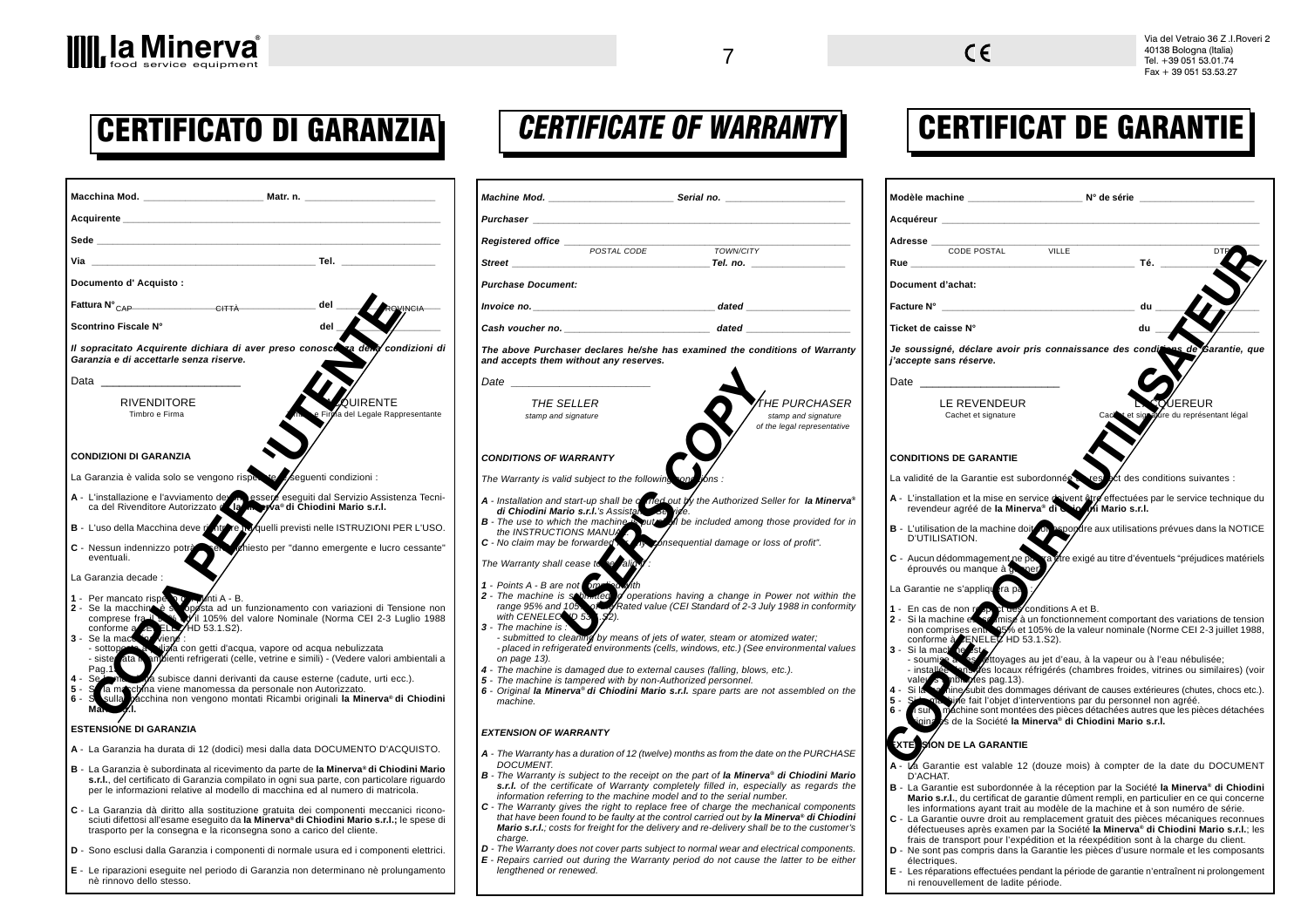| Maschine Mod. _____________________________Seriennummer_________________________                                                                                                                                                                                                                                                                |                                     | Máquina Mod. ______                                                                                                                                                                                                                                                |
|-------------------------------------------------------------------------------------------------------------------------------------------------------------------------------------------------------------------------------------------------------------------------------------------------------------------------------------------------|-------------------------------------|--------------------------------------------------------------------------------------------------------------------------------------------------------------------------------------------------------------------------------------------------------------------|
| Käufer <u>eine Staatsmaal van die Staatsmaal</u>                                                                                                                                                                                                                                                                                                | Comprador ________                  |                                                                                                                                                                                                                                                                    |
| Wohnsitz                                                                                                                                                                                                                                                                                                                                        |                                     | <b>Sede Example 20</b>                                                                                                                                                                                                                                             |
| ORT<br><b>PLZ</b><br>Strasse                                                                                                                                                                                                                                                                                                                    |                                     | <b>Calle Calle</b>                                                                                                                                                                                                                                                 |
| Verkaufsbeleg:                                                                                                                                                                                                                                                                                                                                  |                                     | Documento de compra                                                                                                                                                                                                                                                |
|                                                                                                                                                                                                                                                                                                                                                 |                                     | Factura N°                                                                                                                                                                                                                                                         |
| Kassenzettel Nr. New York New York New York New York New York New York New York New York New York New York New York New York New York New York New York New York New York New York New York New York New York New York New Yor                                                                                                                  |                                     | Resguardo Fiscal N° _                                                                                                                                                                                                                                              |
| Käufer erklärt hiermit, von den Garantiebedingungen Kenntnistenon men zu haben<br>und diese vorbehaltlos anzuerkennen.                                                                                                                                                                                                                          |                                     | El Comprador arriba<br>Garantía y aceptarlo si                                                                                                                                                                                                                     |
| Datum                                                                                                                                                                                                                                                                                                                                           |                                     |                                                                                                                                                                                                                                                                    |
| HAÄNDLER<br><b>Stempel und Unterschrift</b>                                                                                                                                                                                                                                                                                                     | schrift des Bevollmchtigten<br>Stem | Fecha ___________<br>VENDEDC<br>Sello y firma                                                                                                                                                                                                                      |
| <b>GARANTIEBEDINGUNGEN</b>                                                                                                                                                                                                                                                                                                                      |                                     | <b>CONDICIONES DE GAR</b>                                                                                                                                                                                                                                          |
| Die Garantie ist nur gültig, wenn die nachfolgen en Bydingungen erfüllt werden :                                                                                                                                                                                                                                                                |                                     | La Garantía tiene valide                                                                                                                                                                                                                                           |
| A - Installation und Inbetriebnahme müssen and Andendienst des autorisierten Händlers<br>on la Minerva® di Chiodini Marie and Angeführt werden.<br>B - Die Maschine darf nur für die von ar Bb. TRJEBSANLEITUNG vorgesehenen Zweck<br>C - Für eventuellen "auftretenden Schoop und entgangenen Gewinn" kann keine<br>Entschädigung verlangt wer |                                     | A - La instalación y el a<br>Vendedor Autorizad<br>B - El uso de la máquina<br>USO.<br>C - Ninguna indemnizad<br>eventual.                                                                                                                                         |
| Die Garantie verwirkt :                                                                                                                                                                                                                                                                                                                         |                                     | La Garantía decae :                                                                                                                                                                                                                                                |
| 1 - Bei Nichteinhaltung de Punis V-B.<br>2 - Wenn die Masching de Punis V-B.<br>2 - Wenn die Masching in Person Spannungsschwankungen als die zwischen 95%<br>und 105% des Ner.<br>2 - Menn die Maschine Wasser († 1015).<br>3 - Wenn di                                                                                                        |                                     | 1 - Por incumplimiento<br>2 - Si la máquina se sos<br>entre 95% y 105<br>CENELEC HD 55<br>3 - Si la máquina se :<br>- somete a limpieza<br>- coloca et les<br>4 - Si la máquea<br>Kuto<br>$5 - Si$ percent $h$<br>hontan Re<br>$6 - Si R$<br><b>TAG ON DE GARA</b> |
| <b>ANTIEUMFANG</b>                                                                                                                                                                                                                                                                                                                              |                                     | AME<br>antía tiene                                                                                                                                                                                                                                                 |
| Garantie hat eine Dauer von 12 (zwölf) Monaten ab dem Datum des<br><b>VERKAUFSBELEGES.</b>                                                                                                                                                                                                                                                      |                                     | DOCLAMENTO DE O<br>B - 13<br>Garantía está su                                                                                                                                                                                                                      |
| B - Die Garantie hängt davon ab, dass la Minerva® di Chiodini Mario s.r.l., den in allen<br>seinen Teilen, insbesondere in bezug auf das Modell und die Seriennummer,<br>ausgefüllten Garantieschein erhält.                                                                                                                                    |                                     | ario s.r.l., del cert<br>atención a las inform<br>C - La Garantía otorga e<br>reconocidos como                                                                                                                                                                     |
| C - Die Garantie gibt das Anrecht auf den kostenlosen Ersatz von mechanischen<br>Bestandteilen, die nach einer Prüfung durch la Minerva® di Chiodini Mario s.r.l.; als<br>fehlerhaft beurteilt werden. Die Transportkosten hin und zurück gehen zu Lasten des<br>Kunden.                                                                        |                                     | Chiodini Mario s.r.<br>corren a cargo del 0<br>D - Están excluidos d<br>componentes eléctr                                                                                                                                                                         |
| D - Von der Garantie sind die Verschleissteile sowie die elektrischen Komponenten<br>ausgeschlossen.<br>E - Während der Garantiezeit ausgeführte Instandstellungen bewirken keine Verlängerung<br>oder Erneuerung der Garantie.                                                                                                                 |                                     | E - Las reparaciones rea<br>ni renovación del m                                                                                                                                                                                                                    |

# CERTIFICADO DE GARANTIA

8 8

| Comprador _______                                                                                                                                                                                                                                                                                                                                                                                                                                                                                                                                                                                                                                                                                                                                                                                                                                                                                                                                                                                                                  |                                                                                                                                                                                                                                        |
|------------------------------------------------------------------------------------------------------------------------------------------------------------------------------------------------------------------------------------------------------------------------------------------------------------------------------------------------------------------------------------------------------------------------------------------------------------------------------------------------------------------------------------------------------------------------------------------------------------------------------------------------------------------------------------------------------------------------------------------------------------------------------------------------------------------------------------------------------------------------------------------------------------------------------------------------------------------------------------------------------------------------------------|----------------------------------------------------------------------------------------------------------------------------------------------------------------------------------------------------------------------------------------|
| Sede <b>Sede</b> to the set of the set of the set of the set of the set of the set of the set of the set of the set of the set of the set of the set of the set of the set of the set of the set of the set of the set of the set o                                                                                                                                                                                                                                                                                                                                                                                                                                                                                                                                                                                                                                                                                                                                                                                                |                                                                                                                                                                                                                                        |
| Calle                                                                                                                                                                                                                                                                                                                                                                                                                                                                                                                                                                                                                                                                                                                                                                                                                                                                                                                                                                                                                              |                                                                                                                                                                                                                                        |
| Documento de compra:                                                                                                                                                                                                                                                                                                                                                                                                                                                                                                                                                                                                                                                                                                                                                                                                                                                                                                                                                                                                               |                                                                                                                                                                                                                                        |
| Factura N°                                                                                                                                                                                                                                                                                                                                                                                                                                                                                                                                                                                                                                                                                                                                                                                                                                                                                                                                                                                                                         |                                                                                                                                                                                                                                        |
|                                                                                                                                                                                                                                                                                                                                                                                                                                                                                                                                                                                                                                                                                                                                                                                                                                                                                                                                                                                                                                    |                                                                                                                                                                                                                                        |
| El Comprador arriba citado declara tener conocimiento d<br>Garantía y aceptarlo sin reservas.                                                                                                                                                                                                                                                                                                                                                                                                                                                                                                                                                                                                                                                                                                                                                                                                                                                                                                                                      | diciones de<br>las                                                                                                                                                                                                                     |
| Fecha <b>compared to the compare</b>                                                                                                                                                                                                                                                                                                                                                                                                                                                                                                                                                                                                                                                                                                                                                                                                                                                                                                                                                                                               |                                                                                                                                                                                                                                        |
| <b>VENDEDOR</b><br>Sello y firma                                                                                                                                                                                                                                                                                                                                                                                                                                                                                                                                                                                                                                                                                                                                                                                                                                                                                                                                                                                                   | )MPRADOR<br>ma del representante legal                                                                                                                                                                                                 |
| <b>CONDICIONES DE GARANTÍA</b>                                                                                                                                                                                                                                                                                                                                                                                                                                                                                                                                                                                                                                                                                                                                                                                                                                                                                                                                                                                                     |                                                                                                                                                                                                                                        |
| La Garantía tiene validez sólo si se respeta las si ventes condiciones :                                                                                                                                                                                                                                                                                                                                                                                                                                                                                                                                                                                                                                                                                                                                                                                                                                                                                                                                                           |                                                                                                                                                                                                                                        |
| A - La instalación y el arranque deben y se excabo por el Servicio de Posventa del<br>Vendedor Autorizado por la Minerva<br>B - El uso de la máquina debe estar dentro o sos previstos en las INSTRUCCIONES DE<br>USO.<br>C - Ninguna indemnización puede son possual por "causa perjudicial que impida el trabajo"<br>eventual.<br>La Garantía decae :<br>1 - Por incumplimiento de la Costa - B.<br>2 - Si la máquina se somete cun funcionamiento con variaciones de Tensión no incluidas<br>entre 95% y 105 / or www.p Nominal (Norma CEI 2-3 de Julio de 1988 conforme a<br>CENELEC <sub>HD5</sub><br>3 - Si la máquina se :<br>- somete a limpieza con chorros de agua, vapor o agua nebulizada<br>- coloca et tous of refrigerados (celdas, vitrinas y parecidos) - (Ver valores<br>ambientales<br>4 - Si la mátrica de daños procedentes de causas externas (caídas, choques etc.).<br>5 - Si personal de Mutorizado maneja abusivamente la máquina.<br>6 - Si reserviontan Recambios originales la Minerva® di Chiodini M |                                                                                                                                                                                                                                        |
| <b>ÓN DE GARANTIA</b><br><b>CLAMENTO DE COMPRA.</b><br>atención a las informaciones relativas al modelo de la máquina y número de matrícula.<br>C - La Garantía otorga el derecho a la sustitución gratuita de los componentes mecánicos<br>reconocidos como defectuosos durante la prueba realizada por la Minerva <sup>®</sup> di<br>Chiodini Mario s.r.l.; los gastos de transporte para la entrega y el nuevo suministro<br>corren a cargo del Cliente.<br>D - Están excluidos de la Garantía los componentes de desgaste normal y los<br>componentes eléctricos.<br>E - Las reparaciones realizadas en el período de Garantía no determinan ni prolongación<br>ni renovación del mismo.                                                                                                                                                                                                                                                                                                                                       | antía tiene una duración de 12 (doce) meses desde la fecha del<br>Carantía está subordinada a la recepción por parte de la Minerva® di Chiodini<br>rio s.r.l., del certificado de Garantía rellenado en todas sus partes, con especial |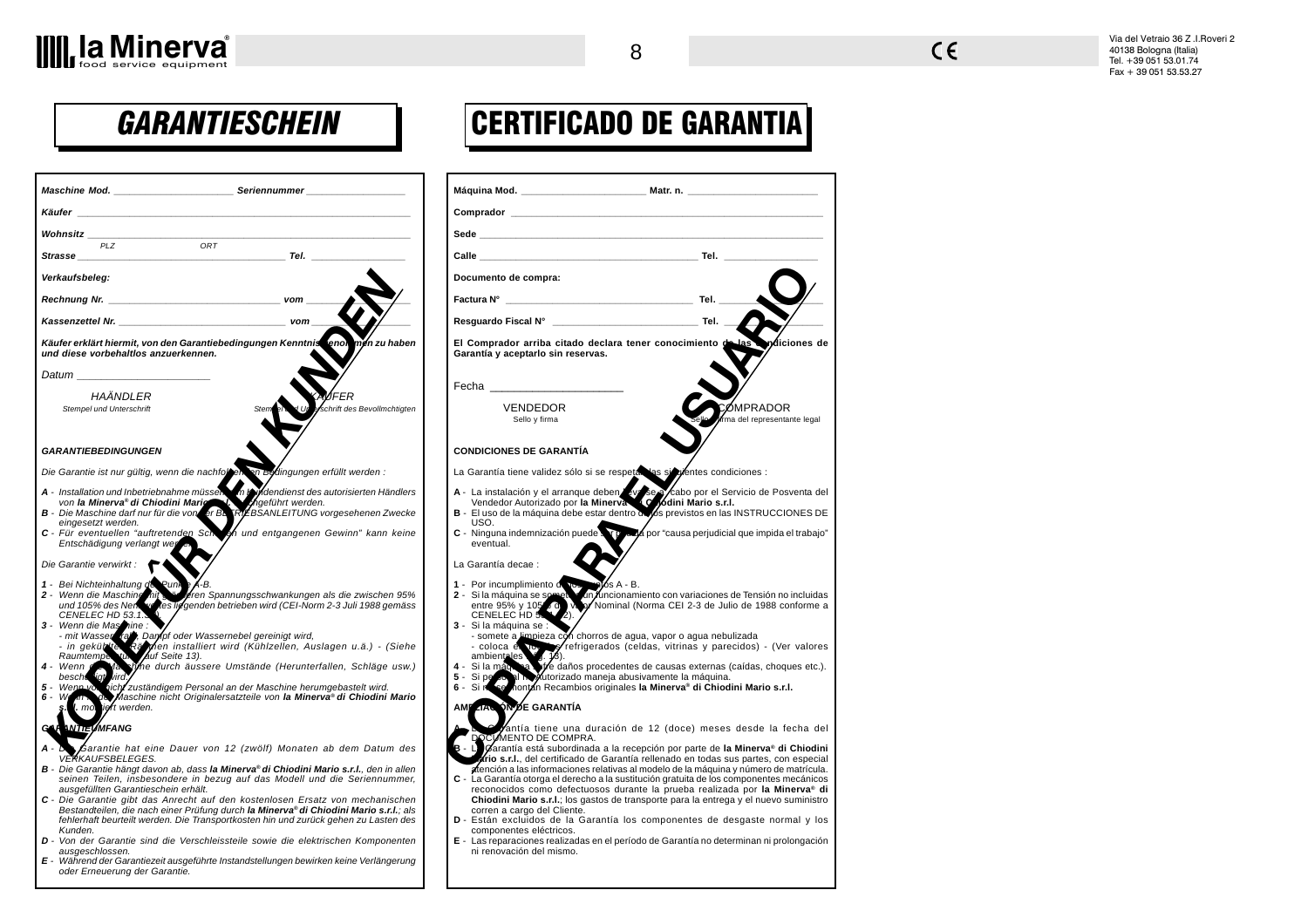|                                                                                                                                                                                                                                                                                                                                                                                                                                                                                                                                                                                                                                                                                        |                                                                                                                                                                                                                                                                                                                                                                                                                                                                                                                                                                                                                                | 9                                                                                                                                                                                                                                                                                                                                                                                                                                                                                                                                                                                                                                                                                          | $\epsilon$                                                                                                                                                                                                                                                                                                                                                                                                                                                                                                                                                                                                                                                                           | IIII.                                                                                                                                                                                                                                                                                                                                                                                                                                                                                                                                                                                                                                                                              |
|----------------------------------------------------------------------------------------------------------------------------------------------------------------------------------------------------------------------------------------------------------------------------------------------------------------------------------------------------------------------------------------------------------------------------------------------------------------------------------------------------------------------------------------------------------------------------------------------------------------------------------------------------------------------------------------|--------------------------------------------------------------------------------------------------------------------------------------------------------------------------------------------------------------------------------------------------------------------------------------------------------------------------------------------------------------------------------------------------------------------------------------------------------------------------------------------------------------------------------------------------------------------------------------------------------------------------------|--------------------------------------------------------------------------------------------------------------------------------------------------------------------------------------------------------------------------------------------------------------------------------------------------------------------------------------------------------------------------------------------------------------------------------------------------------------------------------------------------------------------------------------------------------------------------------------------------------------------------------------------------------------------------------------------|--------------------------------------------------------------------------------------------------------------------------------------------------------------------------------------------------------------------------------------------------------------------------------------------------------------------------------------------------------------------------------------------------------------------------------------------------------------------------------------------------------------------------------------------------------------------------------------------------------------------------------------------------------------------------------------|------------------------------------------------------------------------------------------------------------------------------------------------------------------------------------------------------------------------------------------------------------------------------------------------------------------------------------------------------------------------------------------------------------------------------------------------------------------------------------------------------------------------------------------------------------------------------------------------------------------------------------------------------------------------------------|
| Avvertenze<br>Generali                                                                                                                                                                                                                                                                                                                                                                                                                                                                                                                                                                                                                                                                 | <b>General Directions</b>                                                                                                                                                                                                                                                                                                                                                                                                                                                                                                                                                                                                      | <b>Avertissements</b><br><b>Generaux</b>                                                                                                                                                                                                                                                                                                                                                                                                                                                                                                                                                                                                                                                   | <b>Allgemeine</b><br><b>Hinweise</b>                                                                                                                                                                                                                                                                                                                                                                                                                                                                                                                                                                                                                                                 | <b>Advertencias</b><br><b>Generales</b>                                                                                                                                                                                                                                                                                                                                                                                                                                                                                                                                                                                                                                            |
|                                                                                                                                                                                                                                                                                                                                                                                                                                                                                                                                                                                                                                                                                        | ∕Ւ                                                                                                                                                                                                                                                                                                                                                                                                                                                                                                                                                                                                                             | Л                                                                                                                                                                                                                                                                                                                                                                                                                                                                                                                                                                                                                                                                                          | Л                                                                                                                                                                                                                                                                                                                                                                                                                                                                                                                                                                                                                                                                                    |                                                                                                                                                                                                                                                                                                                                                                                                                                                                                                                                                                                                                                                                                    |
| Le operazioni che rappresentano una<br>situazione di potenziale pericolo per gli<br>operatori sono evidenziate tramite il<br>simbolo sopra riportato.<br>Tutte le operazioni di manutenzione or-<br>dinaria e straordinaria della macchina<br>devono essere eseguite esclusivamen-<br>te da Operatori specializzati e compe-<br>tenti in materia da noi autorizzati.                                                                                                                                                                                                                                                                                                                   | Operations that may be dangerous for<br>operators are pointed out by the<br>symbol above.<br>All routine and extraordinary<br>maintenance operations of the<br>machine must only be carried out by<br>specialised and expert Operators<br>authorised by us.                                                                                                                                                                                                                                                                                                                                                                    | Les opérations présentant un danger<br>potentiel pour les opérateurs sont<br>signalées par le symbole représenté<br>dessus.<br>Toutes les opérations d'entretien<br>ordinaire et extraordinaire de la<br>machine doivent être effectuées<br>exclusivement par des Opérateurs<br>spécialisés et compétents en la<br>matière agréés par notre société.                                                                                                                                                                                                                                                                                                                                       | Die Arbeiten, die eine mögliche<br>Gefahrensituation für den Bediener<br>darstellen, sind mit diesem Symbol<br>gekennzeichnet.<br>Alle ordentlichen und ausser-<br>ordentlichen Wartungs-arbeiten an<br>der Maschine dürfen ausschliesslich<br>von Fachleuten auf diesem Gebiet<br>durchgeführt werden, die von uns<br>dazu ermächtigt sind.                                                                                                                                                                                                                                                                                                                                         | Las operaciones que dan lugar a una<br>situación de peligro potencial para los<br>operadores son puestas en evidencia<br>mediante el símbolo antes ilustrado.<br>Todas las operaciones de manteni-<br>miento ordinario y extraordinario<br>de la máquina han de efectuarse<br>exclusivamente por parte de<br>Operadores<br>especializados y<br>competentes<br>autorizados<br>por<br>nosotros.                                                                                                                                                                                                                                                                                      |
| Le Istruzioni per l'Uso sono parte integrante<br>della macchina e la devono accompagnare<br>per tutta la vita utile, fino alla demolizione.<br>Prima di provvedere a qualunque<br>operazione di Installazione / Uso /<br>Manutenzione si raccomanda di leggere<br>attentamente queste Istruzioni.<br>Impedire l'utilizzo della macchina agli<br>operatori che non conoscono le<br>prescrizioni contenute nelle Istruzioni.<br>Prima di incominciare ad utilizzare la<br>macchina l'operatore deve ricevere<br>adeguate istruzioni (conformemente al<br>paragrafo 7.2 del prEN12331).<br>Consegnare il manuale a qualsiasi altro<br>utente o successivo proprietario della<br>macchina. | The Operating Instructions form an<br>integral part of the machine and must<br>accompany the mincer for its whole<br>lifetime until demolition.<br>We recommend you read these<br>Instructions carefully<br>before<br>performing any Installation/Use/<br><b>Maintenance operation. All operators</b><br>attending the machine must know the<br>directions contained in the instruction<br>manual.<br>The operator must be adequately trined<br>before starting to use the machine (in<br>accordance with paragraph 7.2 of<br>prEN 12331)<br>Hand over this manual to any other<br>user or successive owner of the<br>machine. | Cette Notice d'Utilisation fait partie<br>intégrante de la machine et doit<br>l'accompagner pendant toute sa durée de<br>vie, jusqu'à la démolition.<br>Lire attentivement cette Notice<br>d'Utilisation avant toute opération<br>d'Installation/Utilisation/Entretien.<br>L'utilisation de la machine par des<br>opérateurs ne connaissant pas les<br>prescriptions figurant dans la Notice<br>est interdite.<br>Avant d'utiliser la machinem l'opérateur<br>doit avoir reçu les instructions nécessaires<br>à cet effet (conformément au paragrafe<br>7.2 du projet de norme EN 12331).<br>Remettre cette Notice à tout autre<br>utilisateur ou propriétaire ultérieur de<br>la machine. | Die Betriebsanleitung ist ein Bestandteil<br>der Maschine und soll diese während der<br>ganzen Lebensdauer bis zum Abbruch<br>begleiten.<br>Bevor Sie die Maschine installieren,<br>betreiben oder warten, lesen Sie<br>bitte die ganze Betriebsanleitung<br>aufmerksam durch.<br>Verhindern Sie, dass die Maschine von<br>Personen betrieben wird, die die<br>Anweisungen der vorliegenden<br>Betriebsanleitung nicht kennen.<br>Bevor der Bediener die Maschine in<br>Betrieb nimmt muß er entsprechend<br>eingewiesen werden (mit dem Abschnitt<br>7.2 des prEN12331 konform).<br>Geben Sie die Betriebsanleitung einem<br>anderen Anwender oder neuen<br><b>Besitzer weiter.</b> | Las Instrucciones para el Uso forman<br>parte integrante de la máquina y deben<br>acompañarla por toda su vida útil hasta la<br>demolición. Antes de llevar a cabo<br>cualquier operación de Instalación /<br>Uso/Mantenimiento les recomendamos<br>que lean cuidadosamente estas<br>Instrucciones. Impedir la utilización de<br>la máquina a los operadores que<br>no conozcan las prescripciones<br>contenidas en las Instrucciones.<br>Antes de comenzar a utilizar la máquina el<br>operador debe recibir adecuadas<br>instrucciones (según lo dispuesto en el<br>apartado 7.2 del prEN 12331).<br>Entregar el manual a cualquier otro<br>usuario o propietario de la máquina. |
| La Minerva s.r.l. non si riterrà responsabile di<br>inconvenienti, rotture, incidenti ecc. dovuti alla<br>non conoscenza o alla non applicazione delle<br>norme contenute nelle presenti Istruzioni.<br>Lo stesso dicasi per l'esecuzione di modifiche,<br>varianti e/o per l'installazione di accessori non<br>autorizzati.                                                                                                                                                                                                                                                                                                                                                           | La Minerva s.r.l. cannot be held responsible for<br>drawbacks, breakdowns, accidents, etc. as a<br>result of the lack of knowledge or non application<br>of the rules contained in these Instructions<br>Manual. The same is true for any change,<br>modification and/or for the installation of non-<br>authorised parts.                                                                                                                                                                                                                                                                                                     | La Société la Minerva s.r.l. décline toute<br>responsabilité en cas d'inconvénients, ruptures<br>accidents etc. dus à la non connaissance ou à la<br>non application des normes exposées dans la<br>présente Notice, ainsi qu'en cas de modifications,<br>variantes et/ou d'installation d'accessoires non<br>autorisés.                                                                                                                                                                                                                                                                                                                                                                   | La Minerva s.r.l. haftet nicht für Schäden an<br>Personen, Sachen oder an der Maschine selbst,<br>die wegen oberflächlichem oder Nichteinhalten<br>der in der Betriebsanleitung enthaltenen<br>Vorschriften entstanden sind. Das gleiche gilt<br>für Abänderungen und/oder den Einsatz von<br>nicht bewilligtem Zubehör.                                                                                                                                                                                                                                                                                                                                                             | La Minerva s.r.l. no tendrá responsabilidad<br>alguna por inconvenientes, roturas, accidentes<br>etc. por falta de conocimiento o de no aplicación<br>de las normas contenidas en las presentes<br>Instrucciones. Lo mismo es válido para la<br>ejecución de modificaciones, variantes y/o para<br>la instalación de accesorios no autorizados.                                                                                                                                                                                                                                                                                                                                    |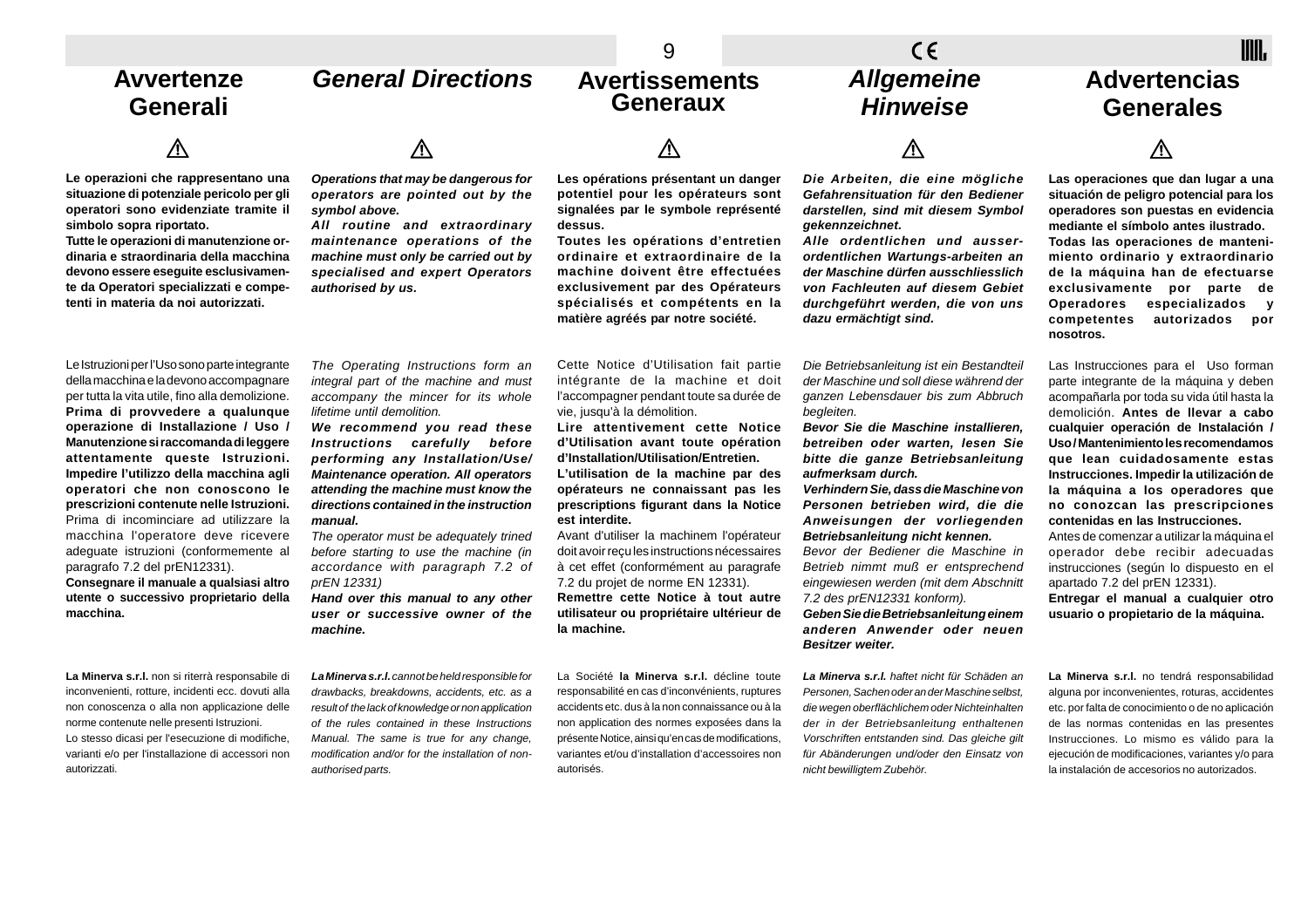## $\epsilon$

### **Sicurezza dell'Operatore**

**Prima di iniziare il lavoro l'operatore deve essere perfettamente a conoscenza della posizione e del funzionamento di tutti i comandi e delle caratteristiche della macchina riportate nelle "Istruzioni per l'Uso".**

Non manomettere mai i dispositivi di sicurezza.

**Non eliminare o modificare le protezioni ed i dispositivi di sicurezza.**

Non manomettere l'impianto elettrico. **Staccare sempre la spina elettrica prima di ogni intervento di pulizia, manutenzione, riparazione.**

È vietato l'utilizzo della macchina in ambienti con atmosfera esplosiva. La posizione di lavoro è prospicente i pul-

santi di avviamento e di stop.

**Per evitare pericolose tendenze ad impigliarsi negli organi in movimento della macchina, non avvicinarsi agli stessi con capelli, braccialetti, catene, anelli, cravatte, indumenti larghi, ecc.** Quindi l'operatore deve utilizzare abbigliamento adeguato all'ambiente di lavoro ed alla situazione in cui si trova.

Le zone di stazionamento dell' Operatore vanno mantenute sempre sgombre e pulite da eventuali residui oleosi.

**Il locale di alloggiamento della macchina non deve avere zone d'ombra, abbagliamenti fastidiosi, nè effetti stroboscopici pericolosi dovuti all'illuminazione predisposta dall'acquirente.**

## **Operator Safety**

**Before starting working with the machine the operator must be perfectly aware of the position and the working of all the controls and of the characteristics of the machine described in the "Operating instructions".**

Never tamper with the safety devices. **Never remove, nor change the protections and safety devices, especially those installed at the meat inlet.** Never tamper with the electric system. **Always disconnect from power supply before performing any cleaning, servicing or maintenance operation.** The use of the machine in environments with explosive atmosphere is forbidden. The working position is in front of the start & stop push buttons.

**Never go near the machine with loose hair, clothes, bracelets, chains, rings, ties, etc. to avoid the chance that they become tangled in the moving parts of the machine.**

As a consequence, the operator shall wear suitable clothes for the working environment and the situation he is in. Always keep the working place clear and free from oil residues.

**The room where the machine is installed must not have dark areas, dazzling lights, nor stroboscopic effects due to the lighting system.**

### **Sécurité de l'Opérateur**

**Avant de commencer le travail, l'opérateur doit connaître parfaitement la position et le fonctionnement de toutes les commandes et les caractéristiques de la machine exposées dans la Notice d'Utilisation.** Ne jamais altérer les dispositifs de sécurité. **Ne jamais éliminer ou altérer les protections et les dispositifs de securité.**

Ne pas altérer l'installation électrique. **Débrancher la prise électrique avant toute intervention de nettoyage, d'entretien ou de réparation.** L'utilisation de la machine dans des locaux présentant une atmosphère explosive est interdite.La position de travail est située devant aux boutons de mise en marche et d'arrêt.

**Pour éviter de se prendre dans les organes en mouvement de la machine, ne jamais approcher desdits organes les cheveux, bracelets, chaînes, bagues, cravates, vêtements larges etc.**

Par conséquent, l'opérateur doit utiliser un habillement approprié au milieu de travail et à la situation dans laquelle il se trouve. **Les zones de stationnement de l'opérateur doivent être en permanence dégagées et propres, sans résidus huileux.**

**Le local d'installation de la machine ne doit pas présenter de zones d'ombres, d'éblouissements gênants, ni d'effets stroboscopiques dus à l'éclairage installé par l'acquéreur.**

### **Sicherheit des Bedieners**

**Vor Arbeitsbeginn muss der Bediener die Position und die Funktionsweise aller Steuerungen sowie die in der "Betriebsanleitung" enthaltenen Merkmale der Maschine sehr gut kennen.** Basteln Sie nie an den Sicherheits-vorrichtungen herum.

**Die Schutz- und Sicherheitsvorrichtungen, insbesondere diejenigen am Einfüllstutzen, dürfen weder geändert noch entfernt werden.**

Basteln Sie nicht an der Elektrik herum. **Vor allen Reinigungs-, Wartungs- und Instandstellungsarbeiten den Netzstecker ausziehen. Die Maschine darf nur von einer Person betrieben werden.**

Der Arbeitsplatz befindet sich mit Blick auf die Einschalt- und Stopptasten. **Nähern Sie sich der Maschine nicht mit langen Haaren, Armreifen, Ketten, Kravatten, weiten Kleidern usw., da sich diese sehr leicht in den sich bewegenden Maschinenteilen verfangen können.** Der Bediener muss eine dem Arbeitsplatz und der Situation angemessene Bekleidung tragen. Der Standplatz des Bedieners muss immer frei und von fetthaltigen Resten gesäubert sein.

**Der Raum, in dem die Maschine untergebracht ist, darf keine störende blendende und Schattenbereiche, keine durch die vom Käufer installierte Beleuchtung verursachte gefährliche stroboskopische Effekte aufweisen.**

# **Mechanische und elektrische Störungen**

Im Innern der Maschine befinden sich keine Teile, auf die der Benutzer in irgendeiner Weise einwirken kann, deshalb darf die Maschine nur von Fachleuten geöffnet werden.

Vesichern Sie sich, dass die Netzspannung mit der auf dem Typenschild angegebenen Spannung übereinstimmt. **Alle Änderungen an der Maschine bedürfen der Einwilligung des Herstellers.**

### **Seguridad del Operador**

**Antes de empezar el trabajo el Operador debe conocer perfectamente la posición y el funcionamiento de todos los mandos y características de la máquina indicadas en las "Instrucciones de Uso".**

Nunca alteren los dispositivos de seguridad.

**No eliminen o modifiquen protecciones y dispositivos de seguridad.**

No alteren la instalación eléctrica.

**Antes de cada intervención de limpieza, mantenimiento, reparación desconectar el enchufe.**

Está prohibido el uso de la máquina en ambientes con atmósfera explosiva. La posición de trabajo es aquélla de frente a los botones de arranque y de parada. **Para evitar tendencias peligrosas de enredo en los órganos en movimiento de la máquina, no acercarse a los mismos con el pelo, pulseras, cadenas, anillos, corbatas, vestimenta ancha, etc.** El operador, por lo tanto, debe utilizar ropa adecuada al ambiente de trabajo y situación en que se encuentra.

Las zonas de estacionamiento del Operador siempre deben estar libres y limpias, sin residuos oleosos.

**El local donde se ha colocado la máquina no debe tener zonas de sombra, luces deslumbrantes molestas, efectos estroboscópicos peligrosos debidos a la iluminación predispuesta por el comprador.**

# **Inconvenientes mecánicos y eléctricos**

En el interior de máquina no hay partes en que el usuario deba intervenir: sólo técnicos cualificados deben abrir la máquina.

Asegurarse que el voltaje de la toma de corriente corresponda a lo requerido por la máquina (véase chapa).

**Cada intervención de modificación en la máquina debe ser autorizada por la nuestra sociedad.**

# **Inconvenienti meccanicied elettrici**

All'interno della macchina non ci sono parti su cui l'utilizzatore debba in qualche modo intervenire: la macchina deve essere aperta solamente da tecnici qualificati.

Accertarsi che il voltaggio della presa di corrente corrisponda a quello richiesto dalla macchina (vedere targhetta). **Ogni intervento di modifica sulla macchina deve essere autorizzato dalla Ditta costruttrice.**

# **Mechanical and electrical troubles**

The machine does not contain user serviceable parts: the machine can only be opened by qualified personnel. Make sure that the voltage of the outlet is the same as the voltage required by the machine (see the label). **Any modification to the machine must**

**be authorised by the manufacturer.**

 **Inconvénients mécaniques-électriques**

A l'intérieur de la machine il n'y a pas de parties pouvant être réparées par l'utilisateur. La machine ne doit être ouverte que par des techniciens qualifiés.

S'assurer que la tension de la prise de courant correspond bien à la tension requise pour la machine (voir plaque signalétique).

**Toute intervention de modification de la machine doit être autorisée par notre société.**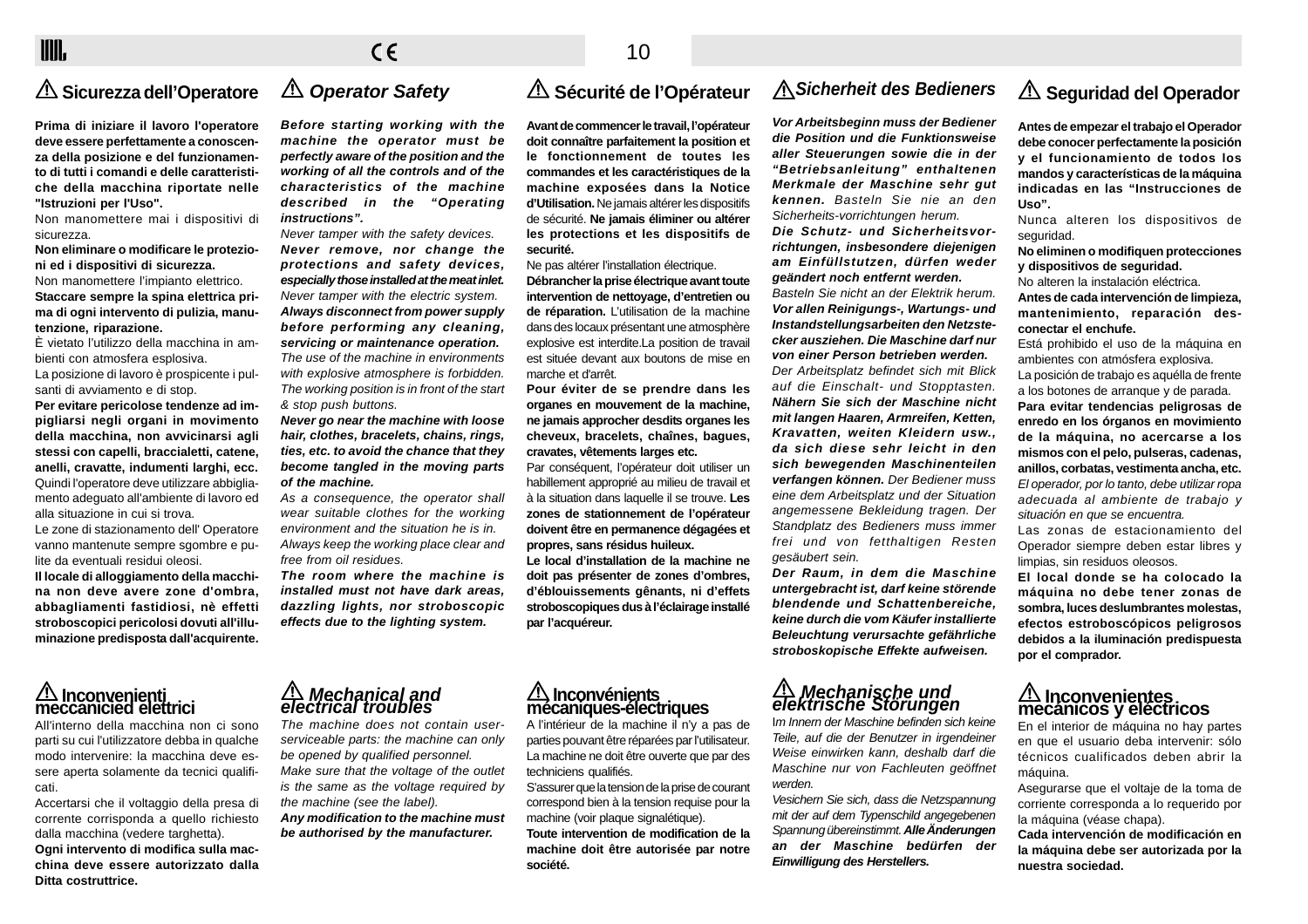## $C \in$

**No utilicen nunca chorros de agua para lavar la máquina.**

IIII.

**Atención: en la máquina hay tensión 400V o 230V!**

**Utilicen siempre recambios originales que aseguren el funcionamiento perfecto y la seguridad de la máquina.** El cable de alimentación debe controlarse cuidadosa y periódicamente (un cable desgastado o no íntegro supone un severo peligro de naturaleza eléctrica).

**Non usare mai un getto d'acqua per lavare la macchina.**

**Attenzione : all'interno della macchina c'è tensione a 400V o 230V!**

**Usare sempre ricambi originali che garantiscono il perfetto funzionamento e la sicurezza della macchina.**

Il cavo di alimentazione deve venire accuratamente e periodicamente controllato (un cavo usurato o comunque non integro rappresenta un grave pericolo di natura elettrica)

**Never use a spray of water to clean the machine. Warning: the voltage inside the**

**machine is 400V or 230V! Always use original spare parts that guarantee the perfect working and the safety of the machine.**

The electric cable must be checked regularly and carefully (a worn cable or a cable in less than perfect conditions is always a serious electrical danger).

**Ne jamais utiliser de jet d'eau pour laver la machine.**

**Attention : à l'intérieur de la machine il ya une tension de 400V ou 230V! Utiliser toujours des pièces détachées originales, lesquelles garantissent le fonctionnement parfait et la sécurité de la machine.**

Le câble d'alimentation doit être soigneusement et périodiquement contrôlé (un câble usé ou en mauvais état représente un grave danger de nature électrique).

**Die Maschine nie mit einem Wasserstrahl reinigen.**

**Achtung: Im Innern der Maschine beträgt die Spannung 400V. oder 230V. Verwenden Sie Originalersatzteile, die eine Die Maschine nie mit einem Wasserstrahl reinigen.**

Das Zuleitungskabel muss von Zeit zu Zeit genau kontrolliert werden (ein abgenutztes oder defektes Kabel stellt eine grosse elektrische Gefährdung dar).

### **Segnali di Attenzione**

**Sulla macchina sono apposti de- gli adesivi di "ATTENZIONE" non indelebili** (esclusi n°1 e n°2).

**È obbligatorio prenderne visione prima di qualsiasi utilizzo.**

### **Warning Signals**

**"WARNING" non indelible** (except for n.1 and n.2) **adhesive labels are placed on the machine.**

**Read these labels before operating the machine.**

### **Signaux d'Attention**

**Sur la machine sont apposés des autocollants de "ATTENTION" non indélébiles (**sauf le n°1 et le n°2 **).**

**Il est obligatoire d'en prendre connaissance avant toute utilisation**

### **Hinweiszeichen**

**An der Maschine sind mit Ausnahme der Nummern 1 und 2 auslöschbare "Achtung"-Aufkleber angebracht.**

**Diese Aufkleber müssen vor dem Gebrauch konsultiert werden .**

### **Señales de Atención**

**En la máquina se han colocado pegatinas de "ATENCION" no indelebles** (excluidos n°1 y n°2)

**Es obligatorio ver las mismas antes de cualquier utilización.**











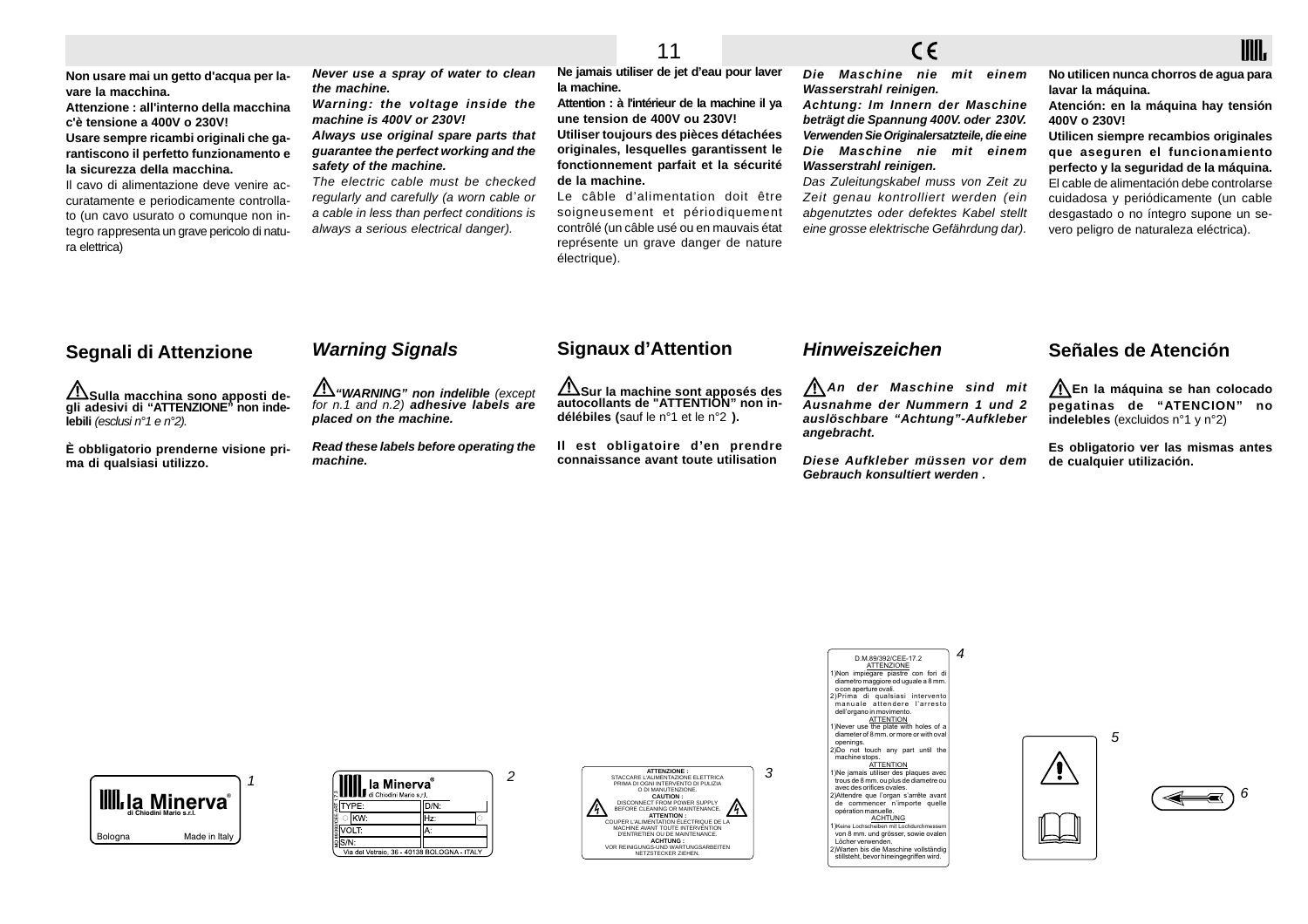| <b>IIII</b>                                                                                                                                                                  | $\epsilon$                                                                                                                                                                     | 12                                                                                                                                                                                                                   |                                                                                                                                                     |                                                                                                                                         |
|------------------------------------------------------------------------------------------------------------------------------------------------------------------------------|--------------------------------------------------------------------------------------------------------------------------------------------------------------------------------|----------------------------------------------------------------------------------------------------------------------------------------------------------------------------------------------------------------------|-----------------------------------------------------------------------------------------------------------------------------------------------------|-----------------------------------------------------------------------------------------------------------------------------------------|
| <b>Caratteristiche</b><br>tecniche                                                                                                                                           | <b>Technical</b><br><b>Features</b>                                                                                                                                            | <b>Caracteristiques</b><br><b>Techniques</b>                                                                                                                                                                         | Allgemeine<br>Hinweise                                                                                                                              | <b>Características</b><br>Técnicas                                                                                                      |
| Uso previsto                                                                                                                                                                 | Recommended use                                                                                                                                                                | <b>Utilisation Prevue</b>                                                                                                                                                                                            | Einsatzbereich                                                                                                                                      | Utilización prevista                                                                                                                    |
| La grattugia è stata progettata e costru-<br>ita per la sola lavorazione (grattugiatura)<br>di formaggio asciutto e pane secco.                                              | The grater has been designed and<br>manufactured only for grating hard<br>cheese and dry bread.                                                                                | La râpe à été étudiée et conçue<br>uniquement pour râper fromages durs<br>et pain sec.                                                                                                                               | Die Reibe ist ausschliesslich zum<br>Reiben von trockenem Käse und<br>hartem Brotkonstruiert.                                                       | La ralladora ha sido diseñada y<br>fabricada para rallar únicamente<br>quesos secos y pan seco.                                         |
| La sua temperatura in ingresso deve es-<br>sere al minimo di +1°C.<br>Qualora si debba tritare carne congelata,<br>la pezzatura deve avere sezione massi-<br>ma di 20x40 mm. | The minimum temperature of the meat to<br>be processed must be $+1^{\circ}C$ .<br>Should you need to mince frozen, the<br>maximum size of meat chunks is 20x40<br>millimetres. | La température min. de la viande à<br>hacher à l'entrée ne doit pas être<br>inférieure à +1°C.<br>Si l'on utilise de la viande congelée, les<br>morceaux doivent présenter une section<br>max. de 20x40 millimètres. | Die minimale Temperatur des zu<br>haschierenden Fleisches muss +1°C<br>sein.<br>Tiefgekühlte Fleischstücke dürfen<br>höchstens 20x40 mm gross sein. | Sus temperatura de entrada no inferior<br>$a + 1$ °C.<br>Eventuales carnes congeladas deben te-<br>ner una sección máx. de 20x40 mm.    |
| Qualsiasi uso differente da quello in-<br>dicato è da ritenersi non previsto e<br>può recare danno alla macchina ed<br>agli Operatori.                                       | different<br>the<br>from<br>Any<br>use<br>recommended one is not allowed and<br>may be dangerous for the machine and<br>the Operators.                                         | Tout usage autre que l'usage indiqué<br>doit être considéré comme abusif et<br>peut causer des dommages à la<br>machine et aux Opérateurs.                                                                           | Jeder andere Gebrauch ist als<br>unzulässig zu betrachten und kann<br>sowohl der Maschine wie auch dem<br>Bediener Schaden zufügen.                 | Cualquier uso distinto al indicado<br>debe considerarse como no previsto<br>y puede ocasionar daños a la máquina<br>y a los Operadores. |

**Risulta opportuno usare sempre e soltanto gli accessori in dotazione. La macchina deve funzionare sempre con un unico operatore.**

La posizione di lavoro e di comando dell'operatore è prospicente i pulsanti di avviamento e di stop.

**Always and only use the attachments supplied.**

**The machine must always be operated by only one operator.**

For working operations the operator must stay in front of the start & stop push buttons.

**Il convient de n'utiliser que les accessoires fournis avec la machine.** Durant le travail, l'opérateur doit se trouver face aux boutons de mise en marche et d'arrêt.

**Bediener Schaden zufügen. Es sollten immer nur die mitgelieferten Zubehörteile verwendet werden. Die Maschine darf jeweils nur von einer Person bedient werden.**

Der Arbeitsplatz befindet sich mit Blick auf die Einschalt- und Stopptasten.

**y a los Operadores. Es oportuno utilizar siempre y sólo los**

**accesorios suministrados.** Los botones de mando y de parada están situados de frente a los botones de arranque y de parada.

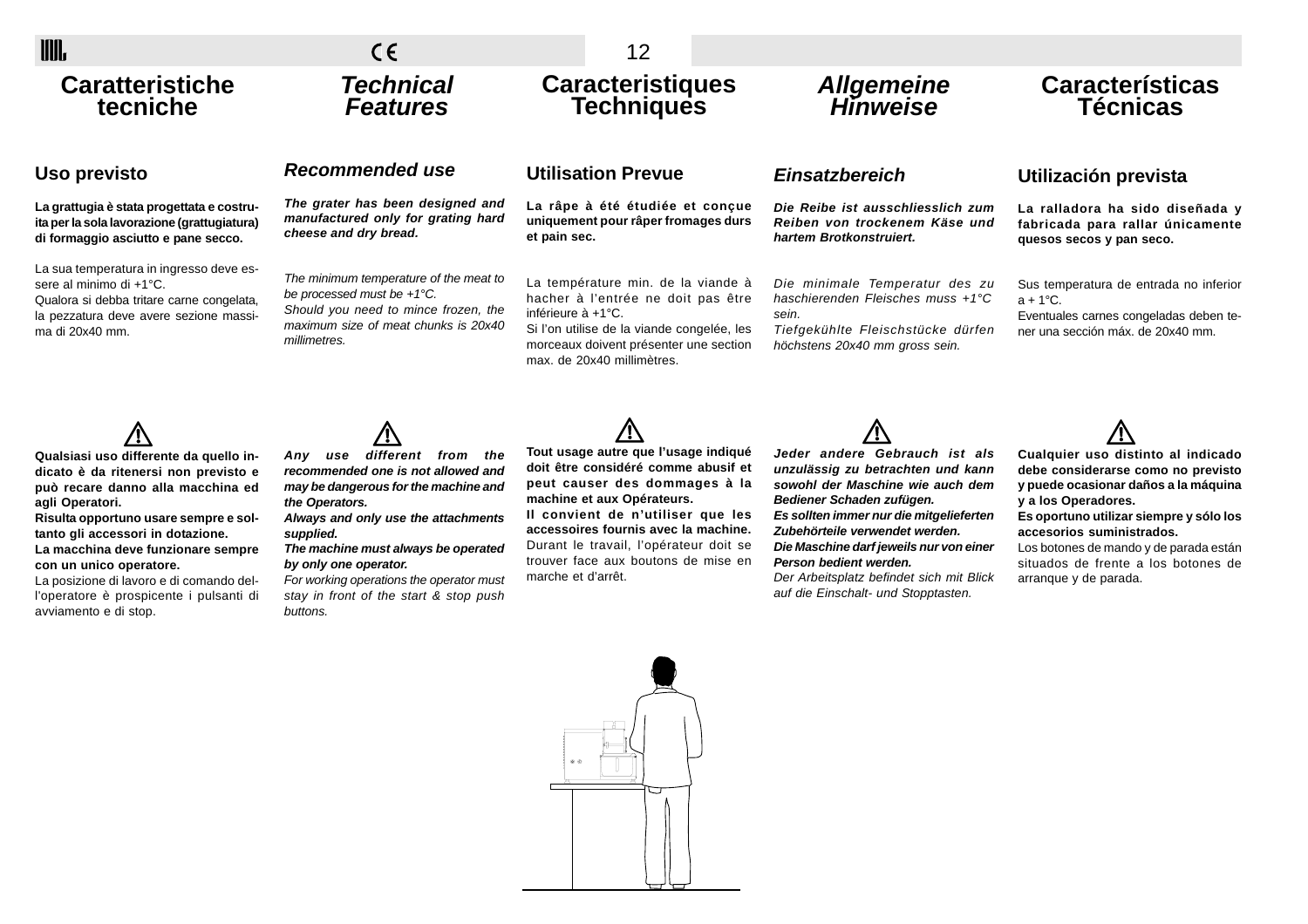|                                                                                                                                                                                |                                                                                                                                                                                                       | 13                                                                                                                                                                                              | CE                                                                                                                                                            | IIII                                                                                                                                                                                      |
|--------------------------------------------------------------------------------------------------------------------------------------------------------------------------------|-------------------------------------------------------------------------------------------------------------------------------------------------------------------------------------------------------|-------------------------------------------------------------------------------------------------------------------------------------------------------------------------------------------------|---------------------------------------------------------------------------------------------------------------------------------------------------------------|-------------------------------------------------------------------------------------------------------------------------------------------------------------------------------------------|
| <b>Accessori</b>                                                                                                                                                               | <b>Attachments</b>                                                                                                                                                                                    | <b>Accessoires</b>                                                                                                                                                                              | <b>Zubehör</b>                                                                                                                                                | <b>Accesorios</b>                                                                                                                                                                         |
| La macchina ha in dotazione gli attrezzi<br>e gli utensili elencati sotto e adatti a tutti<br>gli usi previsti (lavorazione, pulizia e<br>manutenzione):<br>- Vaschetta        | The machine is supplied with the<br>attachments and parts listed below. They<br>are suitable for all working, cleaning and<br>servicing operations:<br>- Feedpan                                      | La machine est livrée avec les<br>accessoires énumérés ci-dessous.<br>Ceux-ci sont adaptés à toutes les<br>utilisations de fonctionnement, de<br>nettoyage et d'entretien prévues :<br>- Trémie | Maschine werden alle<br>Mit der<br>notwendigen Werkzeuge und Geräte für<br>die Produktion, Reinigung und Wartung<br>qeliefert :<br>- Einfüllwanne             | La máquina se suministra con las<br>herramientas y los útiles listados a<br>continuación y adecuados para todos los<br>usos previstos de trabajo, limpieza y<br>mantenimiento:<br>- Pilon |
| Attenersi alle Istruzioni per il loro uso<br>corretto.                                                                                                                         | Always follow the Instructions for the<br>correct use of the parts.                                                                                                                                   | Se conformer aux instructions fournies<br>pour leur utilisation.                                                                                                                                | Halten Sie sich für den richtigen<br>Gebrauch an die Betriebsanleitung.                                                                                       | Seguir las Instrucciones para su uso<br>correcto.                                                                                                                                         |
| Valori ambientali                                                                                                                                                              | <b>Operating ranges</b>                                                                                                                                                                               | <b>Température et Humidité</b><br>ambiante                                                                                                                                                      | <b>Raumtemperaturen</b>                                                                                                                                       | <b>Valores ambientales</b>                                                                                                                                                                |
| La macchina lavora in modo corretto al-<br>l'interno dei seguenti valori ambientali :<br>Temperatura compresa tra +5°C e<br>$+45^{\circ}$ C<br>Umidità compresa tra 30% e 90%. | The correct working of the machine is<br>guaranteed within the<br>following<br>environmental ranges:<br>Temperature range between +5°C and<br>$+45^{\circ}C$ .<br>Humidity range between 30% and 90%. | La machine fonctionne correctement à<br>l'intérieur des valeurs ambiantes<br>suivantes:<br>Température comprise entre +5°C et<br>$+45^{\circ}$ C.<br>Humidité comprise entre 30% et 90%.        | Die Maschine arbeitet am besten bei<br>Raumtemperatur<br>folgender<br>und<br>Feuchtigkeit:<br>Temperatur von +5°C bis +45°C.<br>Feuchtigkeit von 30% bis 90%. | La máquina trabaja de manera correcta<br>dentro de los siguientes valores<br>ambientales:<br>Temperatura incluida entre +5° y<br>$+45^{\circ}$ C.<br>Humedad entre 30% y 90%.             |

## Fabbricante / Manifacturer / Fabricant / Hersteller / Fabbricante

**la Minerva**

di Chiodini Mario s.r.l. Via del Vetraio, 36 Z.I. Roveri 2 40138 Bologna - Italy

### **Assistenza tecnica**

**Si consiglia di rivolgersi sempre al Concessionario presso il quale è stato effettuato l'acquisto per tutte le operazioni di assistenza e manutenzione non descritte o indicate nelle presenti Istruzioni.**

### **After-sales service**

**We recommend you contact the Dealer where you bought the machine for all the servicing and maintenance operations that are not described in these Operating Instructions.**

#### **Service Après-Vente**

**Prière de s'adresser au Concessionnaire chez lequel a été effectué l'achat pour toutes les opérations de service après-vente et d'entretien non décrites ou indiquées dans la présente Notice.**

### **Kundendienst**

**Für alle hier beschriebenen oder nicht beschriebenen Wartungs- und Instandsetzungsarbeiten, wenden Sie sich am besten immer an Ihren Fachhändler.**

### **Servicio Posventa**

**Les aconsejamos que tomen contacto siempre con el Concesionario donde se ha comprado la máquina, para todas aquellas operaciones de asistencia y mantenimiento no descritas o indicadas en este manual.**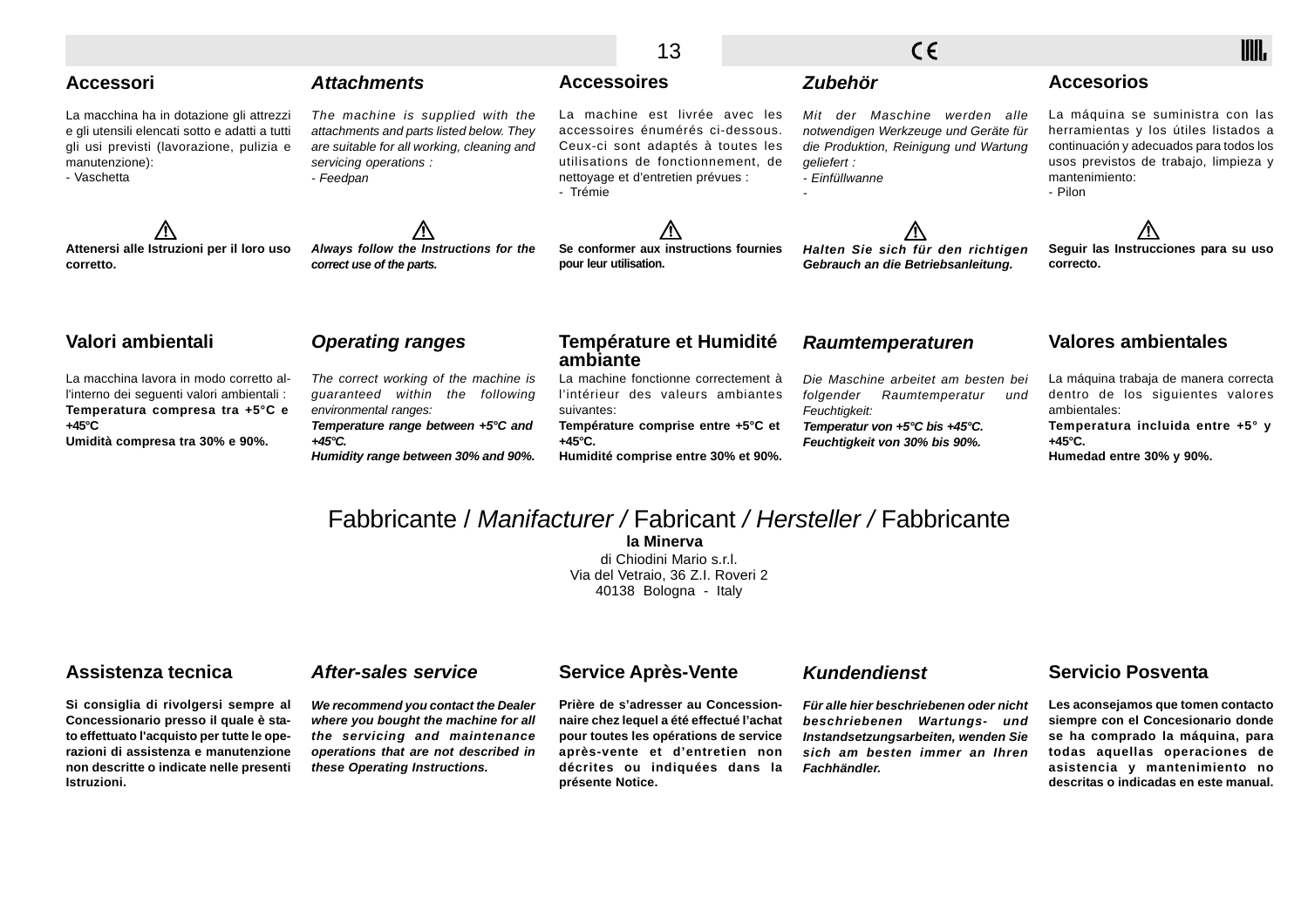### **Trasporto Installazione Demolizione**

**Rendere note le presenti istruzioni a tutto il personale interessato al trasporto ed all'installazione della macchina.**

#### **Imballaggio e Trasporto**

La macchina viene confezionata per il trasporto in imballo di cartone sul quale vengono riportate le istruzioni "ALTO" e "FRAGILE". La macchina così imballata è trasportabile a mano da uno o due Operatori oppure, accatastata in numero massimo di tre, tramite carrello trainato a mano.

#### **Immagazzinamento**

Immagazzinare la macchina imballata in ambiente chiuso e coperto, isolata dal suolo tramite traversine di legno o simile. Temperatura e umidità correnti (fra -5°C e +60°C; fra 30% e 90%).

#### **Non capovolgere l'involucro.**

Controllare la freccia "ALTO" stampata sul cartone. Accatastare fino ad un massimo di tre imballi. La macchina priva di imballo va posizionata in modo stabile e coperta con un telo.

#### **Ricevimento**

L'imballo è costituito da materiale adeguato ed eseguito da personale esperto, le macchine pertanto partono complete ed in perfette condizioni. La merce viaggia a rischio e pericolo dell'acquirente, anche se resa franco domicilio di **Inform all personnel involved in the transport and installation of the machine of these Instructions.**

**Transport Installation Demolition**

 $\epsilon$ 

#### **Packing and Transport**

The machine is packed for transport in a carton box carrying the instructions "AL TO" ("TOP") and "FRAGILE". The packed machine can be transported by hand by one or two Operators or, stacked in a maximum number of three, by a hand-towed cart.

#### **Storage**

Store the machine in its box in a closed place. The machine must be isolated from the ground by means of wood crosspieces or similar. Temperature and humidity ranges (between -5°C and +60°C; between 30% and 90%).

**Never turn the box upside down.** Always check the "TOP" arrow printed on the box. Never stack more than three boxes. When removed from the box the machine must be placed on a solid base covered with a tarpaulin.

#### **Reception**

Packing is made with suitable material by expert personnel: therefore, the machines leave our factory in complete and perfect conditions. The goods travel at owner's risk, even if they are supplied carriage free.

14 **Transport Installation Demolition**

**Ces instructions doivent être communiquées à l'ensemble du personnel chargé du transport et de l'installation de la machine.**

#### **Emballage et Transport**

transport dans une caisse en carton sur laquelle sont inscrites les indications "AL TO" ("HAUT") et "FRAGILE". La machine ainsi emballée peut être transportée manuellement par un ou deux Opérateurs ou bien, empilée (3 max.), au moyen d'un chariot à traction manuelle.

local fermé et couvert, isolé du sol au moyen de palettes de bois ou similaires. Température et humidité courantes (de -

imprimée sur le carton. Ne pas empiler plus de 3 emballages. La machine une fois désemballée doit être mise dans une position stable et couverte au moyen d'une bâche.

#### **Réception**

L'emballage est constitué d'un matériau approprié et effectué par du personnel spécialisé : les machines quittent donc nos établissements complètes et en parfait état. La marchandise voyage aux risques et périls de l'acquéreur, même si **Diese Anweisungen sind allen Personen mitzuteilen, die Maschine transportieren und installieren.**

**Transport Installation Abbruch**

#### **Verpackung und Transport**

Für den Transport ist die Maschine in einem Karton mit den Hinweisen "AL TO" und "FRAGILE" verpackt. Die auf diese Weise verpackte Maschine kann von ein bis zwei Personen von Hand, oder maximal drei Maschinen

aufeinander gestapelt auf einem Handwagen transportiert werden.

#### **Lagerung**

Die verpackte Maschine in einem geschlossenen Raum durch Holzstücke vom Boden getrennt lagern. Raumtemperatur und-feuchtigkeit (-5°C

bis  $+60^{\circ}$ C : 30% bis 90%). **Die Verpackung nicht auf den Kopf stellen.** Den auf der Verpackung aufgedruckten Pfeil "AL TO" beachten. Höchstens drei Kartons aufeinander stapeln.

Die unverpackte Maschine ist stabil und mit einem Tuch bedeckt zu lagern.

#### **Empfang**

Die Verpackung besteht aus geeignetem Material und wurde von fachkundigem Personal ausgeführt: Deshalb verlassen die Maschinen das Haus vollständig und in einwandfreiem Zustand.

Die Waren reisen auf Gefahr des

### **Transporte Instalación Demolición**

**Comunicar las presentes instrucciones a todo el personal implicado en el transporte e instalación de la máquina.**

#### **Embalaje y Transporte**

La máquina se prepara para el transporte en un embalaje de cartón en el cual se indican las instrucciones "AL TO" y "FRAGIL". La máquina embalada de esta forma puede ser transportada a mano por uno o dos operadores. Las máquinas también pueden ser apiladas en número máximo de tres utilizando una carretilla de desplazamiento manual.

#### **Almacenamiento**

Almacenar la máquina embalada en local cerrado y cubierto, aislada del suelo por medio de travesaños de madera o material parecido. Temperatura y humedad corrientes (-5°C + 60°c; entre 30% y 90%). **No volcar la envoltura.** Controlar la flecha «ALTO» impresa en el cartón. Apilar hasta máx. tres embalajes. La máquina sin embalaje debe posicionarse de manera estable y cubierta por medio de una pieza de tela.

#### **Recepción**

El embalaje está constituido por material adecuado y realizado por personal experto: las máquinas salen completas y en condiciones perfectas. La mercancía viaja por cuenta y riesgo del comprador, aunque entregada franco domicilio de éste último.

Scatola cartone tipo Americano / Carton box / Caisse carton type Américain / Karton amerikanischer Art / Cajo de cartón tipo Americano



| Modello Macchina<br>Machine Model<br>Modèle Machine<br>Maschinenmodell<br>Modelo Máquina | Dimensioni<br>Size<br>Dimensions<br>Abmessungen<br><b>Dimensiones</b> | A  | B  | н  | N° Scatole<br>$N^{\circ}$ of Boxes<br>Nbre° Caisses<br>Anz. Kartons<br>$N^{\circ}$ cajas | Peso netto imballo (Kg)<br>Box net weight (Kg)<br>Poids net emballage (kg)<br>Nettogewicht Verpackung (kg)<br>Peso neto embalaje (Kg) |
|------------------------------------------------------------------------------------------|-----------------------------------------------------------------------|----|----|----|------------------------------------------------------------------------------------------|---------------------------------------------------------------------------------------------------------------------------------------|
| C/E GF5                                                                                  |                                                                       | 51 | 58 | 52 |                                                                                          |                                                                                                                                       |
|                                                                                          |                                                                       |    |    |    |                                                                                          |                                                                                                                                       |
|                                                                                          |                                                                       |    |    |    |                                                                                          |                                                                                                                                       |

La machine est emballée pour le

#### **Stockage**

Stocker la machine emballée dans un 5°C à +60°C; de 30% à 90%).

**Ne pas retourner l'emballage** .

Contrôler la flèche "AL TO" (Haut)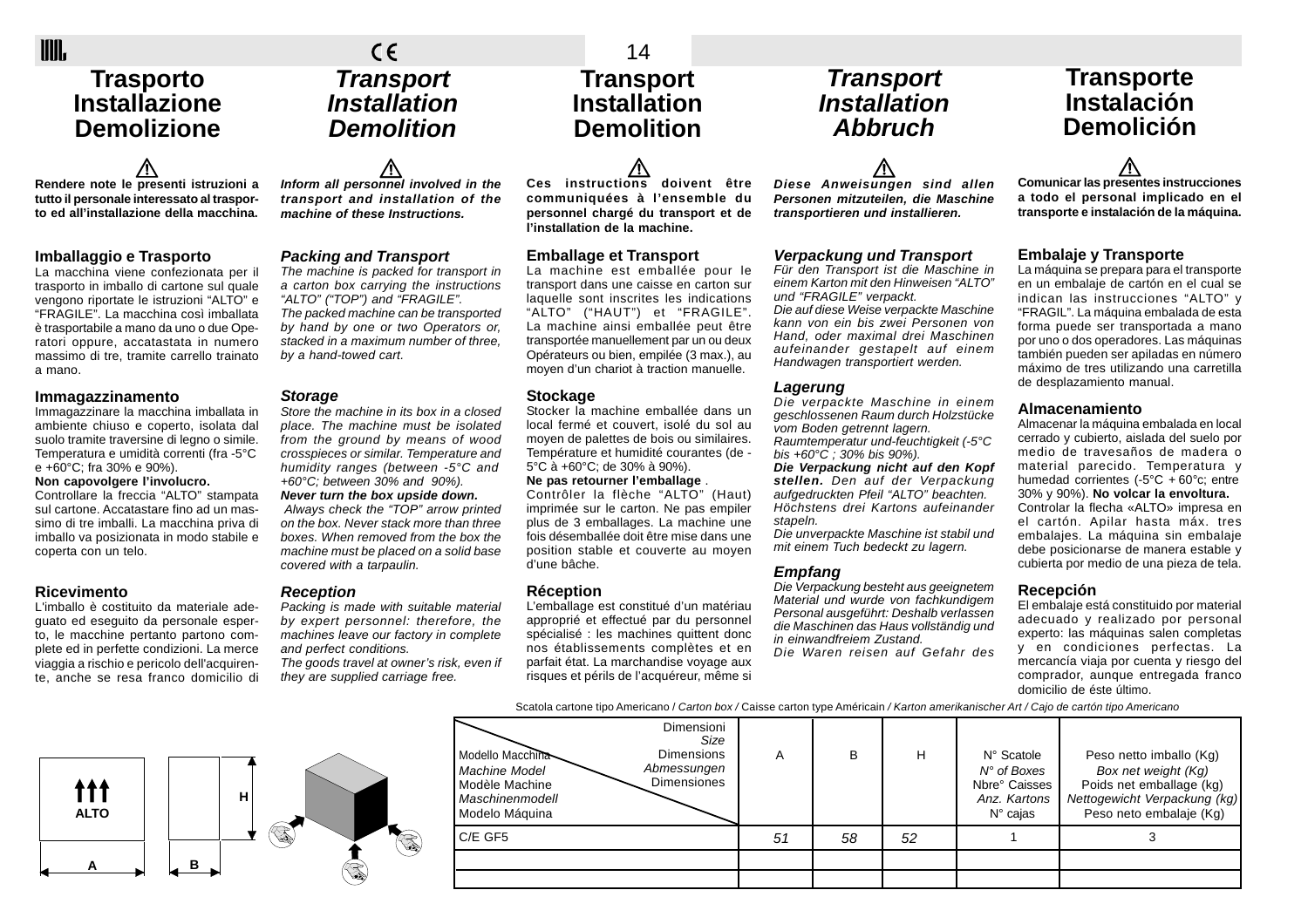quest'ultimo. Tuttavia per il controllo della qualità dei servizi di trasporto e per il caso essa fosse assicurata, attenersi alle seguenti avvertenze:

**1**) al ricevimento della macchina, prima di procedere al disimballo, verificare immediatamente se la scatola risulta danneggiata: in caso positivo, ritirare la merce con riserva, producendo prove fotografiche di eventuali danni apparenti;

**2**) disimballare, verificando il contenuto con gli elenchi imballo;

**3**) controllare che i componenti della macchina non abbiano subito danni durante il trasporto e notificare, entro 3 giorni dal ricevimento, gli eventuali danni allo spedizioniere a mezzo raccomandata r.r., presentando contemporaneamente prova documentata fotografica. Analoga informazione trasmetterla a mezzo fax anche a la Minerva s.r.l. Nessuna informazione concernente danni subiti durante il trasporto potrà essere presa in considerazione dopo 3 giorni dalla consegna. Trascorsi 10 giorni dal ricevimento della merce non si accetteranno reclami.

Per qualunque controversia sarà competente esclusivamente il Foro di Bologna.

In any case, for the qualitycontrol of transport services and when it is assured, follow these directions:

**1**) upon receipt of the goods , before taking the machine out of the box, verify immediately if the box is damaged: in this case accept the goods with prejudice, supplying photographic evidence of the damages;

**2**) remove the machine from the box, checking the content against the packing list;

**3**) verify that machine components were not damaged during transport and notify, within 3 (three) days of receipt, the damages to the forwarding agent, with registered mail, supplying at the same time full photographic evidence of the damages. Also fax this documentation to la Minerva s.r.l.

No information about damages occurred during transport shall be accepted after 3 (three) days from delivery date.

No complaint shall be accepted after 10 days from delivery date.

Any dispute shall fall exclusively within the cognizance of the Bologna Law-Court (Italy).

elle est livrée franco domicile de ce dernier. Toutefois, pour le contrôle de la qualité des services de transport, et au cas où elle serait assurée, suivre la procédure suivante:

**1**) A la réception de la machine, avant de procéder au désemballage, vérifier immédiatement si la caisse est endommagée. Si c'est le cas, accepter la marchandise sous réserve, et produire des preuves photographiques des éventuels dommages apparents;

**2**) Désemballer et vérifier le contenu sur la base des listes d'emballage;

**3**) Contrôler que les composants de la machine n'ont pas subi de dommages pendant le transport. Notifier à l'expéditionnaire par lettre recommandée A.R., dans un délai de 3 jours à compter de la réception, les éventuels dommages, en joignant les preuves photographiques. Transmettre cette même documentation par télécopie à la Société la Minerva s.r.l. Aucune information concernant les dommages subis pendant le transport ne pourra être prise en considération une fois écoulé le délai de 3 jours à compter de la livraison. Les réclamations ne seront plus acceptées une fois écoulés 10 jours à compter de la réception de la marchandise. Pour tout conflit, seront compétents exclusivement les Tribunaux de Bologne (Italie).

Käufers, auch wenn die Lieferung frei Haus erfolgt. Zur Qualitätskontrolle des Transportes und bei versicherten Transporten halten Sie sich bitte an folgende Hinweise :

**1**) Beim Warenempfang die Verpackung auf Beschädigung prüfen, bevor die Maschine ausgepackt wird. Ist dies der Fall, die Waren mit Vorbehalt entgegennehmen und eventuelle offensichtliche Beschädigungen fotografieren;

**2**) Auspacken und den Inhalt mit der Verpackungsliste vergleichen;

**3**) Die Maschinenteile auf Transportschäden prüfen und dem Spediteur eventuelle Schäden innerhalb von 3 Tagen nach Erhalt mit Einschreibebrief mit Rückschein melden, wobei auch die Photos mitzusenden sind. Das gleiche Schreiben an la Minerva s.r.l. faxen. Nach Ablauf dieser Frist von 3 Tagen werden keine Schadenmeldungen für Transportschäden mehr angenommen.

Nach Ablauf von 10 Tagen nach Erhalt der Waren werden keine Reklamationen mehr angenommen. Für eventuelle Streitfälle ist ausschließlich der Gerichtsstand Bologna (Italien) zuständig.

Sin embargo, para el control de la calidad de los servicios de transporte y para el caso en que estuviera asegurada, cumplir las siguientes advertencias :

IIII.

**1**) A la recepción de la máquina, antes de proceder al desembalaje, verificar en seguida si la caja resulta dañada: en caso positivo retirar la mercancía con precaución, produciendo pruebas fotográficas de eventuales daños aparentes.

**2**) Desembalar, verificando el contenido con las listas de embalaje.

**3**) Controlar que los componentes de la máquina no hayan sufrido daños durante el transporte y notificar, dentro de 3 días de la recepción, los daños eventuales al transportista por medio de carta certificada con acuse de recibo, presentando simultáneamente pruebas fotográficas documentadas. La misma información ha de transmitirse por medio de un fax a la Minerva s.r.l. Ninguna información en cuanto a los daños sufridos durante el transporte podrá considerarse después de 3 días de la entrega. Pasados 10 días de la recepción de la mercancía no se aceptarán reclamaciones. Para cualquier pleito o controversia será competente exclusivamente el Tribunal de Bolonia (Italia).

#### **Movimentazione**

Il trasporto della macchina, una volta tolta dall'imballo, viene sempre effettuato contemporaneamente da due operatori secondo le modalità evidenziate nel disegno **B**.

#### **Handling**

Once removed from its box, the machine must always be transported as shown in photo **B** by two operators simultaneously.

#### **Manutention**

Le déplacement de la machine une fois sortie de son emballage doit être effectué par deux opérateurs, en respectant les indications reportées sur le dessin **B**.

#### **Innerbetrieblicher Trasport**

Muss die Maschine, nachdem sie ausgepackt ist, immer von zwei Personen gleichzeitig transportiert werden, wie in der Zeichnung **B** gezeigt.

#### **Desplazamiento**

Una vez retirado el embalaje, el transporte debe ser siempre efectuado en conjunto por dos operadores, según las modalidades ilustradas en el dibujo **B**.

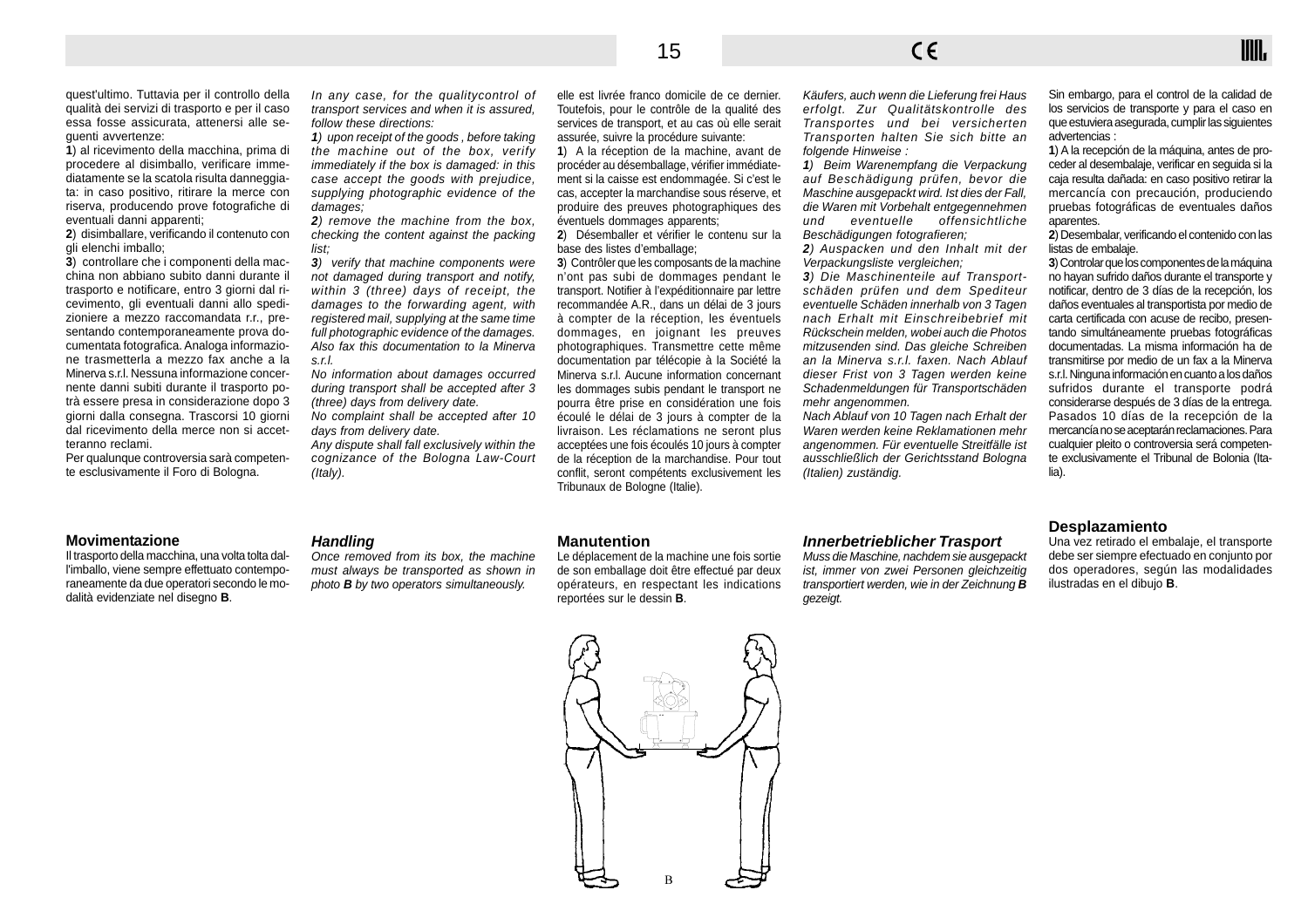### IIII.

**Fare attenzione ai movimenti scoordinati che potrebbero provocare sbilanciamenti o perdite di presa con conseguenti pericoli di caduta della macchina e danneggiamenti a cose e persone.**

 **Dato il peso della macchina, mo- vimentare sempre con attenzione! Se il peso risultasse eccessivo, usare un carrellino.**

#### **Installazione**

La macchina va posizionata sopra un tavolo di lavoro con altezza di 70-90 centimetri e, all'occorrenza, portata in bolla con l'ausilio del piedino a vite (n°1 foto C). Lasciare tutto intorno alla macchina uno spazio di almeno 30 centimetri per le operazioni di pulizia e manutenzione.

#### **Posizionare la macchina in modo stabile.**

#### **Pulizia iniziale La macchina necessita di pulizia iniziale.**

Pulire le superfici esterne e quelle dei condotti interni che verranno a contatto con il prodotto, unicamente con una spugna umida di acqua tiepida contenente detersivo neutro.

#### **Messa a terra**

La macchina é un componente di classe I (Norma CEI 64-8 conforme ai documenti di armonizzazione CENELEC HD 384), quindi dotata di isolamento principale e provvista di un dispositivo per il collegamento delle sue masse ad un conduttore di protezione predisposto a cura dell'acquirente.

 **Controllare e fare eventualmente adeguare l'impianto di terra nella rete elettrica del luogo di installazione della macchina.**

*<u>A* Special attention must be paid to</u> **non-coordinated movements that may cause loss of balance or of hold with the possible fall of the machine and damages to things and people.**

 $\epsilon$ 

**AN** Because of the weight of the **machine always handle very carefully! Should the weight prove to be too much, use a cart.**

#### **Installation**

The machine must be placed on a working table, 70-90 cm high above the floor, and, if necessary, levelled with the aid of the screwing feet (n.1 photo C). Leave a clear area of at least 30 centimetres around the machine for cleaning and servicing operations.

**A** Place the machine on a solid and **stable base.**

#### **First cleaning**

**The machine must be cleaned before use.** Clean the outer surfaces and the inner parts that will come into contact with the product only with a sponge wet with lukewarm water and neutral cleansing agent.

#### **Grounding**

The machine is a class I component (CEI Rule 64-8 that complies with the CENELEC HD 384 harmonisation documents). The machine is fitted with a main insulation and a device for connecting its earth to a safety conductor supplied by the customer.

 **Verify and, if necessary, adjust the grounding system of the electric supply in the place where the machine is installed.**

### 16

**Faire attention aux faux mouvements qui pourraient provoquer des déséquilibres ou des pertes de prise, susceptibles d'entraîner la chute de la machine et des dommages aux choses et aux personnes.**

 **Etant donné le poids de la machine, la manutention doit toujours se faire avec précaution. Si le poids est excessif, utiliser un chariot.**

#### **Installation**

La machine doit être installée sur une table de travail d'une hauteur de 70-90 cm et mise à niveau, si besoin est, à l'aide du pied à vis (n°1 photo C). Laisser tout autour de la machine un espace d'au moins 30 centimètres pour les opérations de nettoyage et d'entretien.

**1** Placer la machine dans une **position stable.**

#### **Nettoyage Initial**

**La machine nécessite un nettoyage initial.** Nettoyer les surfaces extérieures et celles des conduites internes qui entreront en contact avec les produits. Utiliser uniquement une éponge imbibée d'eau tiède et de détergent neutre.

#### **Mise à la Terre**

La machine est un composant appartenant a la classe I (Norme CEI 66-8 conforme aux documents d'harmonisation CENELEC HD 384), pourvue d'isolation principale et d'un dispositif pour la connection de ses mises à la terre à un conducteur de protéction pourvu par le client.

 **Contrôler et, le cas échéant, faire adapter la terre du réseau électrique du local d'installation de la machine.**



 **Es ist darauf zu achten, dass diese sich koordiniert bewegen, da die Maschine sonst kippen oder ausrutschen oder herunterfallen und Sach- und Personenschaden verursachen könnte.**

#### **Angesichts des grossen Gewichts, die Maschine immer vorsichtig transportieren! Wenn sie zu schwer ist, einen Wagen verwenden.**

#### **Installation**

Die Maschine muss eventuell mit Hilfe des einstellbaren Fusses (Nr. 1 Foto C) genau senkrecht auf einen 70-90 cm hohen Arbeitstisch gestellt werden.Um die Maschine herum mindestens 30 cm Platz für die Reinigung und Wartung freilassen.

 $\bigwedge$  Die Maschine muss stabil stehen.

#### **Grundreinigung Die Maschine benötigt eine Grundreinigung.**

Die Aussen- und Innenseiten, die mit dem Produkt in Berührung gelangen, mit einem mit Wasser und einem neutralen Reinigungsmittel befeuchteten Schwamm reinigen.

#### **Erdung**

Die Maschine gehört in die Klasse I (Norm CEI 64-8 konform mit den Harmonisierungsdokumenten CENELEC HD 384) und verfügt folglich über eine<br>Hauptisolierung und eine Hauptisolierung und eine Anschlussvorrichtung ihrer Massen an einen durch den Käufer vorzubereitenden **Schutzleiter** 

 **Kontrollieren und die Erdung des Installationsortes der Maschine eventuell durch einen Elektriker anpassen lassen.**

**Prestar atención a los movimientos no coordinados que podrían ocasionar descompensaciones o pérdida de agarre con peligro de caída de la máquina y daños a cosas o a personas.**

### **Dado el peso de la máquina hacer la manutención con cuidado! Si el peso resultara excesivo, utilizar un carrito.**

#### **Instalación**

La máquina debe posicionarse en una mesa de trabajo cuyo alto será de 70-90 centímetros y nivelada, si necesario, con el auxilio del pie de tornillo (n°1 foto C).Dejar en los otros lados de la máquina un espacio de al menos 30 centímetros para operaciones de limpieza y mantenimiento.

 **Posicionar la máquina de manera estable.**

#### **Limpieza inicial**

**La máquina necesita una limpieza inicial.** Limpiar las superficies exteriores y las de los conductos interiores que estarán en contacto con el producto sólo por medio de una esponja húmeda de agua tibia que contiene detergente neutro.

#### **Puesta a tierra**

La máquina es un componente de clase I (Norma CEI 64-8 conformemente a los documentos de armonización CENELEC HD 384) dotada por lo tanto de aislamiento principal y provista de un dispositivo para la conexión principal de sus masas a un conductor de protección predispuesto por el comprador.

 **Controlar y en su caso adaptar la instalación de tierra a la red eléctrica del lugar de instalación de la máquina.**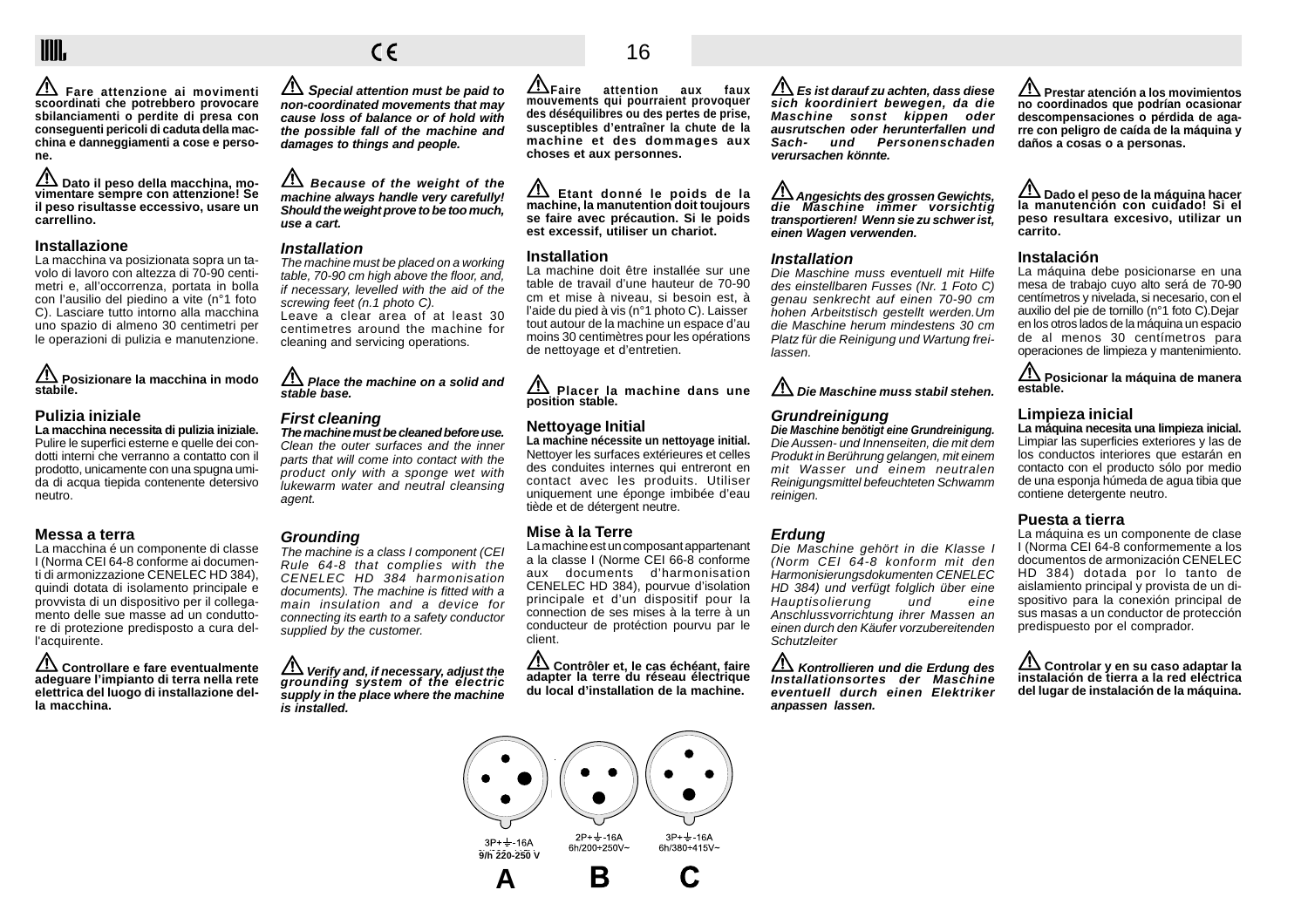#### **Avviamento**

#### **Starting**

La macchina è dotata di spina per il collegamento alla presa di corrente della rete elettrica. I tipi usati sono quelli rappresentati schematicamente in figura.

Per consentire all'utilizzatore della macchina la scelta del dispositivo di protezione contro le sovracorrenti (Art. 7.2.1 EN 60204-1) nelle schede tecniche sono specificati i dati necessari per scegliere il tipo, le caratteristiche, la corrente nominale e la regolazione del suddetto dispositivo. Posizionare la vasca sotto la bocca di fuoriuscita del grattugiato.

Nel modello C/E GF5 la calamita posta sulla stessa vasca risulta in corrispondenza del sensore magnetico presente dentro al rivestimento della macchina.

Avviare la macchina con l'apposito pulsante (n°2 foto D ).

Appena avviata la macchina assicurarsi che il rullo della grattugia ruoti nel senso indicato dalla freccia (, mentre il rullo è visibile sollevando il pressamerce (n°1 foto  $D$ ).

n caso contrario (per motore trifase) cambiare il filo nero con quello marrone nella spina di corrente, lasciando inalterata la posizione del filo giallo-verde di collegamento a terra. **Per fermare la macchina premere il pulsante rosso** (n° 3 foto D).

Le macchine dispongono di un interruttore di sicurezza e di un sensore magnetico che abilitano al funzionamento solo nel momento in cui il pressaforma risulta chiuso e la vasca di raccolta nella naturale posizione in corrispondenza della bocca d'uscita, condizioni che rendono il rullo inaccessibile.

The machine is supplied with a plug for connecting it to the mains outlet. The types of plugs used are shown in the picture below.

The technical cards contain the data necessary for choosing the type, features, rated current and regulation for the above-mentioned device allowing the user to choose the protection device against overcurrents (Art. 7.2.1 EN 60204-1).

Position the receiving pan beneath the cheese outlet. In models C/E GF5' the magnet on the pan itself must be positioned in line with the magnetic sensor beneath the outer covering of the machine. Press the start button (no.\* photo \*). As soon as the machine starts running, check the grater drum turn in the direction shown by the arrow; (no.2 photo D), whereas the drum can be observed by lifting the cheese press (no.1 photo D). If they do not (threephase motors) swap over the black and brown wires in the electric plug, without changing the position of the yellow-green earth wire. **Press the red button** (no.3 photo D) **to stop the machine**. The machines are equipped with a safety switch and magnetic sensor, which enable operation only when the cheese press lid is closed and the receiving pan is in the right position beneath the cheese outlet, in which case the drum will be inaccessible.

#### **Mise en Service**

La machine est dotée d'une fiche pour le branchement à la prise de courant du secteur. Les types utilisés sont représen-tés schématiquement dans la figure ci-dessous. Pour permettre à l'utilisateur de la machine de choisir le dispositif de protection contre les surintensités (Art. 7.2.1 EN 60204-1) dans les fiches téchniques nous avons spécifié les données necessaires pour choisir le type, les charactéristiques, le courant nominal et le reglage du dispositif susdit

Positionner le bac sous la bouche de sortie du produit râpé. Sur les modèles C/E GF5, l'aimant présent sur le bac se trouve à hauteur du capteur magnétique situé à l'intérieur du revêtement de la machine. Mettre en marche la machine en appuyant sur le bouton prévu à cet effet (n° 2 photo D). Dès que la machine est en marche, s'assurer la râpe tournent dans le sens indiqué par la flèche , tandis que le rouleau est visible en soulevant le pressoir (n° 1 photo D). Si ce n'ét ait pas le cas (machines équipées de moteur triphasée), intervertir le fil noir et le fil marron dans la fiche d'alimentation, sans modifier la position du fil jaune-vert de raccordement à la terre. **Pour arrêter la machine, appuyer sur le bouton rouge** (n° 3 photo D). Les machines disposent d'un interrupteur de sécurité et d'un capteur magnétique qui permettent le fonctionnement uniquement à condition que le pressoir soit fermé et que le bac de récupération se trouve dans la position prévue, à savoir à hauteur de la bouche de sortie (si ces conditions sont respectées le rouleau n'est pas accessible).

#### **Inbetriebnahme**

Die Maschine ist mit einem Stecker zum Anschluss an das Stromnetz versehen. Die Steckertypen sind unten schematisch dargestellt.

Damit der Benutzer der Maschine den richtigen Überstromschutz wählen kann (Art. 7.2.1 EN 60204-1), sind auf den Datenblättern alle notwendigen Angaben zur Auswahl des Typs, die Merkmale, der Nenn- und Regelstrom dieser Vorrichtung angegeben.

Das Becken unter den Reibkäseauslauf stellen. Bei den Modellen C/E GF5'befindet sich der Magnet am Becken in Übereinstimmung mit dem Magnetsensor in der Maschinenverkleidung. Die Maschine mit der entsprechenden Taste (Nr.2 Foto D) in Gang setzen. Gleich nach dem Anlaufen der Maschine überprüfen, dass das Messer des Fleischwolfs und die Walze der Reibe in der Pfeilrichtung drehen. Das Messer ist durch die Matrizenlöcher (Nr.3 Foto D), die Walze nach Anheben des Andrückers (Nr.1) Foto D) sichtbar. Sollte dies nicht der Fall sein (bei Drehstrommotoren), im Netzstecker den schwarzen Leiter mit dem braunen austauschen, den gelbgrünen Erdleiter aber an der gleichen Ort belassen. Zum **Anhalten der Maschine die rote Taste** (Nr.3 Foto D) **drücken.** Die Maschinen verfügen über einen Sicherheitsschalter und einen Magnetsensor, die den Betrieb nur freischalten, wenn der Andrücker geschlossen und das Auffangbecken in der richtigen Position am Auslauf ist, wodurch die Walze nicht mehr berührt werden kann.

#### **Arranque**

La máquina está dotada de enchufe para conexión a la toma de corriente de la red eléctrica. Los tipos usados son los que están representados en la figura.

IIII.

Para permitir al usuario de la máquina elegir el dispositivo de protección contra las sobrecorrientes (art. 7.2.1 EN 60204-I) en las ficha técnicas se especifican los datos necesarios para optar por el tipo, características, corriente nominal y reglaje del dispositivo mencionado.

Situar la cubeta bajo la boca de salida del queso rallado. En los modelos C/E GF5 el imán presente en la cubeta misma está en correspondencia con el sensor magnético presente en la parte interna del revestimiento de la máquina. Activar la máquina mediante el respectivo botón (n°2 foto D). Apenas la máquina se activa, mientras que el rodillo queda visible elevando el prensador del producto (n°1 foto D). En caso contrario (p ara motor trifásico), intercambiar el hilo negro con el hilo marrón en el enchufe de corriente, dejando inalterada la posición del hilo amarillo-verde de conexión de tierra. **Para detener la máquina se debe presionar el botón rojo** (n°3 foto D). Las máquinas están equipadas con un interruptor de seguridad y un sensor magnético que habilitan el funcionamiento sólo en el momento en que el prensador del queso a rallar está cerrado y la cubeta receptora está en la respectiva posición en correspondencia con la boca de salida, situación que deja el rodillo en posición inaccesible.

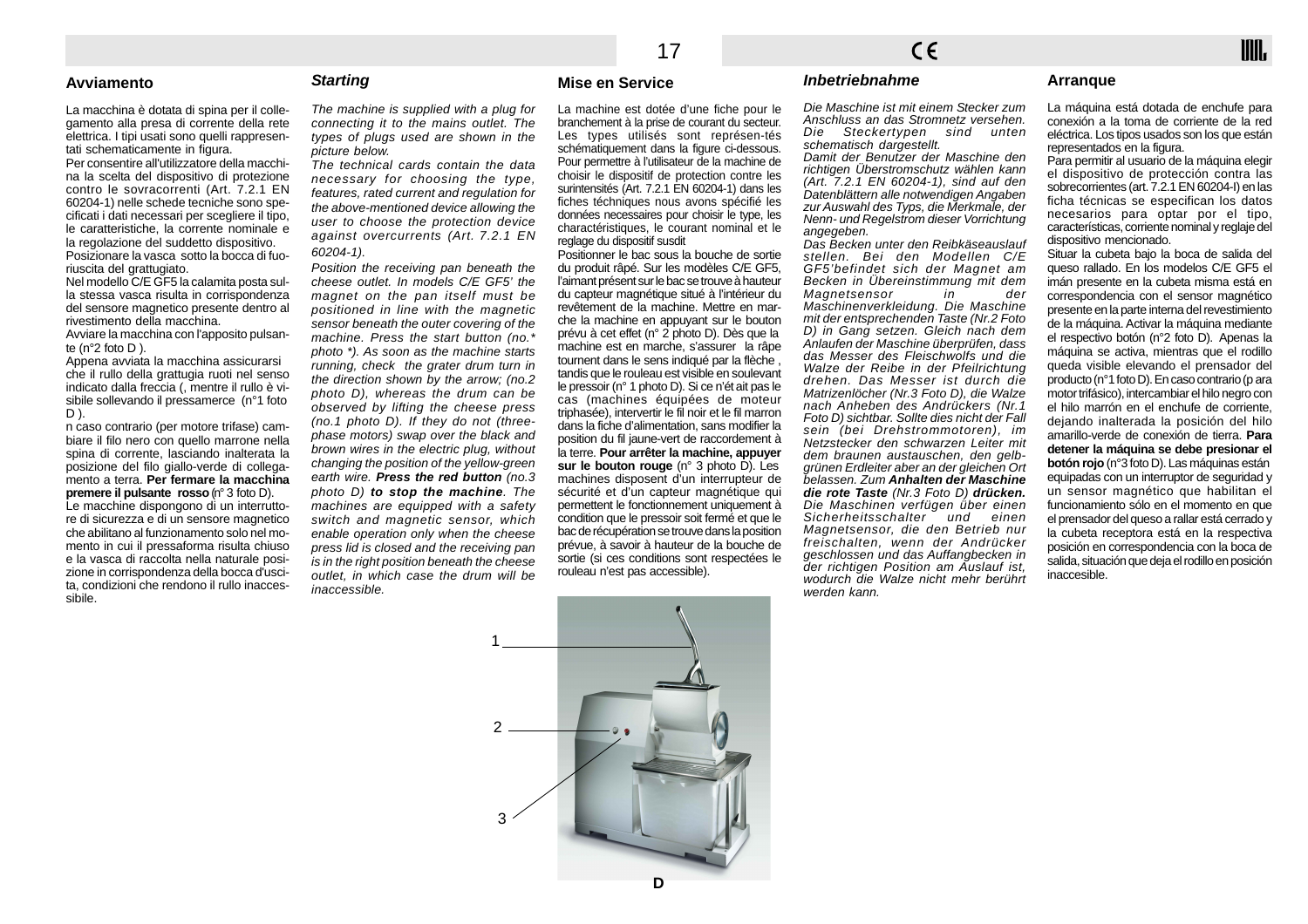**Demolizione**

La macchina è costruita con differenti materiali. Vengono di seguito elencati i principali, in relazione al tipo di macchina, ai fini di un loro corretto smaltimento.

Per i riferimenti, visionare le Tavole del capitolo "Ricambi" a pag.28-29.

**I diversi tipi di materiale costituenti la macchina dovranno venire portati in discariche adeguate.**

**Non disperdere nell'ambiente l'olio lubrificante contenuto nel riduttore di velocità. In ogni caso informarsi e attenersi sempre alla legislazione in vigore nel luogo di installazione della macchina.**

#### **Demolition**

The machine is built with different materials. The table below lists the main materials used, subdivided according to the type of machine, for a correct disposal. See the "Spare parts" table on page 28-29. for reference.

**The different types of material must be sent to suitable dumps.**

**Never spill the lubricating oil contained in the reduction gear in the environment. In any case, always comply with the governing laws of the country where the machine is installed.**

#### **Démolition**

La machine est fabriquée avec différents matériaux. On trouvera ci-dessous la liste des principaux matériaux, selon le type de machine, en vue de leur élimination correcte. Pour les références, on se reportera au chapitre "Pièces Détachées" page 28-29. **Les différents types de matériau composant la machine devront être portés dans des décharges appropriées. L'huile lubrifiante contenue dans le réducteur de vitesse ne devra pas être abandonnée dans la nature. En tout état de cause, se renseigner et se conformer à la législation en vigueur dans le lieu d'installation de la machine.**

#### **Abbruch**

Die Maschine besteht aus verschiedenen Materialien. Nachfolgend werden die wichtigsten Materialien nach Typen aufgelistet, damit diese richtig entsorgt werden können.

Die Nummern beziehen sich auf die Abbildungen im Kapitel "Ersatzteile", Seite 28-29.

**Die verschiedenen Bestandteile müssen nach Materialien gesondert entsorgt werden.**

**Das Schmieröl im Untersetzungsgetriebe nicht im Freien vernichten. Halten Sie sich in jedem Fall an die Gesetzgebung in Ihrem Land.**

#### **Demolición**

La máquina está construida con varios materiales. A continuación se indican los más importantes, dependiendo del tipo de máquina para su eliminación correcta. Para las referencias véanse las tablas del capítulo recambios en pág. 28-29. **Los diferentes tipos de material que componen la máquina deberán llevarse a vertederos adecuados.No eliminen en el medio ambiente el aceite lubricante que contiene el reductor de velocidad. En todos los casos, informarse y cumplir con la legislación vigente en el lugar de instalación de la máquina.**

| MATERIALI / <i>MATERIALS /</i> MATERIAUX / <i>MATERIALIEN / MATERIALES</i>                           | C/E GF5 |
|------------------------------------------------------------------------------------------------------|---------|
| LEGA AL-SI / <i>AL-SI ALLOY</i> / ALLIAGE AL-SI / <i>AL-SI LEGIERUNG</i> / ALEACION AL-SI /          |         |
| GHISA G25 / <i>CAST IRON</i> / FONTE G25 / <i>GUSSEISEN G25</i> / FUNDICION G25                      |         |
| ACC. AISI 304 / <i>STEEL AISI 304 /</i> ACIER AISI 304 / <i>ROST.STAHL AISI 304</i> / ACERO AISI 304 |         |
| ACCIAI LEGATI / STEEL ALLOY / ALLIAGES ACIER / LEGIERTER STAHL / ACEROS ALEADOS                      |         |
| ACCIAI ALTA VEL. / SUPER CUT STEEL / ACIERS GDE VIT. / SCHNELLAUF. STAHL / ACEROS ALTA VELOCIDAD     |         |
| ACCIAI DA BONIF. / STEEL TO HARDEN / ACIERS trem.et rec. / VERGÜTUNGSSTAHL / ACEROS ENDURECIDOS      |         |
| FERRO (Fe37B) / IRON (Fe37B) / FER (Fe37B) / EISEN (Fe37B) / HIERRO (Fe37B)                          |         |
| GOMMA / RUBBER / CAOUTCHOUC / GUMMI / CAUCHO                                                         |         |
| PLASTICA / <i>PLASTIC</i> / PLASTIQUE / <i>KUNSTOFF</i> / PLASTICO                                   |         |
| BACHELITE / BAKELITE / BAKELITE / BAKELIT / BAQUELITA                                                |         |
| CUSCINETTI / BEARINGS / ROULEMENTS / LAGER / COJINETES                                               |         |
| BRONZINE (B14) / BUSHINGS (B14) / COUSSINETS (B14) / BRONZELAGER (B14) / CHUMACERAS (B14)            |         |
| CAVI ELETTRICI / <i>ELECTRIC CABLE</i> / CABLES ELECTR. / STROMKABEL / CABLES ELECTRICOS             |         |
| MOTORI / MOTORS / MOTEURS / MOTOREN / MOTORES                                                        |         |
| DLIO LUBRIF, / LUBRICATING OIL / HUILE LUBRIF, / SCHMIERÖL / ACEITE LUBRICANTE                       |         |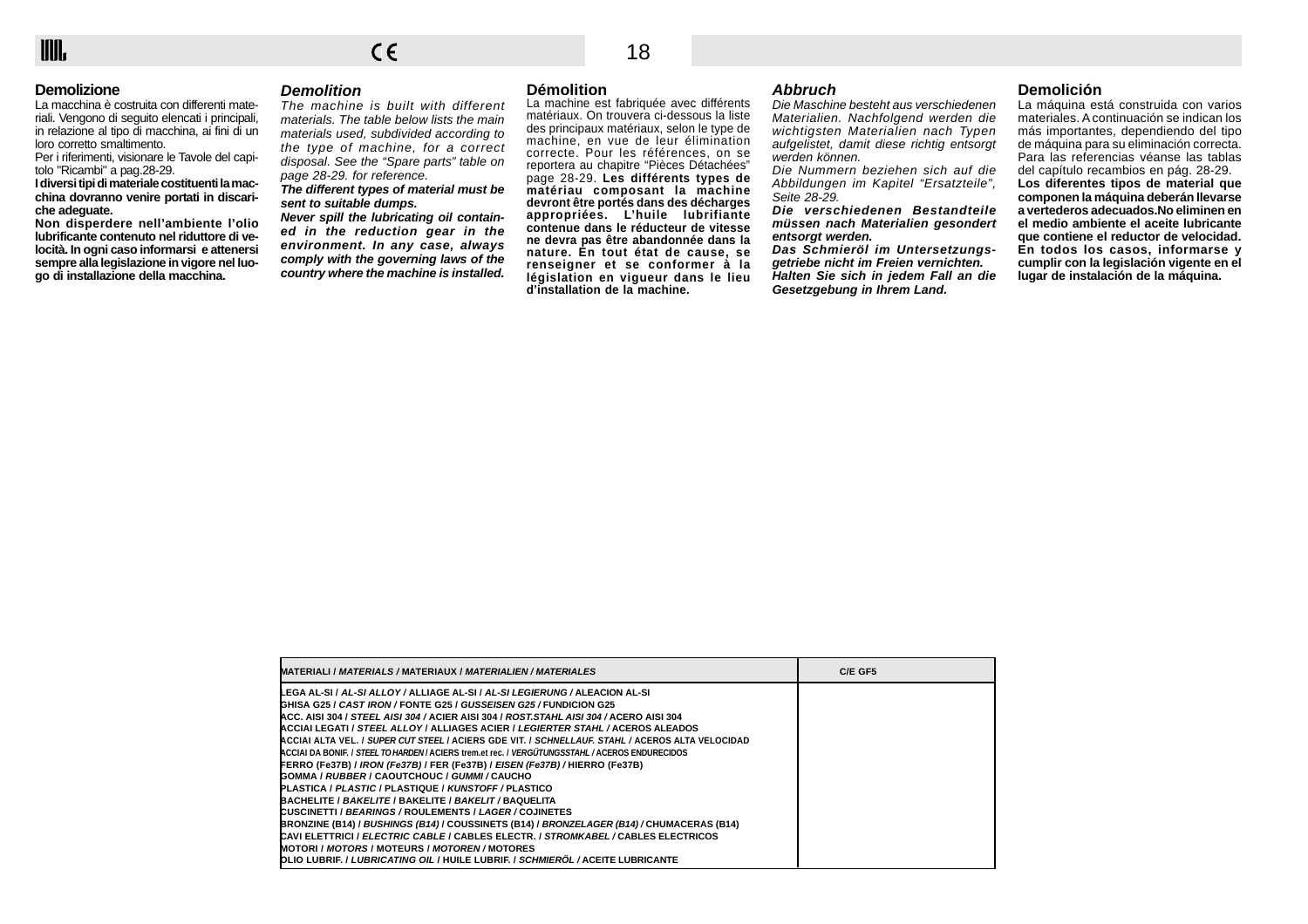IIII.

**Uso della macchina**  $\boldsymbol{U}$ se of the machine  $\,$  Utilisation de la machine  $\,$  *Betrieb der Maschine*  $\,$  Uso de la máquina **CE GF5 CE GF5 CE GF5 CE GF5 CE GF5**  $\Lambda$  $\Lambda$  $\Lambda$  $\Lambda$ Λ Nach der Installation der Käsereibe Una vez instalado el rallador de queso, Dopo l'installazione del grattugiafor-After installing the cheese grater you Après l'installation de la râpe, préparer ma, procedere preparando il prodotden Käse in Stücke schneiden, die se deberá preparar el producto a rallar, may prepare the piece to be grated, le produit à râper (ses dimensions ne to, da grattuggiare, di dimensioni non nicht größer als der Einfüllstutzen cuyas dimensiones no pueden ser whose size may not exceed the doivent pas être supérieures à celles superiori a quelle della bocca**.** dimensions of the funnel. Place the de la bouche). Charger la bouche, der Reibe sein dürfen. Den Käse superiores a aquéllas de la boca. Caricare la bocca, assicurarsi che il cheese in the funnel, making sure <sup>s</sup>'assurer que le couvercle pressoir (n° einfüllen, den Andrücker (Nr.1 Foto Cargar la boca: controlar que la tapa coperchio pressa forma (n°1 foto M), 1 photo M) et par l'intermédiaire du M) richtig schließen, so dass der prensadora del queso (n°1 foto M) e that the cheese press lid (no.1 photo sia chiuso e agendo sul pressaforoperando en el prensador del queso, Sicherheitsschalter den M) is closed so that the safety switch pressoir, exercer une légère pression ma esercitando una lieve pressione ejercer una ligera presión sobre el (no.1 photo E) will enable operation. sur le produit puis mettre en marche Maschinenzustand freischaltet. Nun sul prodotto, avviare la macchina con la machine par l'intermédiaire du mit dem Andrücker leichten Druck producto y presionar el respectivo Use the cheese press to exert slight l'apposito pulsante (n° 2 foto M). botón para activar la máquina (n°2 foto pressure on the piece of cheese and bouton prévu à cet effet (n° 2 photo auf den Käse ausüben und die Dopo qualche secondo, aumentare la pressione esercitata sul prodotto, Maschine mit der entsprechenden M). Esperar algunos segundos y a push the start button (no.2 photo M). M). Au bout de quelques secondes, in modo che l'azione del rullo denta-Taste (Nr.2 Foto M) starten. Nach continuación aumentar la presión After a few seconds, press harder on augmenter la pression exercée sur le to faccia fuoriuscire il grattugiato the cheese so that the toothed drum produit de telle sorte que l'action du einigen Sekunden mehr Druck ejercida sobre el producto, a fin de que dalla parte inferiore della bocca, con ausüben, so dass der Reibkäse la acción del rodillo dentado haga salir forces grated cheese through the rouleau denté fasse sortir le produit conseguente deposito nell'apposita vasca (n° 3 foto M). durch die Wirkung der Walze aus el queso rallado por la parte inferior lower part of the funnel and into the râpé par la partie inférieure de la dem unteren Teil der Maschine de la boca, con consiguiente depósito receiving pan (no.3 photo M). bouche pour qu'il se dépose dans le austritt und in das Becken fällt (no.3 del mismo en la respectiva cubeta (n°3 bac de récupération (no.3 photo M). photo M). foto M).

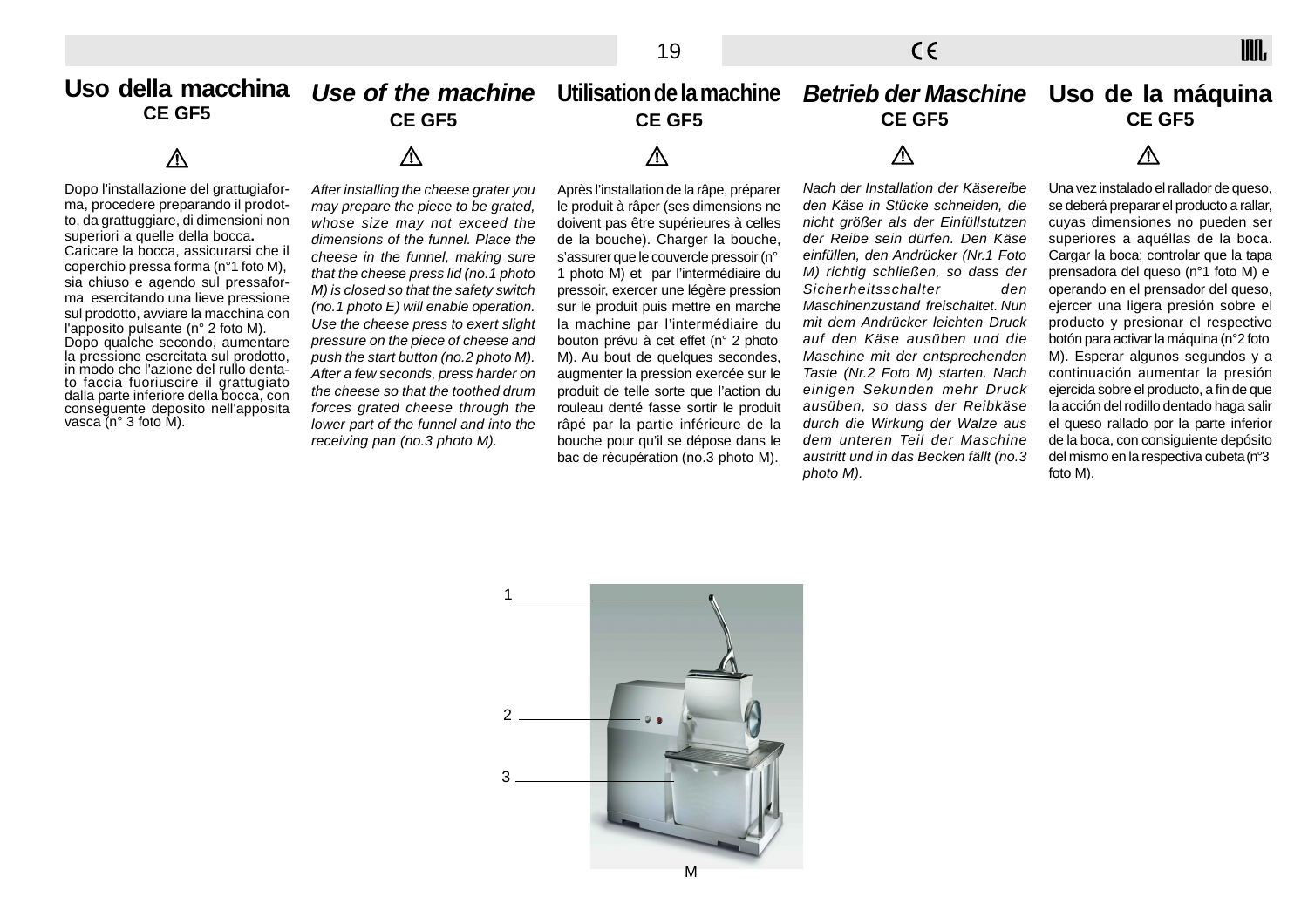### IIII. **Pulizia eManutenzione**

**Attenersi alle prescrizioni contenute nelle Direttive (93/43/CEE e 96/3/CEE (HACCP)**.

**Qualsiasi operazione di pulizia e ma- nutenzione deve essere effettuata con la presa di corrente elettrica disinserita. Si consiglia di smontare e pulire accuratamente tutti i giorni, con acqua tiepida e detergente neutro sia la bocca che la sede in cui è introdotta.**

**Non pulire la macchina con gettod'acqua, ma solo con straccio umido. Non lasciare le parti a bagno nell'acqua.**

#### **Pulizia**

 **A fine produzione non conserva- re il formaggio grattugiato nella vaschetta.**

**Per pulire la bocca grattugia utilizzare pane secco (per rimuovere i residui di formaggio).**

Saltuariamente pulire la bocca grattu**gia, con acqua o detergenti naturali, svitando i 2 pomelli (vedi foto N 1)**

**Usare solamente detergenti neu- tri** (è ammesso occasionalmente alcool denaturato). Prestare particolare riguardo alle zone a contatto con il prodotto.

# **Cleaning and Maintenance**

**Comply with the directions contained in Directives 93/43/EEC and 96/3/EEC (HACCP).**

**Always disconnect from power supply before performing anycleaning and servicing operation. It is recommended to remove the head and its seat and clean them every day with lukewarm water and neutral detergent.**

**Do not clean with water spray. Use a damp cloth only. Do not soak the parts.**

#### **Cleaning**

**11** When you finish work, or grated **cheese in the receiving pan**

*The grater has been designed and* **manufactured only for grating hard cheese and dry bread.**

 **Use only neutral cleansing agents** (occasionally you can use denatured alcohol). Pay special attention to those parts of the machine that come into contact with the product.

### 20 **Nettoyage et Entretien**

**Respecter les dispositions de la Directive 93/43/CEE et 96/3/CEE (HACCP)**

**Débrancher la machine avanttoute opération de nettoyage ou d'entretien. Démonter et nettoyer soigneusement, tous les jours, le corps de hachage et son siège avec de l'eau tiède et détergent neutre.**

**Ne pas utiliser de jet d'eau, mais uniquement un chiffon humide. Ne pas laisser les pièces immergées dans l'eau.**

#### **Nettoyage**

**Après utilisation, ne pas conserver le fromage dans le bac de récupération.**

 **La râpe à été étudiée et conçue uniquement pour râper fromages durs et pain sec.**

 **N'utiliser que des détergents neutres** (seul l'alcool dénaturé est admis de façon occasionnelle). Veiller particulièrement aux zones en contact avec le produit.



## **Reinigung und Wartung**

**Halten Sie sich an die Vorschriften der Richtlinie 93/43/EWG und 96/3/EWG (HACCP)**

**Bei allen Reinigungs- und Wartungs-arbeiten muss der Stecker ausgezogen werden. Das Schneckengehäuse und dessen Sitz müssen täglich innen und aussen sorgfältig mit warmem Wasser und einem neutralen Reiningungs-mittel gereinigt werden. Die Maschine nicht mit einem Wasserstrahl, sondern mit einem nassen Lappen reinigen. Die Teile nicht im Wasser liegen lassen.**

**Reinigung**

#### **Bei Produktionsende das Fleisch nicht im Becken aufbewahren.**

**Die Reibe ist ausschliesslich zum Reiben von trockenem Käse und hartem Brot konstruiert.**

#### **Ausschliesslich neutrale**

**Reinigungsmittel verwenden** (gelegentlich ist denaturierter Alkohol erlaubt). Die mit dem Produkt in Berührung kommendenTeile besonders gut reinigen.

### **Limpieza y Mantenimiento**

**Atenerse a las disposiciones de la Directiva 93/43/CEE y 96/3/CEE (HACCP)**

**Cualquier operación de limpieza y mantenimiento debe efectuarse con el enchufe desconectado. Les aconsejamos que desmonten y limpien cuidadosamente todos los días con agua tibia y detergente neutro tanto el sistema de picado como el alojamiento en que se encuentra. Nunca limpien la máquina con chorros de agua sino sólo con un trapo húmedo. No dejen las partes en baño de agua.**

**Limpieza**

**Una vez concluida la producción el queso rallado en la cubeta.**

**La ralladora ha sido diseñada y fabricada para rallar únicamente quesos secos y pan seco.**

**Usar sólo detergentes neutros** (ocasionalmente se podrá utilizar alcohol desnaturalizado).

Se deberán tratar con especial cuidado las zonas que entran en contacto con el producto.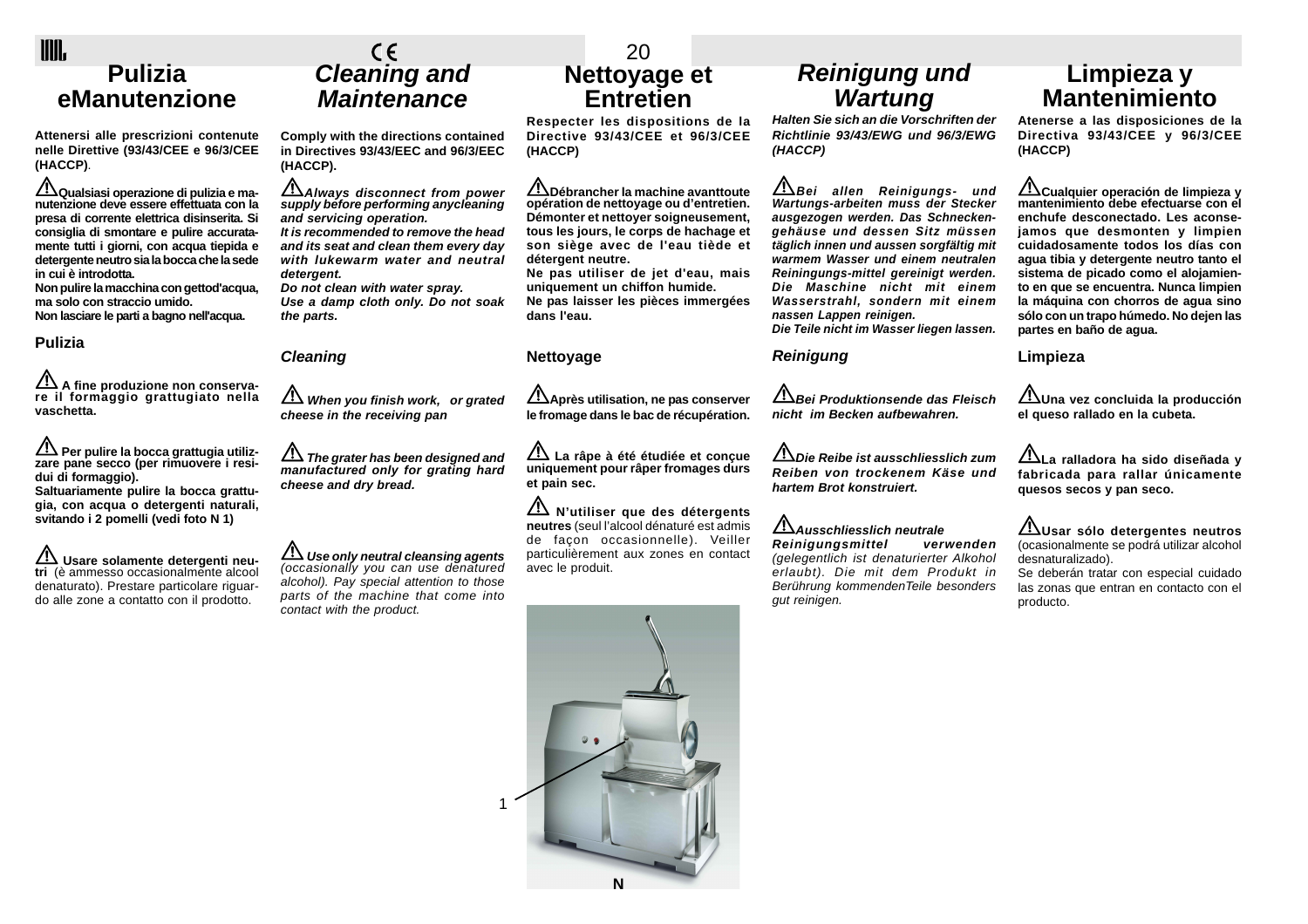21

 $C \in$ 

### **Costruttore / Manufacturer / Fabricant / Hersteller / Fabricante la Minerva di Chiodini Mario s.r.l.**

|                                                                                                                                                                                  | Modello / Model / Modèle / Modelo / Modelo :                      |                                                                                  |     |                                                                                                                |                                                                                                                                                                                                                                                                                                                                                            |                                                                                                   |                           |                                                                                                   |                                                                                                           |                                                                                                                      |                                                                                  | C/E GF5                       |
|----------------------------------------------------------------------------------------------------------------------------------------------------------------------------------|-------------------------------------------------------------------|----------------------------------------------------------------------------------|-----|----------------------------------------------------------------------------------------------------------------|------------------------------------------------------------------------------------------------------------------------------------------------------------------------------------------------------------------------------------------------------------------------------------------------------------------------------------------------------------|---------------------------------------------------------------------------------------------------|---------------------------|---------------------------------------------------------------------------------------------------|-----------------------------------------------------------------------------------------------------------|----------------------------------------------------------------------------------------------------------------------|----------------------------------------------------------------------------------|-------------------------------|
|                                                                                                                                                                                  |                                                                   |                                                                                  |     |                                                                                                                |                                                                                                                                                                                                                                                                                                                                                            |                                                                                                   |                           |                                                                                                   |                                                                                                           |                                                                                                                      |                                                                                  |                               |
|                                                                                                                                                                                  |                                                                   |                                                                                  |     |                                                                                                                | Anno di Costruzione / Construction Year / Année de Fabrication / Baujahr / Año de Fabricación:                                                                                                                                                                                                                                                             |                                                                                                   |                           |                                                                                                   |                                                                                                           |                                                                                                                      |                                                                                  |                               |
|                                                                                                                                                                                  |                                                                   |                                                                                  |     |                                                                                                                | Numero di Matricola / Serial Number / Numéro de Série / Seriennummer / Número de Matrícula:                                                                                                                                                                                                                                                                |                                                                                                   |                           |                                                                                                   |                                                                                                           |                                                                                                                      | Е                                                                                |                               |
|                                                                                                                                                                                  |                                                                   |                                                                                  |     |                                                                                                                | Caratteristiche Tecniche / Technical Specifications / Caractéristiques Techniques / Technische Merkmale / Características Técnicas                                                                                                                                                                                                                         |                                                                                                   |                           |                                                                                                   |                                                                                                           |                                                                                                                      |                                                                                  |                               |
|                                                                                                                                                                                  |                                                                   |                                                                                  |     |                                                                                                                | gewogener Schalldruckpegel A / Nivel de presión acústica continuo equivalente ponderada A:<br>-Valore massimo pressione acustica / Max. level of weighed instant acoustic pressure C / Valeur maxi pression sonore instantanée pondérée C/Max. augenblicklicher gewogener<br>Schalldruckwert C / Valor máximo de presión acústica instantánea ponderada C: |                                                                                                   |                           |                                                                                                   |                                                                                                           | dB(A)<br>dB(A)                                                                                                       |                                                                                  |                               |
|                                                                                                                                                                                  |                                                                   |                                                                                  |     |                                                                                                                | -Livello di potenza acustica/Acoustic power level / Niveau de puissance sonore / Schalleistungspegel der Maschine / Nivel de potencia acústica :                                                                                                                                                                                                           |                                                                                                   |                           |                                                                                                   |                                                                                                           | dB (A)                                                                                                               |                                                                                  |                               |
|                                                                                                                                                                                  |                                                                   |                                                                                  |     |                                                                                                                | Tipo collegamento (rif.a pag.16) a Spina : a cura del Cliente / Type of connection (see page 16) with Plug: by the Customer / Type de branchement (réf. p. 16) à Fiche: aux soins                                                                                                                                                                          |                                                                                                   |                           |                                                                                                   |                                                                                                           |                                                                                                                      |                                                                                  |                               |
|                                                                                                                                                                                  |                                                                   |                                                                                  |     |                                                                                                                | du Client / Anschlussart (siehe S.16) mit Stecker: Durch den Kunder / Tipo de conexión (ref. pág.16) por Enchufe : por el Cliente                                                                                                                                                                                                                          |                                                                                                   |                           |                                                                                                   |                                                                                                           |                                                                                                                      |                                                                                  | A B C                         |
|                                                                                                                                                                                  |                                                                   |                                                                                  |     |                                                                                                                | Peso netto / Net weight / Poids net / Nettogewicht / Peso neto :                                                                                                                                                                                                                                                                                           |                                                                                                   |                           | Trifase / Three-phase / Triphasé / Dreiphasig / Trifasica                                         |                                                                                                           |                                                                                                                      |                                                                                  |                               |
|                                                                                                                                                                                  |                                                                   |                                                                                  |     |                                                                                                                |                                                                                                                                                                                                                                                                                                                                                            |                                                                                                   |                           |                                                                                                   |                                                                                                           |                                                                                                                      |                                                                                  |                               |
|                                                                                                                                                                                  |                                                                   |                                                                                  |     |                                                                                                                | Dati Tecnici Alimentazione Elettrica e Motore / Motor and Electric Input Technical Data / Infos Techniques Alimentation Electrique et Moteur / Anschlussdaten für Strom                                                                                                                                                                                    |                                                                                                   |                           |                                                                                                   |                                                                                                           |                                                                                                                      |                                                                                  |                               |
| und Motor / Datos Técnicos Alimentación Eléctrica y Motor<br><b>Tensione nominale</b><br><b>Volt Rated</b><br><b>Tension nominale</b><br>Nennspannung<br>Tensión nominal<br>volt | N° fasi<br>No of phases<br>Nbre phases<br>Anz. phasen<br>N° fases | Freq. nom.<br><b>Rated Freg.</b><br>Fréq. nom.<br>Nenn-Frea.<br>Frec. nom.<br>HZ | kW  | Potenza nominale<br><b>Rated Output</b><br><b>Puissance nominale</b><br>Nennleistung<br>Potencia nominal<br>НP | Velocità nominale<br><b>Rated speed</b><br>Vitesse nominale<br>Nenn-geschwindig-keit<br>Velocidad nominal<br>$q/mn / rpm / t/min.$ / U/min / rpm                                                                                                                                                                                                           | Corrente<br><b>Current</b><br>Courant<br><b>Strom</b><br>Corriente<br>nominale / rated / nominale | spunto / peak / démarrage | Capacità condens.<br>Capacitor<br>Capacité cond.<br>Leistung Kondens.<br>Capacidad condens.<br>uЕ | Tipo servizio<br><b>Service Type</b><br><b>Type service</b><br><b>Betriebsart klasse</b><br>Tipo servizio | <b>Classe isolamento</b><br><b>Insulation Class</b><br>Classe isol.<br><b>Isolations-faktor</b><br>Clase aislamiento | Fattore di potenza<br>Fact. de puissance<br>Leistungs-volt<br>Factor de potencia | kg 23<br>Power factor<br>coso |
|                                                                                                                                                                                  |                                                                   |                                                                                  |     |                                                                                                                |                                                                                                                                                                                                                                                                                                                                                            | nominal / nominal                                                                                 | Anlauf / de aceleración   |                                                                                                   |                                                                                                           |                                                                                                                      |                                                                                  |                               |
| 400                                                                                                                                                                              | 3                                                                 | 50                                                                               | 1,5 | $\overline{2}$                                                                                                 | 1420                                                                                                                                                                                                                                                                                                                                                       | 4,5                                                                                               | 20,3                      |                                                                                                   | S <sub>1</sub>                                                                                            | E                                                                                                                    |                                                                                  | 0,69                          |
|                                                                                                                                                                                  |                                                                   |                                                                                  |     |                                                                                                                |                                                                                                                                                                                                                                                                                                                                                            |                                                                                                   |                           |                                                                                                   |                                                                                                           |                                                                                                                      |                                                                                  |                               |
|                                                                                                                                                                                  |                                                                   |                                                                                  |     |                                                                                                                |                                                                                                                                                                                                                                                                                                                                                            |                                                                                                   |                           |                                                                                                   |                                                                                                           |                                                                                                                      |                                                                                  |                               |
|                                                                                                                                                                                  |                                                                   |                                                                                  |     |                                                                                                                | Dimensioni di ingombro (vedi figura) / Overall dimensions (see picture) / Dimensions hors-tout (voir figure) / Abmessungen (Siehe Abbildung) / Espacio requerido (véase figura)                                                                                                                                                                            |                                                                                                   |                           |                                                                                                   |                                                                                                           |                                                                                                                      |                                                                                  |                               |



IIIII.

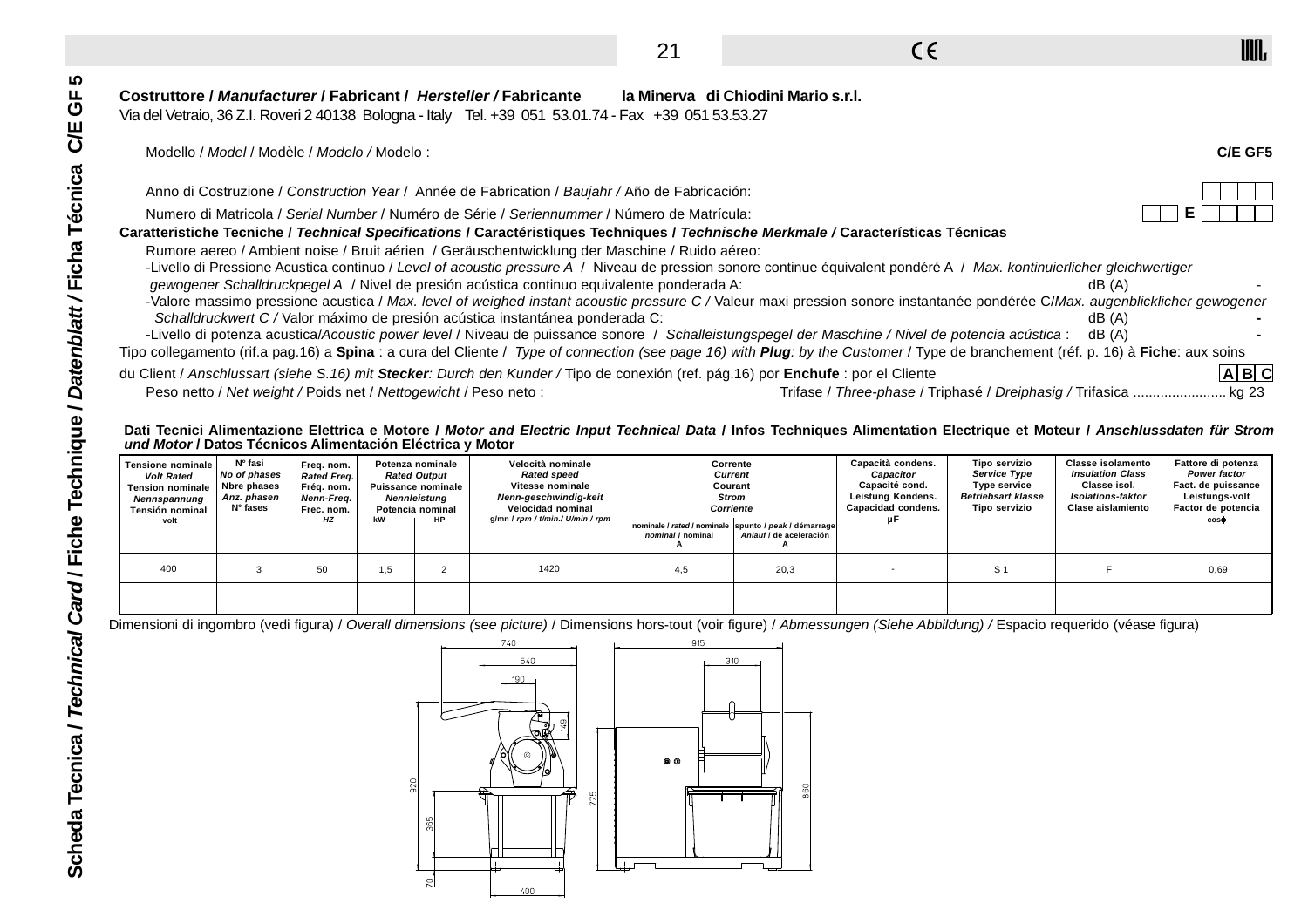## **Schemi elettrici**

IIII.

Gli Schemi elettrici che seguono si riferiscono a tutti i tipi di macchine presentati nelle Istruzioni per l'Uso.

# **Wiring diagram**

The following wiring diagrams are valid for all the types of machines described in these Operating Instructions.

## **Schémas Electriques**

Les Schémas Electriques ci-après se réfèrent à tous les types de machines présentés dans la Notice d'Utilisation.

## **Schaltpläne**

Die nachfolgenden Schaltpläne gelten für alle in der Betriebsanleitung aufgeführten Maschinentypen.

## **Esquemas eléctricos**

Los Esquemas eléctricos que a continuación se indican se refieren a todos los tipos de máquinas presentados en las Instrucciones para el Uso.

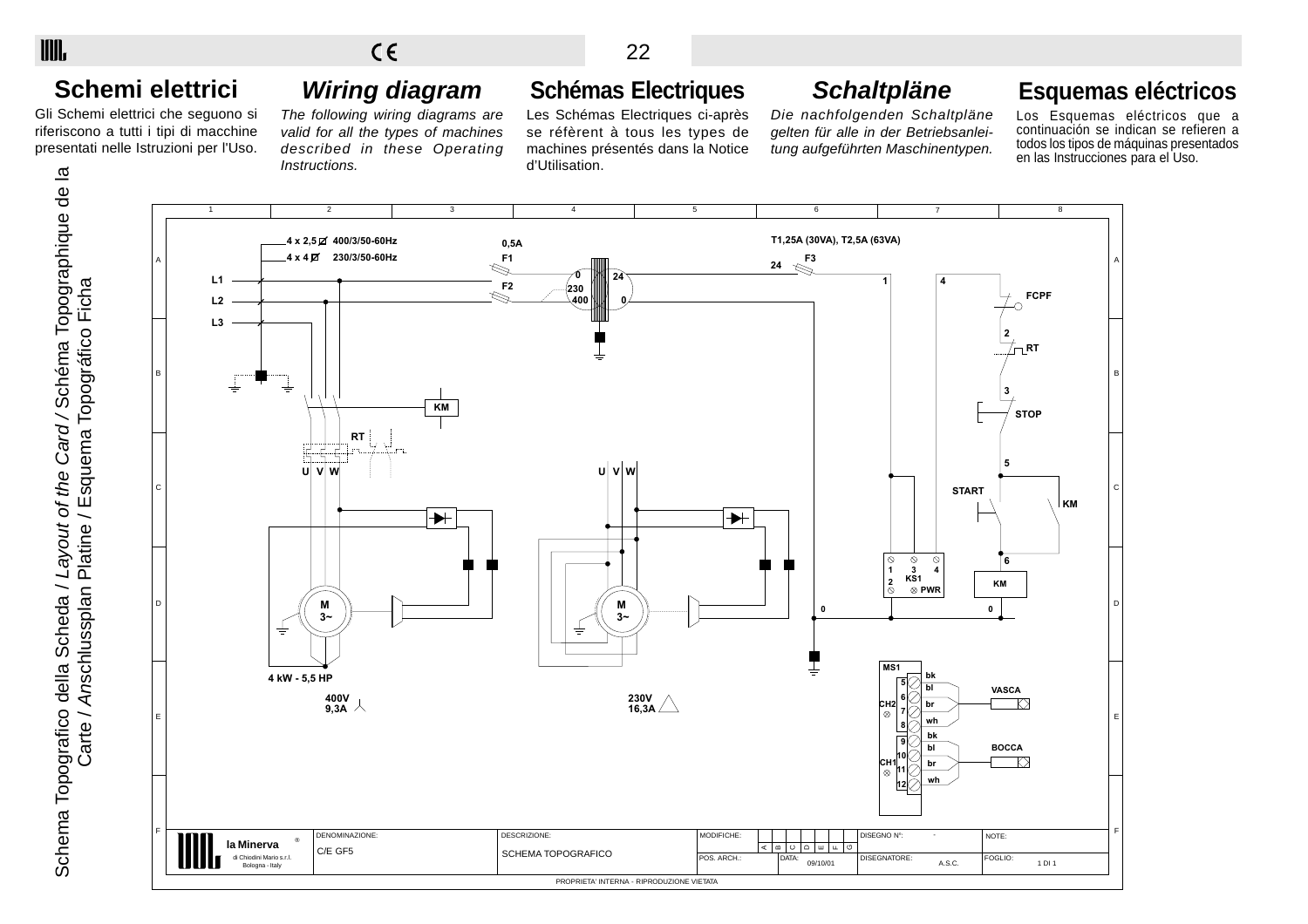#### 23  $C \in$ **Pièces Détachées Ersatzteile Recambios Ricambi Spare parts**

**Per le sostituzioni, utilizzare esclusivamente Ricambi Originali.** Non attendere che i componenti siano completamente logorati.

**Only use Original Spare parts.** Do not wait for the parts to be completely worn out before replacing them

 $\sim$ 

**Pour les remplacements, utiliser exclusivement des Pièces Détachées Originales.**

Ne pas attendre que les composants soient complètement usés.

**Nur Originalersatzteile verwenden.**

Warten Sie nicht, bis die Teile vollständig abgenutzt sind.

IIII.

**Para las sustituciones, utilicen sólo Recambios originales.** No esperen que los componentes estén completamente desgastados.

### **Grattugia / Cheese grater / Rape / Kasereibe / Ralladora Queso**

| RIF. | <b>CODICE</b> | <b>DESCRIZIONE</b>                |    |  |
|------|---------------|-----------------------------------|----|--|
| 1    |               | 2157AC48 MOTORE C-GF5 HP 5.5 TF   |    |  |
| 1/1  |               | 80GF5050 ISOLANTE FLANGIA MOT.    |    |  |
| 2    |               | 80GF0641 RULLO INOX               |    |  |
| 3    |               | 20706000 CUSCINETTO               |    |  |
| 4    |               | 20803385 PULSANTE START           |    |  |
| 4/1  |               | 20803384 PULSANTE STOP            |    |  |
| 5    |               | 21015051 QUADRO ELETTRICO         |    |  |
| 6    |               | 20963008 SENSORE MAGNETICO        |    |  |
| 7    |               | 20960055 MAGNETE CODIFICATO       | 17 |  |
| 8    |               | 80GF5008 CAMMA MICRO              |    |  |
| 8/1  |               | 80GF5009 ALBERO MICRO             |    |  |
| 9    |               | 21005475 CAVO COMPL.FROR 4G2,5 TF |    |  |
| 10   |               | 80GF5001 RIVESTIMENTO COMPL.      |    |  |
| 10/1 |               | 80GF0005 BASE C/E GF5             |    |  |
| 11   |               | 22564368 VASCA PLAST. C/E-GF5     |    |  |
| 12   |               | 23000202 PIEDINO GOMMA            |    |  |
| 13   |               | 80GF5020 PROTEZIONE VASCA         |    |  |
| 14   |               | 80GF5681 PRESSAFORMA              |    |  |
| 16   |               | 80GF5877 BOCCA GRATTUGIA          |    |  |
| 16/1 |               | 87010180 DADO FIISS.BOCCA.        |    |  |
| 17   |               | 80GF0003 PANNELLO POST.           |    |  |
|      |               |                                   |    |  |
|      |               |                                   |    |  |
|      |               |                                   |    |  |
|      |               |                                   |    |  |
|      |               |                                   |    |  |